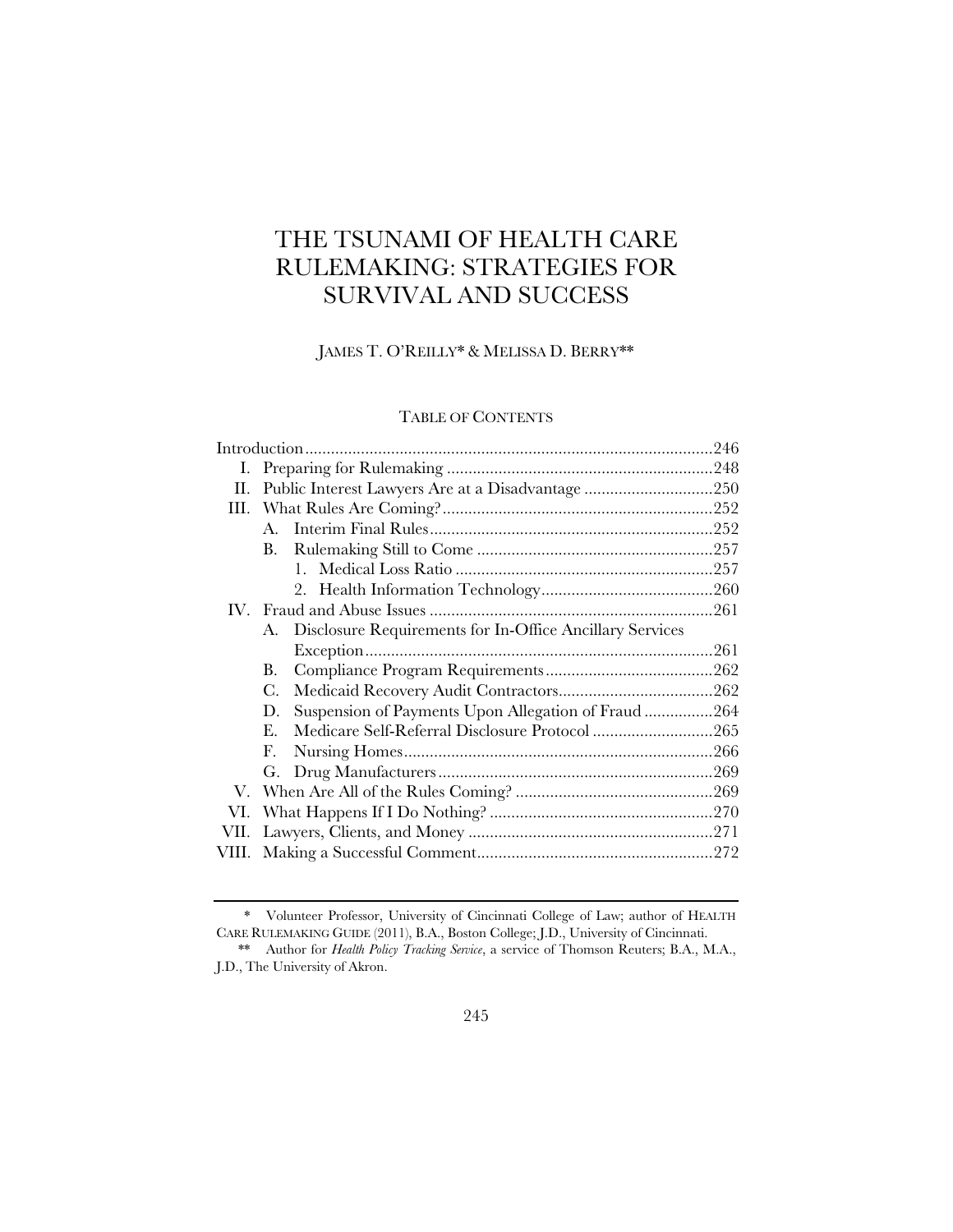#### 246 *ADMINISTRATIVE LAW REVIEW* [63:2

| $X_{-}$ |                |                                                    |  |
|---------|----------------|----------------------------------------------------|--|
| XI.     |                |                                                    |  |
| XII.    |                |                                                    |  |
|         |                |                                                    |  |
|         |                |                                                    |  |
|         |                |                                                    |  |
|         |                |                                                    |  |
|         |                |                                                    |  |
|         |                |                                                    |  |
|         |                | 2. Center for Consumer Information and Insurance   |  |
|         |                |                                                    |  |
|         |                | 3.                                                 |  |
|         | $\mathbf{B}$ . |                                                    |  |
|         |                | 1. National Association of Insurance Commissioners |  |
|         |                |                                                    |  |
|         |                |                                                    |  |
|         | $C_{\cdot}$    |                                                    |  |
|         |                |                                                    |  |
|         |                |                                                    |  |

# **INTRODUCTION**

In 2011–2015, health care regulation changes will present new challenges and opportunities to the novice lawyer in a general practice law office. Our purpose in this Article is to guide the novice at federal administrative rulemaking through the very challenging rulemaking aspects of implementing the Patient Protection and Affordable Care Act (PPACA or Act).1 Even if you skipped the administrative law and health law courses in law school, your clients will ask for your help, and you can cheerily offer to guide them. Individuals, nonprofit groups, companies, doctors, pharmacies, hospitals, local governments, states, insurers, investment analysts, and product manufacturers are among the many types of law firm clients who will struggle with the implementation of the 2010 health care reform legislation. How well you perform in this rule-writing context may shape the future of your practice when more health law issues arise for your clients.

So much money is at stake for these clients that accurate advising and thoughtful preparation on Department of Health and Human Services

<sup>1.</sup> Patient Protection and Affordable Care Act (PPACA), Pub. L. No. 111-148, 124 Stat. 119 (2010) *amended by* Health Care and Education Reconciliation Act of 2010, Pub. L. No. 111-152, 124 Stat. 1029. For purposes of this Article, "PPACA" refers to these bills collectively unless otherwise noted.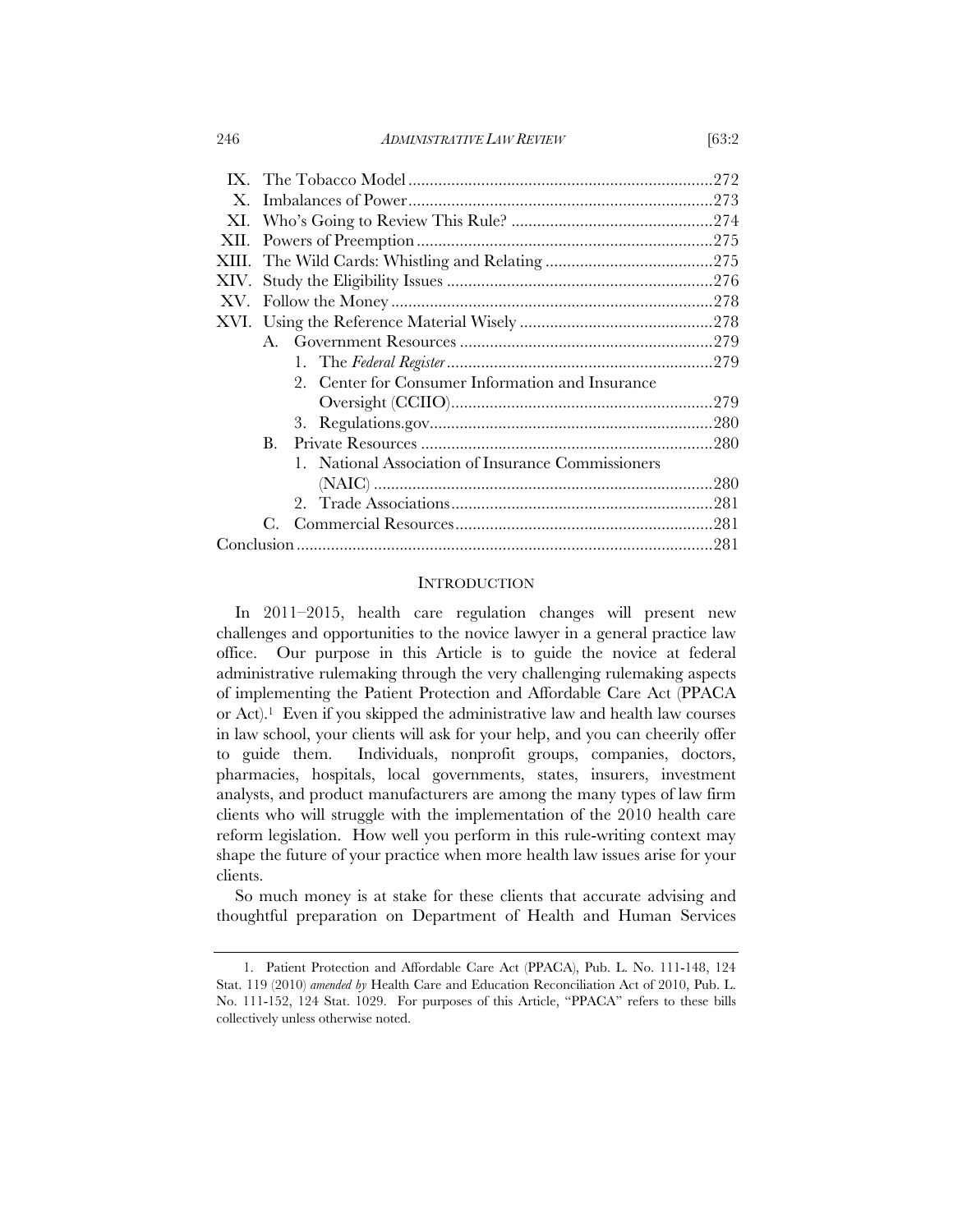(HHS) rules could be essential to sustaining your role in those clients' profitable health care businesses. Rulemaking comments, well crafted and effectively supported by data, will be your future goal in serving these clients. Your sensitivity to federal and state motivations will result in more effective comments and meeting participation; the clients will benefit from your thoughtful preparatory work.

We confess that a guide to this massive law is impossible in these few short pages. We could try to parse its 406,887 words, slog through the 906 page PDF version from the Government Printing Office website, or even dance through the twelve-page table of contents for Public Laws 111-148 and 111-152, the basic statute and the companion "reconciliation" bill. Instead, in order to be both pragmatic and helpful, we will orient this Article toward aiding the novice in successfully drafting and submitting comments on the many agency rules that implement the new law's complex commands and constraints.

There is no question that PPACA will result in a tsunami of new administrative rulemaking. Although some of this important work has already begun and will be discussed below, there is still much more to come. This rulemaking will be contentious, pitting politicians, agency heads, insurers, industry lobbyists, health care consumer advocates, and individuals against each other in a monumental battle to shape the regulations that will ultimately define health care in America. By analogy, those health care participants who wander onto the PPACA beachfront unaware and unprepared for this particular tsunami could be overwhelmed by the roiling flood of red tape before they have a real opportunity to have any impact on the rulemaking process.

If the aphorism is correct that "the world is run by those who show up," the 2011 world of health care reform rulemaking is being run by a few dozen law firms and corporate lobbyists that represent major industries with financial stakes in the PPACA reforms.<sup>2</sup> They have equal free speech rights, but their sophistication in rulemaking can make them seem more equal than other smaller players.

This Article will target the needs of the small firm, solo, or public interest

<sup>2.</sup> *See* Kevin Bogardus, *Big Health Bucks Roll in for K St.*, THE HILL (Jan. 18, 2011, 7:00 AM), http://thehill.com/business-a-lobbying/138387-big-health-bucks-roll-in-for-k-st ("Since Jan. 1, close to a dozen firms and health care companies have hired new lobbyists and lawyers or have been formed to lobby on the new law's regulations, according to a review by The Hill."); Lindsay Renick Mayer, Michael Beckel & Aaron Kiersh, *Diagnosis: Reform* OPENSECRETSBLOG (June 17, 2009, 5:18 PM), http://www.opensecrets.org/news/ 2009/06/diagnosis-reform.html; *Health Care Tools*, OPENSECRETS.ORG, http://www.opensecrets.org/capital\_eye/health.php (last visited May 14, 2011) (listing contributions made by health-related industries to members of Congress).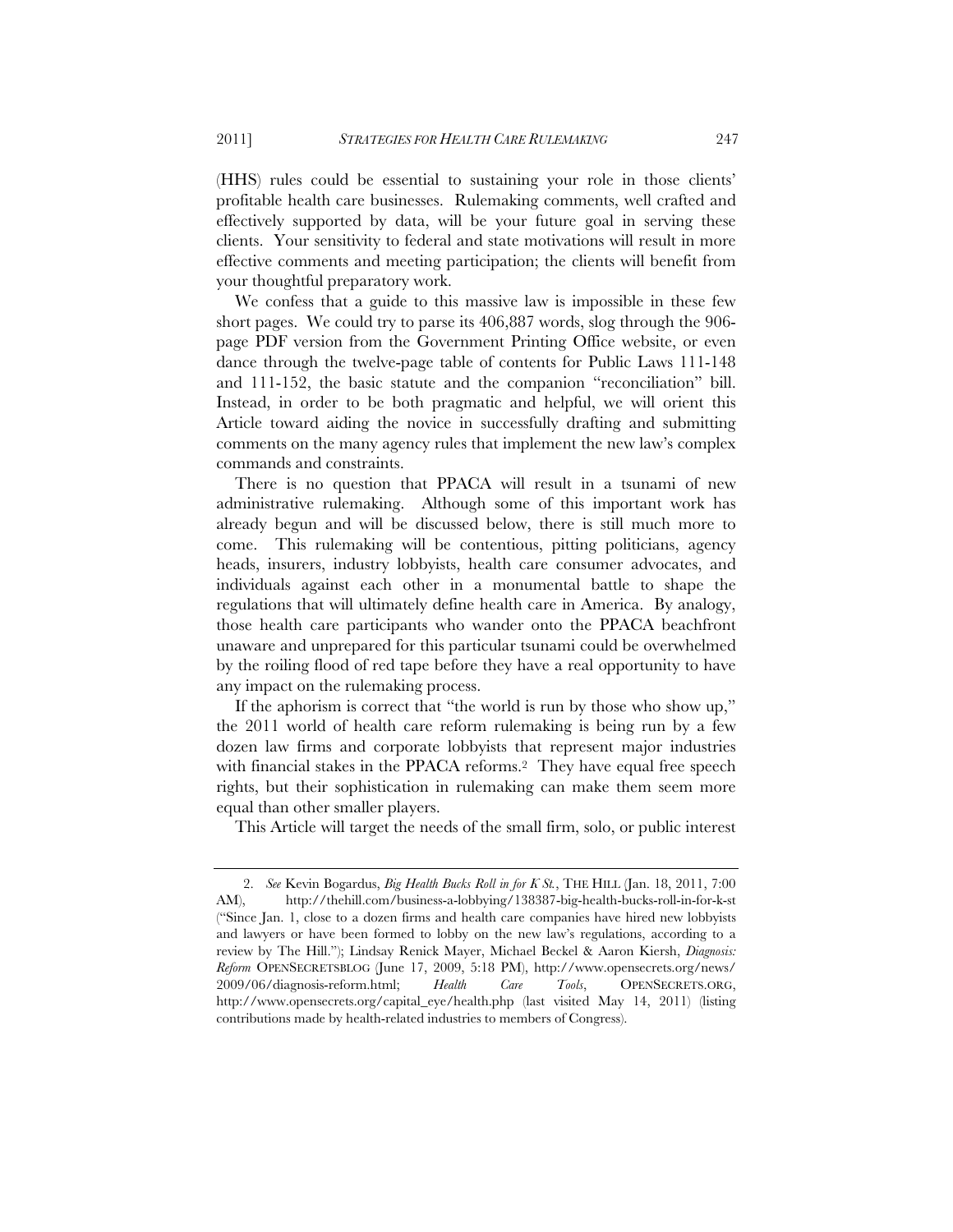attorney who advocates for the economic interests of citizens, patients, and less affluent players. We hope to provide you with the navigational tools you will need to have a say in this critical rulemaking that will define health care delivery and medical cost coverage for decades to come. This Article will also provide an overview of some of the most critical provisions in the legislation and an explanation of where the rulemaking on those segments will take us.

## I. PREPARING FOR RULEMAKING

You may not recall the relevant segment of your law school administrative law course, but federal agency prospective policymaking, the process of rulemaking,<sup>3</sup> comes in different flavors. Agencies use notice-andcomment rulemaking proceedings, guidance documents, informal letter interpretations, policy statements, interpretive rules, revenue rulings, interim final rules, direct final rules, and lots of tricks unfamiliar to the generalist attorney who rarely deals with agency rulemaking. 4 Not all rules are alike, and some rules become final on different time scales than others. Final rules are effective with a thirty-day—or longer—lead time;<sup>5</sup> some interim final rules are effective on the day they are published in the *Federal Register*, with an invitation for subsequent comments for a possible revision in the future.

Does the distinction make a difference? Yes. Jail terms, bans from federal contracts, and large civil penalties may be imposed based upon failure to follow a particular final rule. By contrast, all of the less formal, interpretive policy statements and the like do not bind private conduct and may be changed by the agency with no advance notice of the altered positions.

Timing really matters. The clock starts to run for a proposed rule's comment process6 when the proposed rule is published in the daily *Federal Register*.<sup>7</sup> This is the day that may bring the client's phone call—"Help, I just learned that this proposed rule is intolerable/essential/expensive; what

<sup>3. 5</sup> U.S.C. § 553 (2006).

<sup>4</sup>*. See, e.g.*, FEDERAL ADMINISTRATIVE PROCEDURE SOURCEBOOK 2–5 (William F. Funk, Jefferey S. Lubbers & Charles Pou, Jr., eds., 4th ed. 2008) (discussing the variants of formal and informal rulemaking under the Administrative Procedure Act (APA)); JEFFREY S. LUBBERS, A GUIDE TO FEDERAL AGENCY RULEMAKING 3–7 (4th ed. 2006) (providing an overview of federal agency rulemaking after the passage of the APA).

<sup>5. 5</sup> U.S.C. § 553(d).

<sup>6.</sup> *Id.* § 553(c).

<sup>7. 1</sup> C.F.R. § 18.17(a) (2010) (noting that all documents submitted for publication in the *Federal Register* will include an effective date or time, either determined by the submitting agency or by the Office of the Federal Register).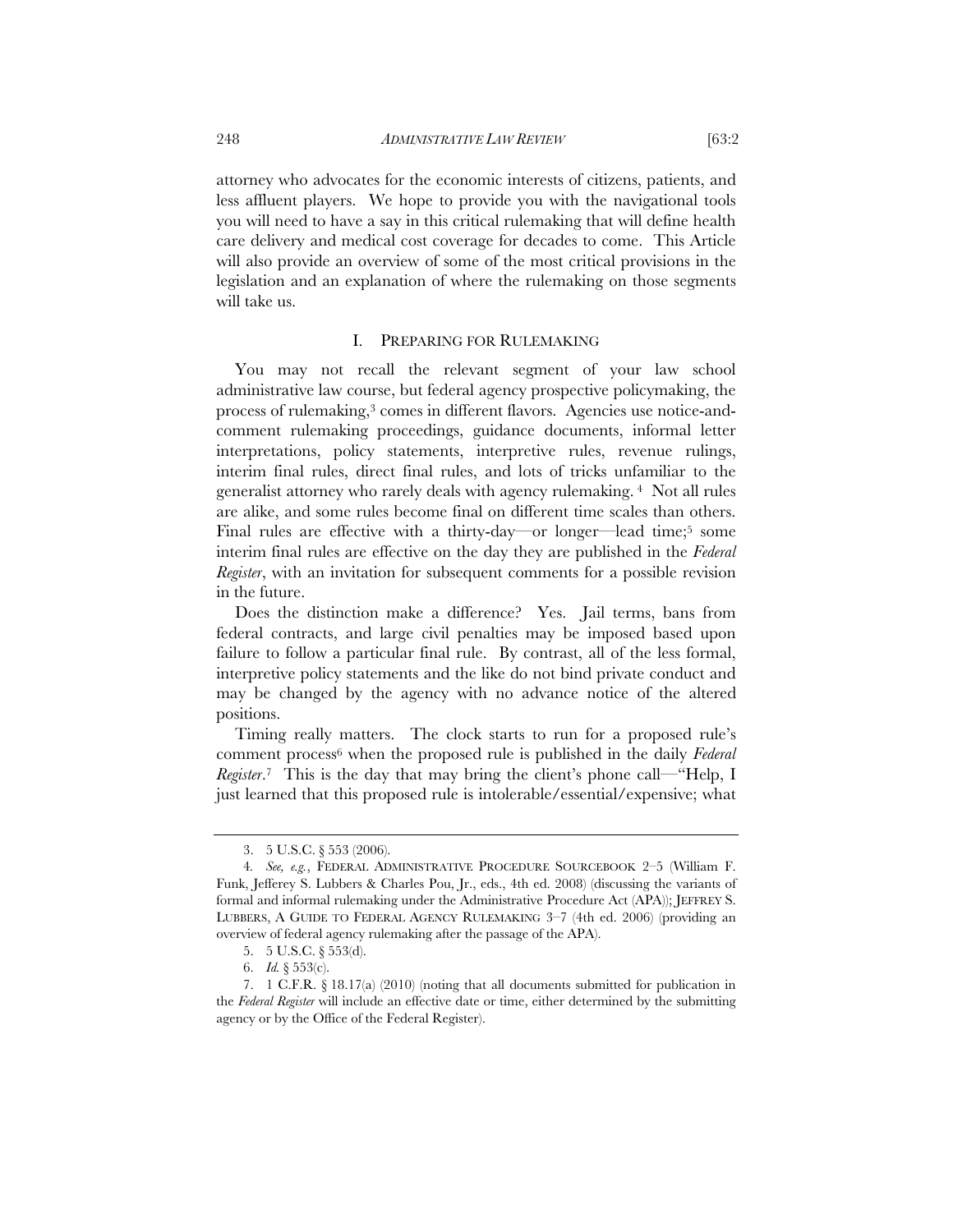do I need to do to track and comment on this proposal before the deadline?" Or the client might awaken late to the potential harm of a new proposal and may ask that you draft and file persuasive opposing comments by next Monday that will ask the agency to remove the worst aspects of the proposed rule.

For the hungry small-firm lawyer, this is a great opportunity. Find paying clients? Answer calls for legal services? Respond to complex government actions? There are several steps that you can take now to prepare. First, go to the website Regulations.gov and become familiar with its operations and its quirks. 8 This will allow you to view each version of the proposed rule as it moves through rulemaking and submit your client's comments on the proposals. Next, get a good book on rulemaking9 and learn the process for submission of comments<sup>10</sup> and the means for tracking who is saying what on the Regulations.gov website. You will also need to expand your vocabulary and recognize that some actions of the HHS agencies under PPACA will be less than rules—they may be titled as informal guidances—and you have fewer opportunities to change these staff interpretations. By law, these policies do not bind the agency,<sup>11</sup> but on a daily basis, agency staffers use these to guide operations and make decisions that impact your clients.

After grounding yourself in the basics, seek to understand the agency's process for presenting petitions for rulemaking12 so that you will have the opportunity to express your client's desired alternative. You will also need to study the ways in which the administrative record is set up for judicial review so that the rules which depend on that record are not later invalidated in court as arbitrary and capricious.13 And, perhaps the biggest challenge for most attorneys, you must learn to respond much more rapidly. Talk with your client about which issues you should monitor and which can be left to others for response.

In practical terms, this advice means that the client might hear that PPACA's new rules on affordable care organizations, medical loss ratios (MLRs), funding of children's health insurance program, and shared

<sup>8.</sup> REGULATIONS.GOV: YOUR VOICE IN FEDERAL DECISION-MAKING, http://www.regulations.gov/ (last visited May 14, 2011).

<sup>9</sup>*. See, e.g.* LUBBERS, *supra* note 4 (intending to be used as a starting point for further research pertaining to agency rulemaking); JAMES T. O'REILLY, ADMINISTRATIVE RULEMAKING: STRUCTURING, OPPOSING, AND DEFENDING FEDERAL AGENCY REGULATIONS (2d ed. 2010).

<sup>10. 5</sup> U.S.C. § 553(c).

<sup>11.</sup> *Id.* § 552(a)(2).

<sup>12.</sup> *Id.* § 555(e).

<sup>13.</sup> *Id.* § 706(2)(A).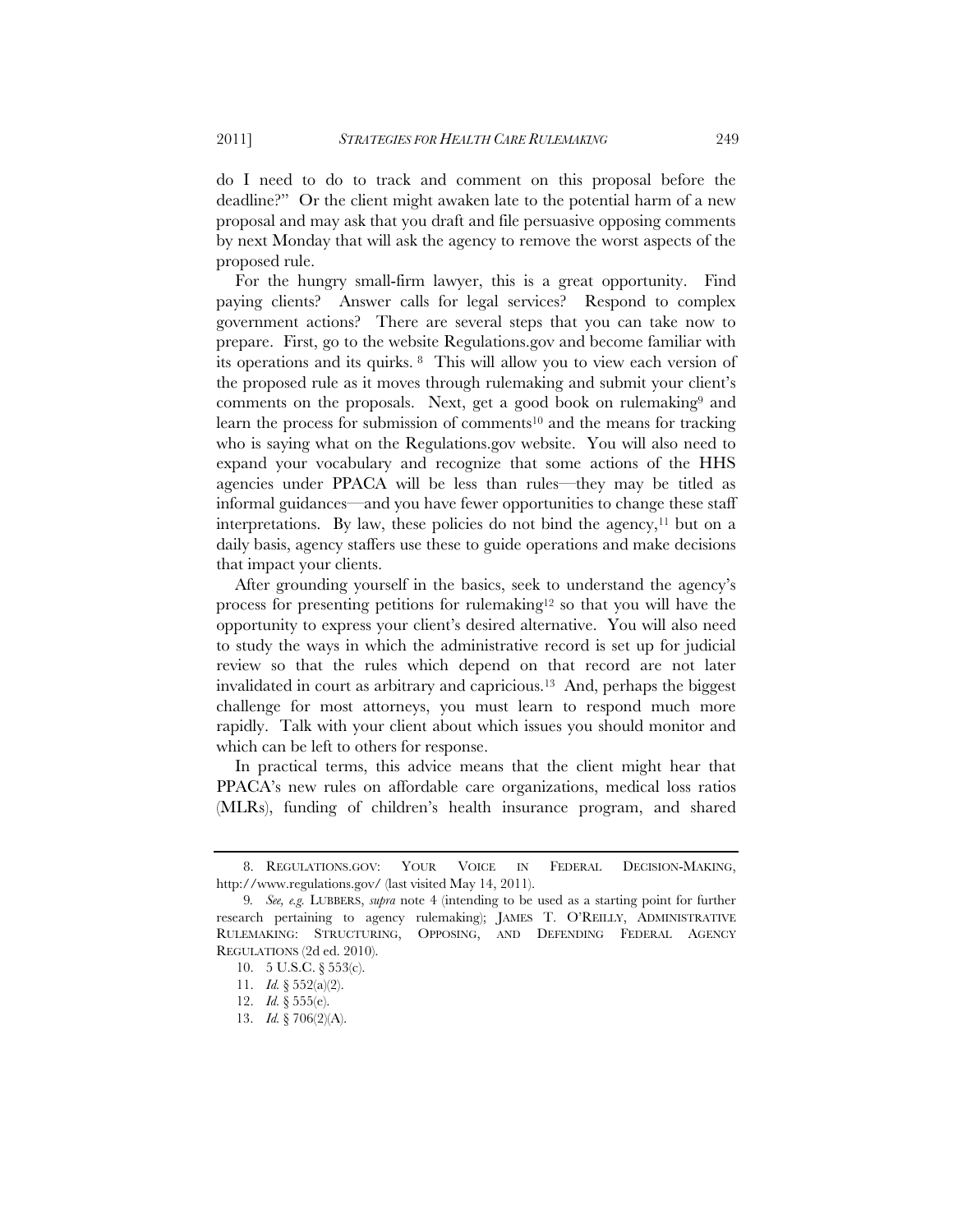Medicaid expense, etc., are being released for comment after many months of development inside the agency. When the proposed rules pop up in the daily *Federal Register*, your clients will have a very short time frame in which to assemble facts and arguments for the changes they want the agency to make in these rules.<sup>14</sup> The best analogy is to tailoring a suit: the client may want your comments to ask for a longer timeline, a shorter payout period, an exception for the client's particular service or product, etc. This is where the lawyer who is a quick study can excel and help the client make those alterations so the rule is a better fit for the client's constituents.

The same legal skills are used for blocking a rule, changing its definitions, promoting its expansion, or winning an exception. The key is to add information to the agency's data set for the administrative record supporting your client's desired outcome. If, for example, your showing of a reason to change the proposed rule is accepted by the agency, the lengthy preamble to the final rule15 will note the reason behind the change from the rule first proposed. Your short-term task is to marshal a team who can assemble fact and policy arguments that support your client's desired outcome. Expertise for that team effort can be found within the client's organization, or hired from academia or the consulting universe. Proposals to change a rule should select the specific targeted section of the proposed rule, propose the alternative wording or novel alternative, and explain why your outcome meshes better with the statute than the staff's proposed rule. Attitudes matter; be persuasive by praising the agency's effort and by offering your option as an improvement that moves the agency's goals ahead faster, better, or less expensively. Do not refight battles lost in the legislative process.

## II. PUBLIC INTEREST LAWYERS ARE AT A DISADVANTAGE

Rulemaking is a craft highly prized in some circles, but it is often overlooked in the legal aid office or other nonprofit entity that services retail client-by-client needs. Draining a regulatory swamp through rule changes is better than fighting each alligator individually in enforcement or penalty cases. Lawyers who work for the general public outside of government may feel intimidated by the stellar fame of lawyers representing entrenched entities, including many who eloquently resisted the PPACA

<sup>14.</sup> Another important resource is the website for the Office of the Federal Register Public Inspection Desk. *See Electronic Public Inspection Desk,* OFFICE OF THE FEDERAL REGISTER, http://www.ofr.gov/inspection.aspx (last visited May 14, 2011). Although the notices and proposed rules may be revised before publication in the *Federal Register*, this site can provide a few days' head start in your review of newly proposed rules.

<sup>15. 1</sup> C.F.R. § 18.12 (2010).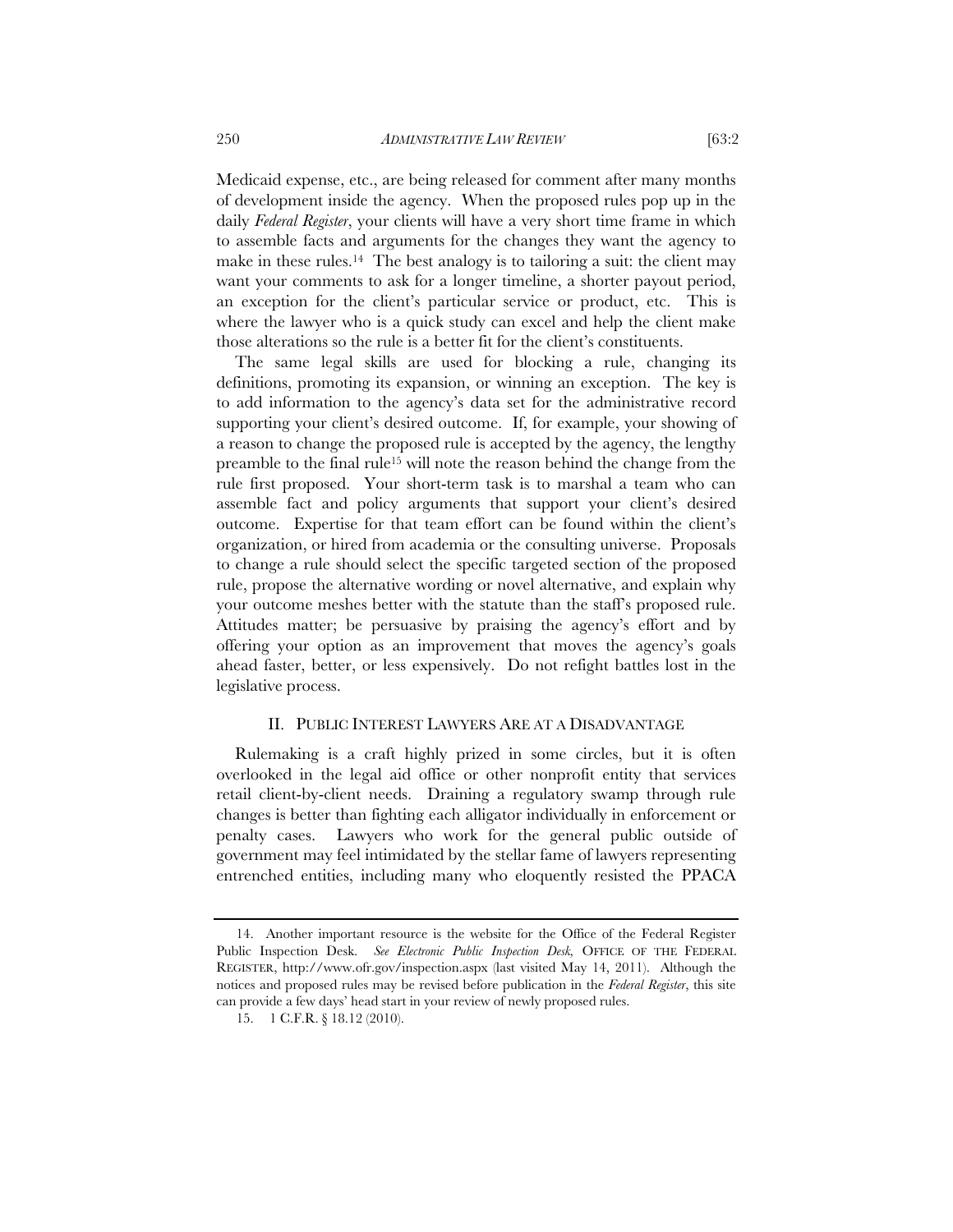changes.16 Do not neglect the reality that agency staff relates more to the public interest advocates' pleas than to the industrial contingent among the commenters.

The unusual public forum of federal agency rulemaking has its own style and machismo. Some say, "Why bother, the insiders will capture the agency rule despite our efforts?" But avoid defeatism: help your client be heard, and if the insider comments are filed before the closing deadline for comments, read those comments online and offer a different view. The insider's comments may be misleading or could be quite impractical at the operational level in ways your client will recognize but the agency may miss, so communicate the best counter argument to the agency.

For example, if your client is a local nonprofit charity hospital, you may notice that health insurers are using statistics. Watch out for the insurer's comments on the HHS rule that define terms such as "patient care." In PPACA, Congress placed controls on the profitability of health insurers, using the concept of MLRs to express what portion of the premiums paid could serve the insured and what portion could be spent for the owners and operators of the health insurance giants.17 PPACA attempted to place a 15% cap on the overhead cost of providing medical services.18 Astute insurance company lawyers began immediately to focus on the definition of what statistical categories patient care would include. To maximize their profitability and salaries in what ordinarily would be considered an overhead cost, the insurers sought a federal implementing rule counting the costs of taking all the health care quality measures as patient care expenditures. The protection of the insurers' profits would be optimized by a federal regulation allowing the insurers to load many expense items into the basket marked patient care. These cost items are moved into patient care categories, if the new rules permit, in order to allow a larger amount to be in the administrative overhead—and corporate profits—category of defined costs.

Rulemaking is the forum in which these tough issues are going to be fought. Lawyers, particularly those serving indigent patients, should be prepared to make effective, specific comments on partial aspects of these

<sup>16.</sup> For specifics on the resources expended by the health care and insurance industries to shape PPACA, see generally OpenSecrets.org. Of particular interest, see Mayer, *supra* note 2; *Health Care Tools*, OPENSECRETS.ORG, http://www.opensecrets.org/capital\_eye/ health.php (last visited May 14, 2011); *Tracking the Payback*, OPENSECRETS.ORG, http://www.opensecrets.org/payback (last visited May 14, 2011).

<sup>17.</sup> PPACA, Pub. L. No. 111-148, § 10,101(f), 124 Stat. 119, 885–87 (2010), *amended by* Health Care and Education Reconciliation Act of 2010, Pub. L. No. 111-152, § 1001(5), 124 Stat. 1030, 1030–32.

<sup>18</sup>*. Id.*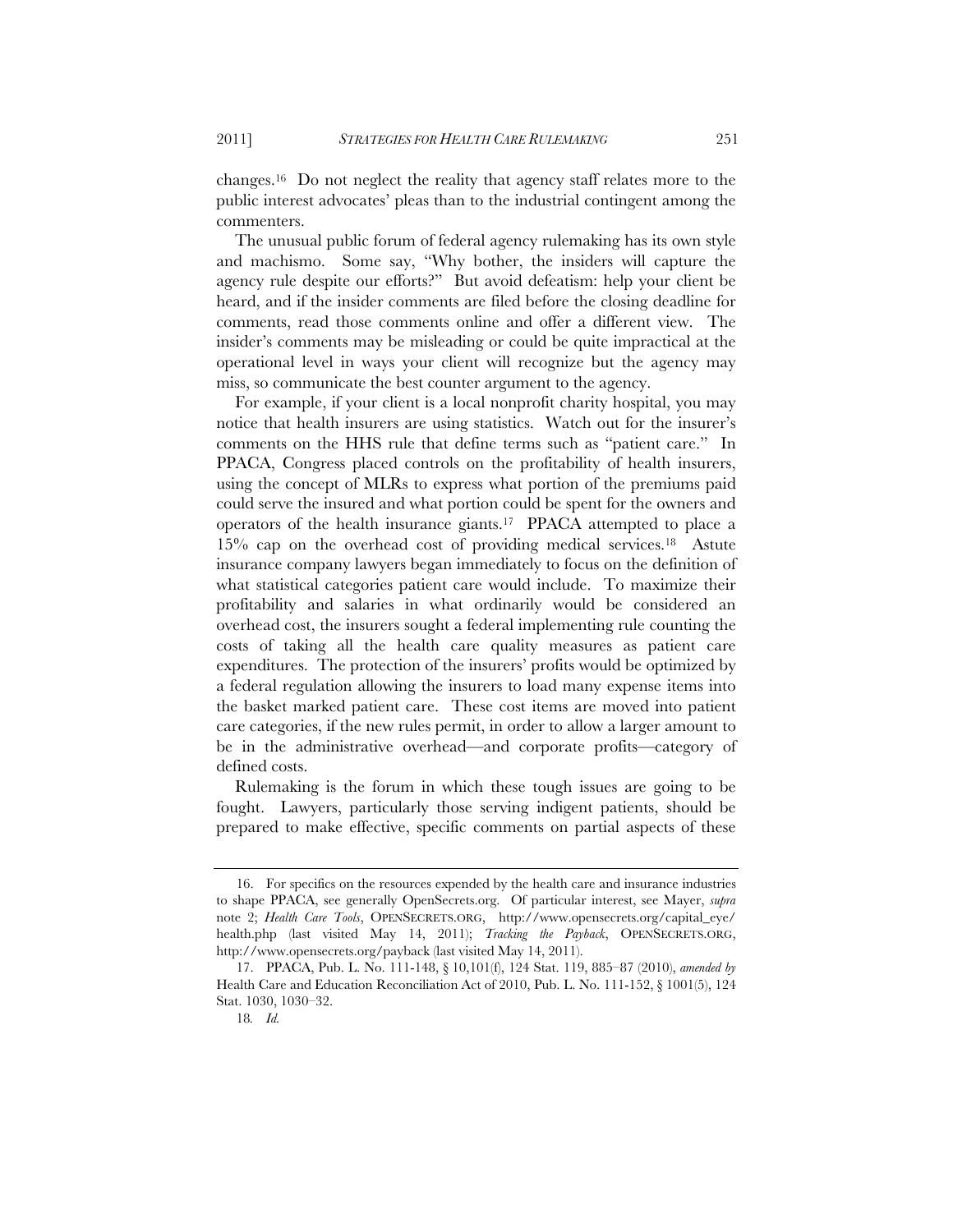new rules. In terms of the economics of legal services, this rulemaking task is lopsided; a proposed rule could be a lucrative opportunity for law firms to build or retain profitable client hours. When paying clients see that they have a lot at stake, they are likely to authorize the lawyer to spend the time needed to craft, gain concurrence on, and submit a set of comments on the client's behalf. As a public interest lawyer, standing by in silence while a trade association or medical association "speaks for" your clients risks the loss of their opportunity to have their particular interests protected, since associations tend to homogenize the input of members into a politically palatable package. The lawyer's role in crafting PPACA implementation rules is both essential to a fair process and lucrative, for at least the health care- and insurance- sector advocates.19 And even for public interest lawyers, already stretched thin by the economic recession, this unbalanced game is still worth playing. Silent advocates would be drowned out by their opponents. Comments to future proposed rules intended to help indigent patients and the health care providers who care for them will be worth the effort expended.

## III. WHAT RULES ARE COMING?

#### *A. Interim Final Rules*

Because effective dates for certain PPACA provisions occurred soon after it was enacted, HHS agencies had limited time to issue these implementing rules and did so by promulgating interim final rules, without allowing a comment period before implementation, instead providing a comment period following publication.20 For example, on June 28, 2010, the Internal Revenue Service and the Employee Benefits Security Administration published a 196-page set of interim final rules and guidances in cooperation with the new federal Office of Consumer Information and Insurance Oversight (OCIIO).21 HHS formed the OCIIO to implement, monitor

<sup>19</sup>*. See Lobbying: Top Industries*, OPENSECRETS.ORG http://www.opensecrets.org/lobby/ top.php?indexType=i, (ranking industries by their lobbying expenditures) (last visited May 14, 2011). In 2009 and 2010, pharmaceuticals/health products, insurance, hospitals/nursing homes, health professionals and health services/HMOs all ranked in the top twenty. *Id.*

<sup>20.</sup> Under the APA, interim final rulemaking occurs under the "good cause" exception to the more common notice-and-comment rulemaking process when the agency for good cause finds that notice-and-comment proceedings are "impracticable, unnecessary, or contrary to the public interest."  $5$  U.S.C.  $\S 553(b)(3)(B)$  (2006).

<sup>21.</sup> Requirements for Group Health Plans and Health Insurance Issuers Under the Patient Protection and Affordable Care Act Relating to Preexisting Condition Exclusions, Lifetime and Annual Limits, Rescissions, and Patient Protections, 75 Fed. Reg. 37,188,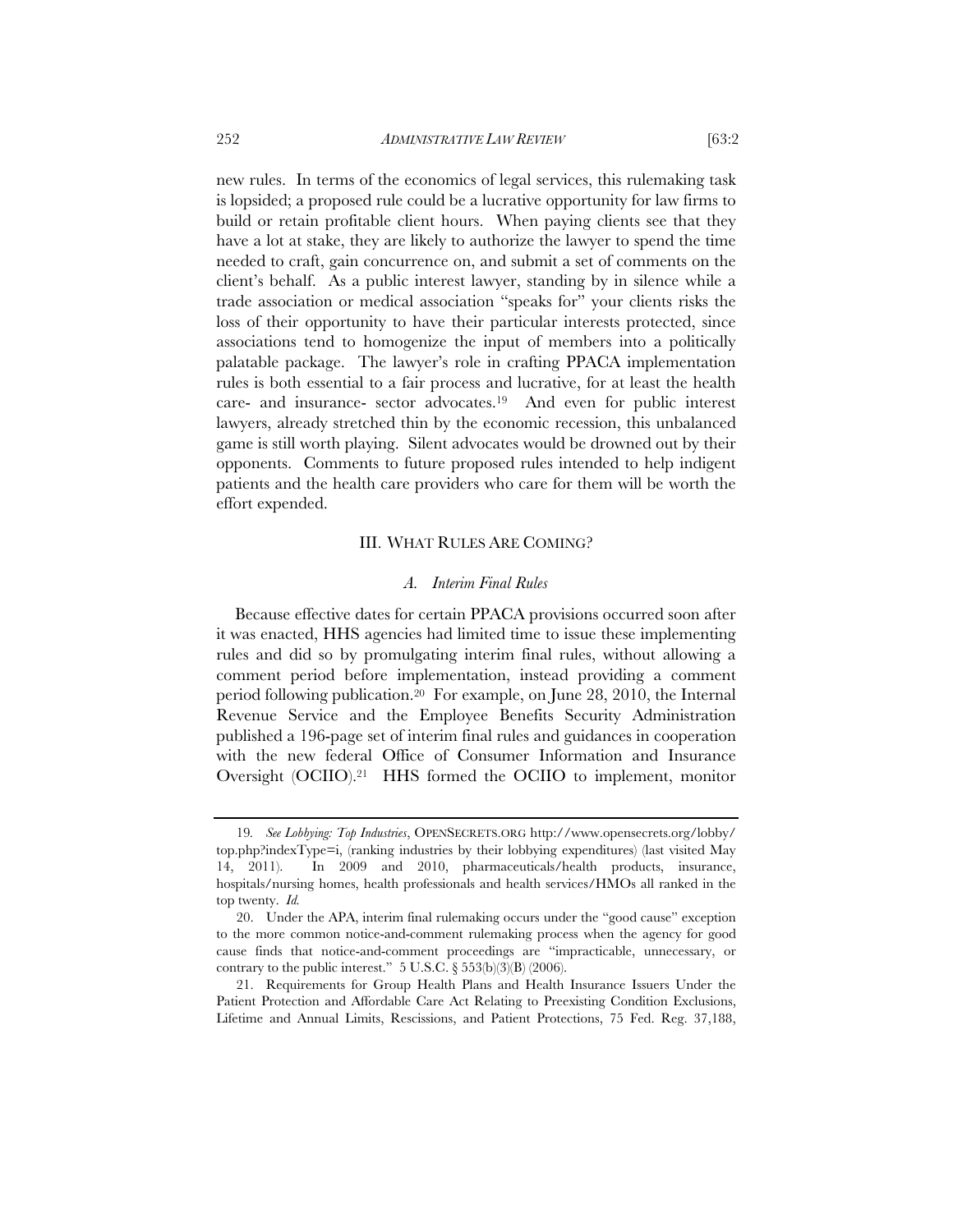compliance with, and enforce the new rules governing the insurance market and the new rules regarding MLRs.22 In 2011, the OCIIO became the Center for Consumer Information and Insurance Oversight (CCIIO) and is a part of Centers for Medicare & Medicaid Services (CMS).23

The interim final rules implement four provisions of PPACA. First, the rules raise the limits on benefit maximums by placing a ban on lifetime benefit caps (applicable for plan years beginning on or after September 23, 2010); a restriction on use of annual caps (applicable for plan years beginning on or after September 23, 2010); and a ban on annual caps (applicable for plan years beginning on or after January 1, 2014). Grandfathered individual policies are exempt.24

For benefits that are not "essential health benefits," a plan or issuer may impose annual or lifetime per-individual dollar limits on specific covered benefits.25 The annual limits are to be phased in over three periods: (1) \$750,000 (applicable for plan years beginning September 23, 2010, or later); (2) \$1.25 million (applicable for plan years beginning September 23, 2011, or later); and (3) \$2 million (applicable for plan years beginning September 23, 2012, or later).

Anticipating that these new annual caps might result in the loss of coverage some employees receive under so called "mini-med" plans, the interim final regulations allow the Secretary of HHS to establish a program under which the requirements relating to restricted annual limits may be waived, if compliance with these interim final regulations would result in a significant decrease in access to benefits or a significant increase in

25. PPACA § 1302(b)(1) requires the Secretary of HHS to define "essential health benefits," although it also sets out the minimum benefits that must be included: ambulatory patient services; emergency services; hospitalization; maternity and newborn care; mental health and substance use disorder services, including behavioral health treatment; prescription drugs; rehabilitative and habilitative services and devices; laboratory services; preventive and wellness services and chronic disease management; pediatric services including oral and vision care; and other services "typically covered by employers." Also this section, the Secretary of Labor is required to conduct a survey of employer-sponsored coverage to determine what benefits are typically covered and report on that survey to the Secretary of HHS. PPACA § 1302(b)(2), 124 Stat. 119, 163.

<sup>37,242 (</sup>June 28, 2010).

<sup>22</sup>*. See* OCIIO Archived Site, U.S. DEP'T OF HEALTH AND HUMAN SERVS., http://www.hhs.gov/ociio/about/index.html (last visited May 14, 2011).

<sup>23</sup>*. See* 76 Fed. Reg. 4703 (Jan. 26, 2011).

<sup>24.</sup> *See* Requirements for Group Health Plans and Health Insurers under the Patient Protection and Affordable Care Act, 75 Fed. Reg. 37,188, 37,223–25 (June 28, 2010) (prohibiting lifetime and annual limits, rescissions; requiring an appeals process, and prohibiting exclusions for preexisting conditions or other discrimination based on health status); *See also* PPACA, Pub. L. No. 111-148, §§ 1001, 1201, 2704, 2711, 2712, 2719A, 124 Stat. 119, 119, 131, 154, 887 (2010).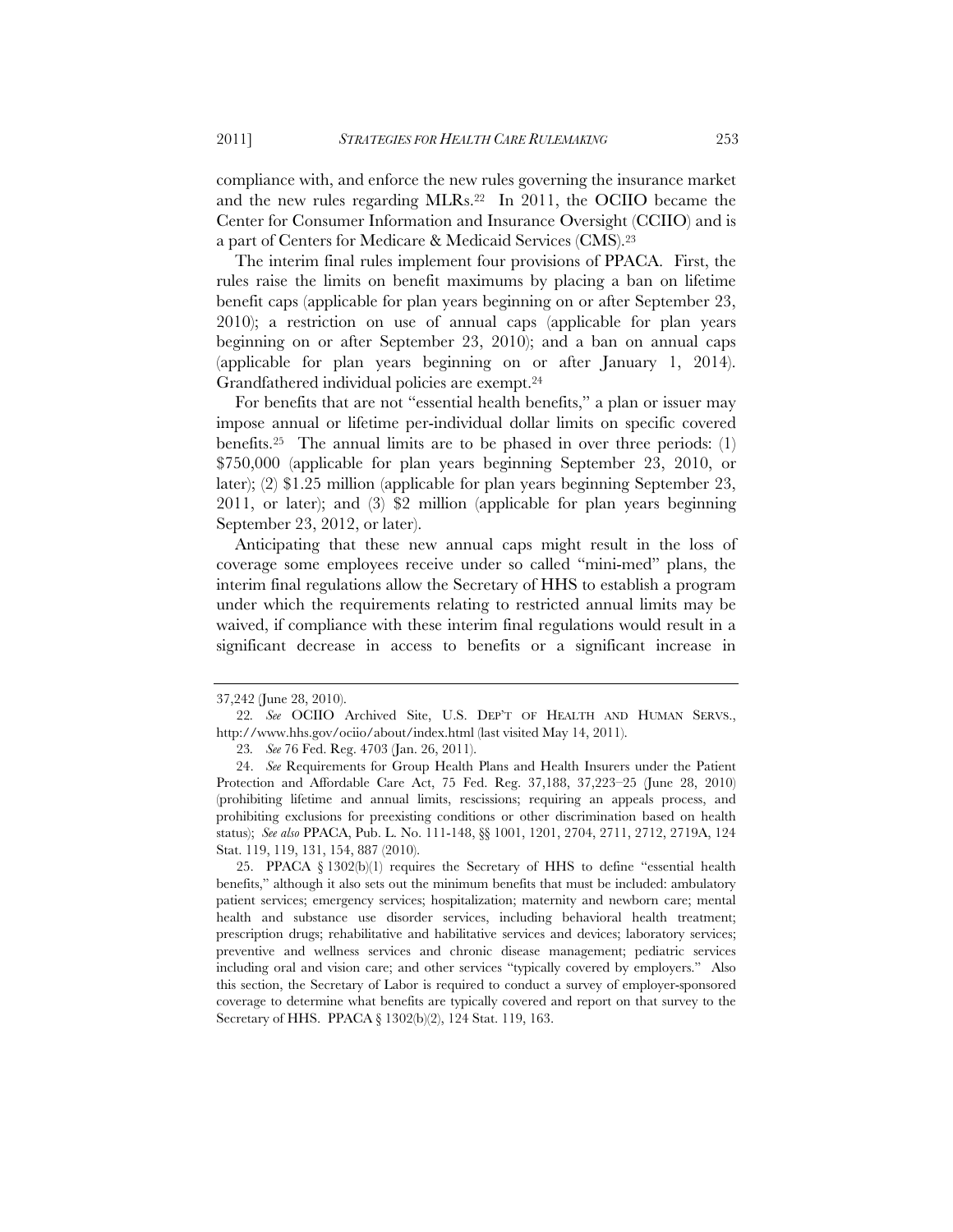premiums. HHS has promised additional guidance on this issue.26

The second major area addressed by these interim final rules is the elimination of health insurers' exclusion of applicants because of preexisting conditions. The interim final rule prohibits group plans and individual issuers from imposing preexisting condition exclusions for enrollees under age nineteen for plan years beginning on or after September 23, 2010, and for all other enrollees beginning after January 1, 2014. These protections are in addition to the nondiscrimination provisions under the Health Insurance Portability and Accountability Act (HIPAA) that generally provide that group health plans and group health insurance issuers may not set eligibility rules based on factors such as health status and evidence of insurability, including acts of domestic violence or disability. 27

The third important area addressed under these interim final rules is a ban on the rescission of group health plans and individual health policies, except in cases involving fraud or intentional misrepresentation of a material fact, which became effective on September 23, 2010; only fifty comments were submitted on this interim final rule.28

Among the other regulations adopted through interim final rulemaking, on May 5, 2010, CMS and HHS issued "Medicare and Medicaid Programs; Changes in Provider and Supplier Enrollment, Ordering and Referring and Documentation Requirements; and Changes in Provider Agreements."29 This rule implements a number of provisions of PPACA, including: (1) § 6402(a), which requires all providers of medical or other items or services and suppliers under Titles XVIII (Medicare) and XIX (Medicaid) of the Social Security Act (SSA) that are eligible for a national provider identifier (NPI) to include the NPI on all applications to enroll in such programs, and on all claims for payment under such programs; $30$  (2) § 6405(a) and (c), which indicate that orders and referrals for durable medical equipment, prosthetics, orthotics and supplies (DMEPOS) and for other categories of items and services that may be made by a physician or

<sup>26.</sup> Memorandum from Steven Larsen, Director, OCIIO, *Insurance Standard Bulletin Series—INFORMATION* (Nov. 5, 2010), *available at* http://www.hhs.gov/ociio/regulations/ 11-05-2010annual\_limits\_waiver\_bulletin.pdf.

<sup>27</sup>*. See* Health Insurance Portability and Accountability Act (HIPAA), 29 U.S.C. §§ 1181, 1182 (2006) (limiting exclusion of preexisting conditions and prohibiting discrimination based on health status).

<sup>28</sup>*. See* Comments on Patient Protection and Affordable Care Act: Preexisting Condition Exclusions, Lifetime and Annual Limits, Rescissions, and Patient Protections, FR Doc #2010-15278, *available at* http://www.regulations.gov/#!docketDetail;D=IRS-2010- 0015 (last visited May 14, 2011).

<sup>29. 75</sup> Fed. Reg. 24,437 (May 5, 2010) (to be codified at 42 C.F.R. pts. 424 & 431).

<sup>30.</sup> PPACA, § 6402(a), 124 Stat. at 753–64.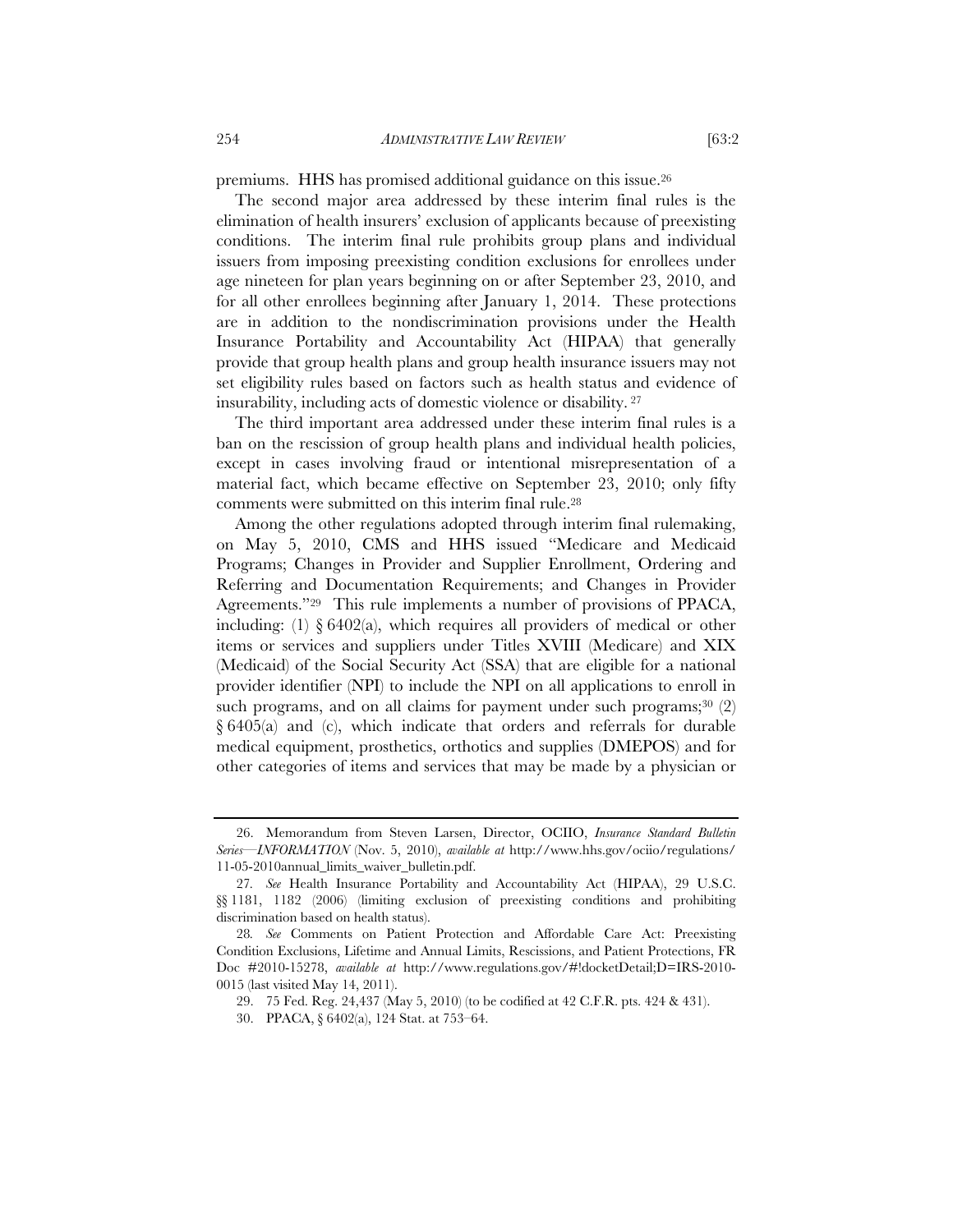an "eligible professional under  $\S$  1848(k)(3)(B)" of the SSA;<sup>31</sup> (3)  $\S$  6405(c), which gives the Secretary of HHS the discretion to determine the health professions that can order and refer items and services other than  $DMEPOS$  and home health<sup>32</sup> (for example, companies that advertise "free" mobile wheelchairs will find their business practices questioned by HHS); and (4) section 6405(b), which, with respect to suppliers of durable medical equipment, provides that payment may be made under § 1834(a)(11)(B) of SSA only if the written order for the item has been communicated to the DMEPOS supplier by a physician who is enrolled in the programs.33 These regulations, which are intended to help reduce the incidence of fraud, abuse, and waste in programs perceived to be high risk, became effective on July 6, 2010.34 In the period between publication and effective date, only thirty-one entities submitted comments.35

Also on May 5, 2010, HHS issued an interim final rule implementing PPACA  $\S 1103(a),^{36}$  which required HHS to establish a website for individuals and small businesses to obtain information about insurance coverage options available in their states.37 The rule sets out the categories of information to be collected and displayed; the data that issuers must report; and the data that states, associations, and high-risk pools are requested to provide. This additional information will allow patients who use these new tools to be more selective.

HHS issued a third set of regulations on May 5, 2010, regarding the early retiree reinsurance program in order to implement PPACA § 1102.38

35. The comments were from home health agencies and/or durable medical equipment suppliers. *See* Comments on Medicare and Medicaid Programs; Changes in Provider and Supplier Enrollment, Ordering and Referring, and Documentation Requirements; and changes in provider agreements, FR Doc #2010-0817, *available at*, http://www.regulations.gov/#!docketDetail;det=FR+PR+N+O+SR;rpp=10;D=CMS-2010-0187 (last visited May 14, 2011).

36. Health Care Reform Insurance Web Portal Requirements, 75 Fed. Reg. 24, 470, 24,470–71 (May 5, 2010) (to be codified at 45 C.F.R. pt. 159).

37. The website, HealthCare.gov, was released by the July 1, 2010 deadline and now includes insurance comparisons, prevention information, links to the quality comparison website for hospitals, nursing homes, home health and dialysis facilities, and information on PPACA. *See* HEALTHCARE.GOV: TAKE HEALTH CARE INTO YOUR OWN HANDS, http://www.healthcare.gov/ (last visited May 14, 2011).

38. Early Retiree Reinsurance Program, 75 Fed. Reg. 24,450, 24,451 (May 5, 2010) (to

<sup>31.</sup> *Id.* § 6405(a), (c), 124 Stat. at 768.

<sup>32.</sup> *Id.* § 6405(c), 124 Stat. at 768.

<sup>33.</sup> *Id.* § 6405(b), 124 Stat. at 768.

<sup>34.</sup> Medicare and Medicaid Programs; Changes in Provider and Supplier Enrollment, Ordering and Referring, and Documentation Requirements; and Changes in Provider Agreements, 75 Fed. Reg. 24,437, 24,437–38 (May 5, 2010) (to be codified at 42 C.F.R. pts. 424, 431).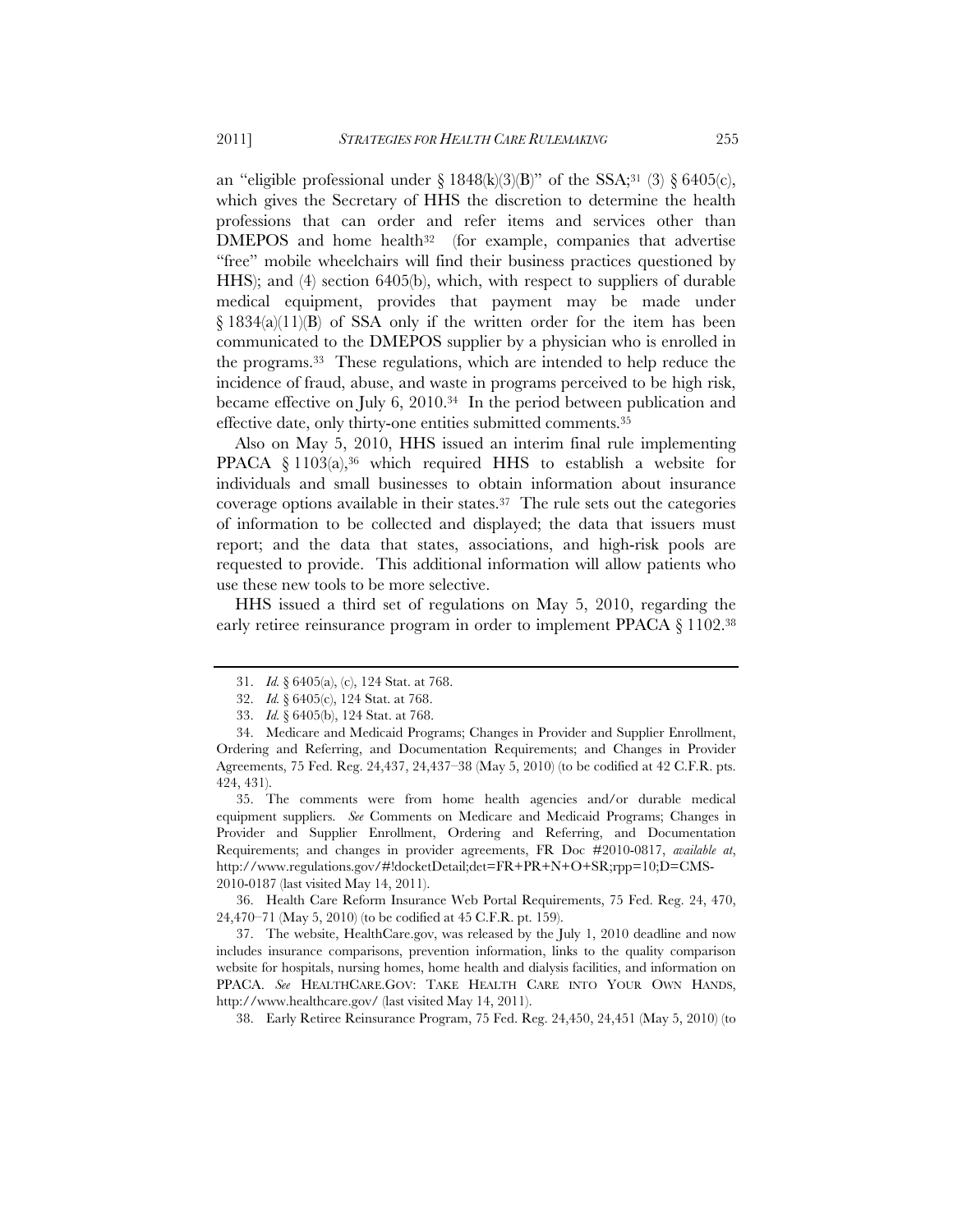§ 1102 requires HHS to reimburse sponsors with certified plans for a portion of the cost of health benefits for early retirees and their spouses or surviving spouses and dependents. Reimbursements will be "80 percent of the portion of the health benefit costs . . . attributable to the claims that exceed \$15,000, but are below \$90,000."39

Other interim final rules published in the early implementation include a rule implementing PPACA § 1001 for group health plans and health insurance coverage in the group and individual markets for dependent coverage of children who are not yet twenty-six, which became effective on July 12, 2010;40 a rule required by PPACA § 10501(i) defining "underserved rural community" for purposes of the Rural Physician Training Grant Program, which became effective on June  $25$ ,  $2010;41$  a rule implementing PPACA § 1251 for group health plans and health insurance coverage in the group and individual markets for status as a "grandfathered" health plan, which became effective on June 14, 2010, with the exception of certain amendments that became effective on July 12,  $2010;42$  a rule implementing PPACA § 2713 regarding the requirements for group health plans and health insurance coverage in the group and individual markets, which became effective on September 17, 2010, and applies to group health plans and group health insurers for plan years beginning on or after September 23, 2010;43 a rule implementing PPACA § 2719 regarding the requirements for internal claims and appeals and external review processes for group health plans and health insurance coverage in the group and individual

be codified at 45 C.F.R. pt. 149).

<sup>39</sup>*. Id.* at 24,456.

<sup>40</sup>*. See* Interim Final Rules for Group Health Plans and Health Insurance Issuers Relating to Dependent Coverage of Children to Age 26 Under the Patient Protection and Affordable Care Act, 75 Fed. Reg. 27,122, 27,122–24 (May 4, 2010) (to be codified at 45 C.F.R. pts. 144, 146, & 147) (making dependent coverage available to children until age twenty-six).

<sup>41</sup>*. See* Public Health Service Act, Rural Physician Training Grant Program, Definition of "Underserved Rural Community," 75 Fed. Reg. 29,447, 29,448–50 (May 26, 2010) (to be codified at 42 C.F.R. pt. 5a).

<sup>42</sup>*. See* Interim Final Rules for Group Health Plans and Health Insurance Coverage Relating to Status as a Grandfathered Health Plan Under the Patient Protection and Affordable Care Act, 75 Fed. Reg. 34,538, 34,538–40 (June 17, 2010) (to be codified at 45 C.F.R. pt. 147) (defining "grandfathered" plans as those existing at the date of enactment and only subject to certain provisions like the prohibition on rescissions).

<sup>43</sup>*. See* Interim Final Rules for Group Health Plans and Health Insurance Issuers Relating to Coverage of Preventative Services Under the Patient Protection and Affordable Care Act, 75 Fed. Reg. 41,726, 41,726, 41,728 (July 19, 2010) (to be codified at 45 C.F.R. pt. 147) (including evidence-based items or services; immunizations for routine use; evidence-informed preventative care and screenings for infants, children, and adolescents; evidence-based preventative care and screenings for women).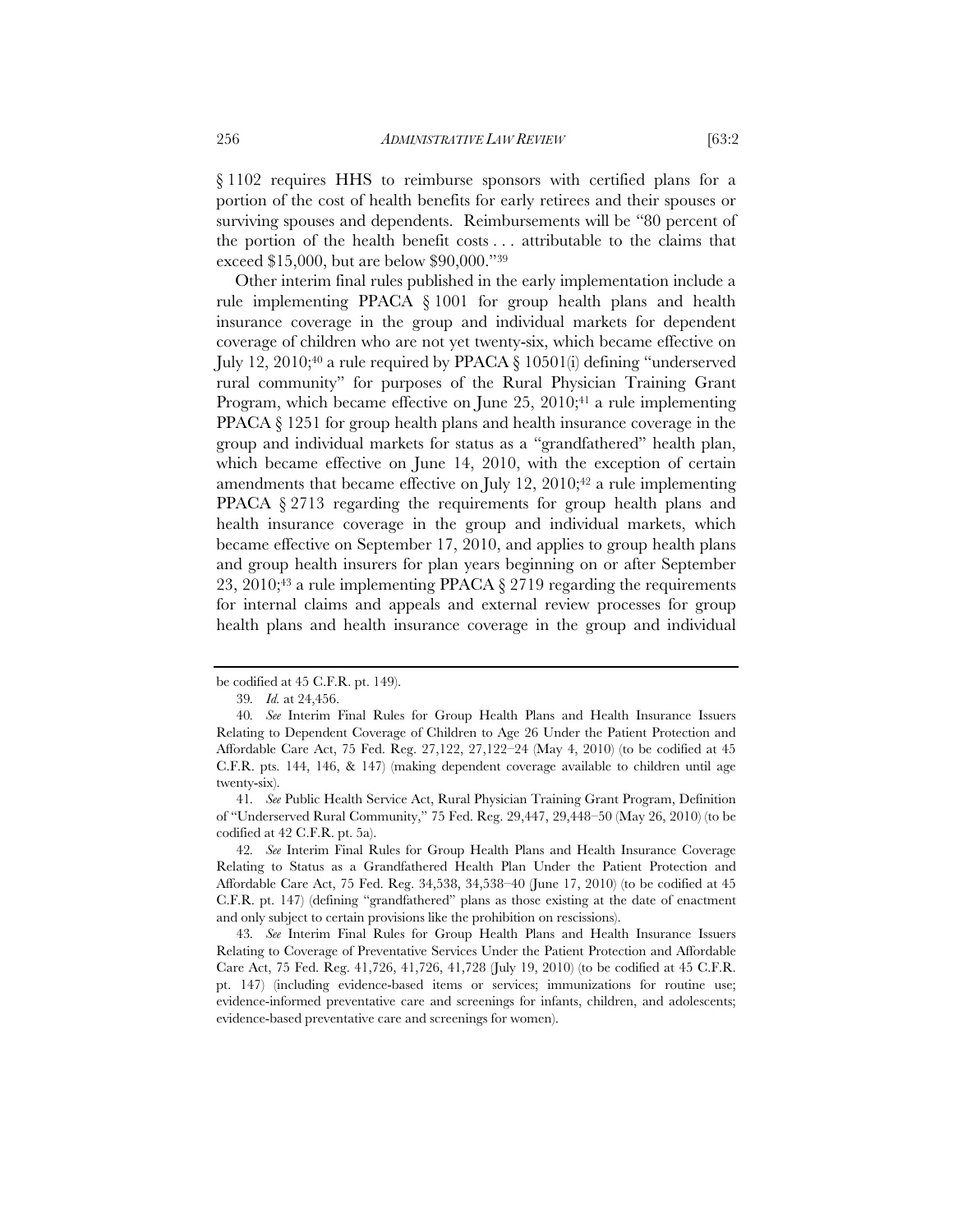markets, which became effective on September 21, 2010, and applies to group health plans and group health insurers for plan years beginning on or after September 23, 2010;44 and a rule implementing PPACA § 1101 requiring HHS to establish a temporary high-risk insurance pool program to provide affordable health insurance coverage to uninsured individuals with preexisting conditions, which became effective September 30, 2010.<sup>45</sup>

# *B. Rulemaking Still to Come*

#### *1. Medical Loss Ratio*

Among the most hotly contested rulemakings under PPACA is likely to be the rule on health insurers' medical loss ratio. Compromises and sharp disagreements during the adoption of PPACA § 2715 led to an odd form of state–federal allocation of tasks.<sup>46</sup> Section 2715 directed the Secretary of HHS to consult with the National Association of Insurance Commissioners (NAIC) to develop standards for use by a group. $47$  On October 27, 2010, the NAIC transmitted to federal agencies its uniform definitions and standard methodologies for MLRs as required under this section of  $PPACA<sup>48</sup>$  HHS announced the regulation<sup>49</sup> and released it through the Office of the Federal Register Public Inspection Desk on November 22, 2010.50 This unusual form of state–federal partnership in rulemaking might be criticized as an excessive delegation of executive powers to a state authority, but the President's health care negotiating team accepted the

<sup>44</sup>*. See* Interim Final Rules for Group Health Plans and Health Insurance Issuers Relating to Internal Claims and Appeals and External Review Processes Under the Patient Protection and Affordable Care Act, 75 Fed. Reg. 43,330, 43,330–32 (July 23, 2010) (to be codified at 45 C.F.R. pt. 147) (requiring issuers to incorporate the internal claims and appeals processes and update in accordance with HHS's standards).

<sup>45.</sup> Pre-Existing Condition Insurance Plan Program, 75 Fed. Reg. 45,014, 45014–15 (July 30, 2010) (to be codified at 45 C.F.R. pt. 152). The temporary high-risk health insurance pool program will continue until 2014 when state-based insurance exchange programs established under PPACA §§ 1311 and 1321 will be available. *Id*. at 45,014.

<sup>46.</sup> PPACA, Pub. L. No. 111-148, § 2715, 124 Stat. 119, 132–35 (2010).

<sup>47</sup>*. Id.*

<sup>48.</sup> Letter from Nat'l Ass'n of Ins. Comm'rs to Kathleen Sebelius, Sec'y, U.S. Dep't of Health & Human Servs. (Oct. 27, 2010), *available at* http://www.naic.org/documents/ committees\_ex\_mlr\_reg\_asadopted.pdf.

<sup>49.</sup> News Release, U.S. Dep't of Health & Human Servs., New Affordable Care Act Rules Give Consumers Better Value for Insurance Premiums (Nov. 22, 2010), http://www.hhs.gov/news/press/2010pres/11/20101122a.html.

<sup>50.</sup> Health Insurance Issuers Implementing Medical Loss Ratio (MLR) Requirements Under the Patient Protection and Affordable Care Act, 75 Fed. Reg. 74,864 (Dec. 1, 2010) (to be codified at 45 C.F.R. pt. 158).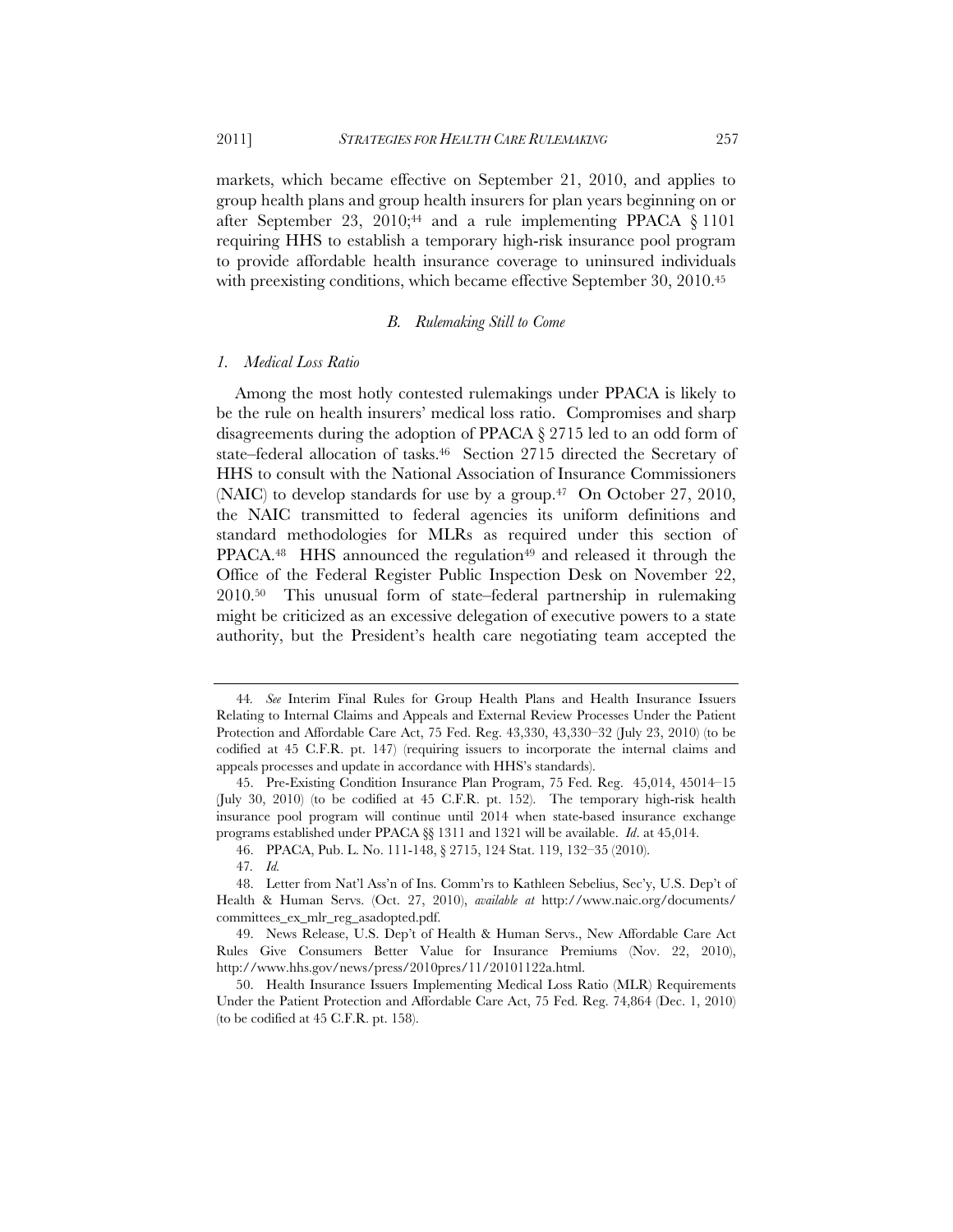NAIC state officials' role in PPACA as part of legislative compromises.

Under PPACA § 2718(b), beginning on January 1, 2011, health insurance issuers in the individual, small group and large group markets have to pay rebates to their enrollees on a pro rata basis if the insurer's MLR in a plan year is less than the minimum ratio established under the law. For individual and small group markets, the MLR is 80%,<sup>51</sup> HHS may adjust the percentage for a state if the Secretary determines the ratio may destabilize the individual market.<sup>52</sup> For the large group market, the minimum MLR is 85%.53 A state may have a higher MLR requirement and its own rebate program as long as it does not prevent an individual from applying to the federal program.54

Under PPACA, the formula for calculating the MLR is: (reimbursement for clinical services + expenditures to improve health care quality)  $\div$  (total premium revenue – federal and state taxes and licensing or regulatory fees and accounting for risk adjustment, risk corridors, and reinsurance).55 How the definitions are framed is one of the most controversial issues in the 2010 rulemaking.56

PPACA requires the NAIC to establish uniform definitions and standardized methodologies for calculating the MLR.57 On April 14, 2010, HHS, along with the Treasury and Labor Departments, issued a request for comments regarding PPACA § 2718.58 The Departments outlined several specific areas for comment, and although inviting comments from all interested parties, they highlighted a special interest in comments from health insurance issuers and the states.59

Recognizing its responsibility under PPACA, the NAIC adopted a transparent process to develop its definitions and standards.60 This process

58. Medical Loss Ratios; Request for Comments Regarding Section 2718 of the Public Health Service Act, 75 Fed. Reg. 19,297, 19,298 (Apr. 14, 2010).

59*. Id.* at 19,299.

60. Letter from Jane Cline, President, Nat'l Ass'n of Ins. Comm'rs, & Therese M. Vaughan, Chief Exec. Officer, Nat'l Ass'n of Ins. Comm'rs, to Kathleen Sebelius, Sec'y, U.S. Dep't of Health & Human Servs. (June 1, 2010), *available at* http://www.naic.org/ documents/committees\_e\_hrsi\_hhs\_response\_mlr\_100601.pdf (explaining that the NAIC

<sup>51.</sup> PPACA § 2718(b)(1)(A)(ii), 124 Stat. at 886.

<sup>52</sup>*. Id.* § 2718(b)(1)(A)(ii), (d), 124 Stat. at 886, 887.

<sup>53</sup>*. Id.* § 2718(b)(1)(A)(i), 124 Stat. at 886.

<sup>54</sup>*. Id.* ("or such higher percentage as a State may by regulation determine . . . .").

<sup>55</sup>*. Id.* § 2718(b)(1)(B)(i), 124 Stat. at 886.

<sup>56.</sup> See Arlene Weintraub, *Insurer Mounts Offensive And Defensive Strategies On Health Law*, KAISER HEALTH NEWS, Aug. 16, 2010, http://www.kaiserhealthnews.org/Stories/2010/ August/16/cigna-top-executives-response-to-health-law.aspx.

<sup>57.</sup> PPACA § 2718(c), 124 Stat. at 887 ("Such methodologies shall be designed to take into account the special circumstances of smaller plans, different types of plans, and newer plans.").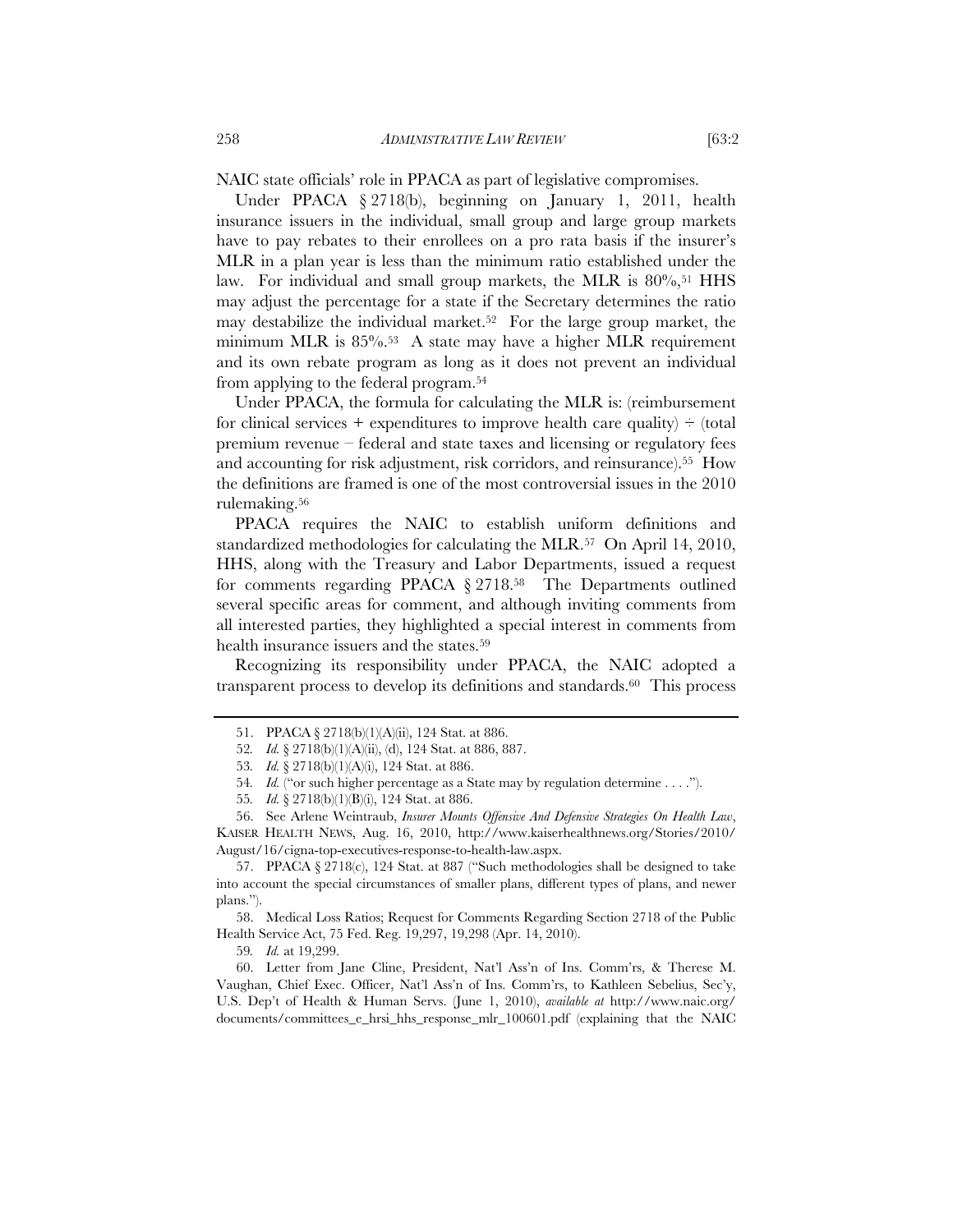included holding open conference calls with NAIC subgroups; receiving letters from stakeholders; and posting all drafts, call summaries, and comment letters on the NAIC website.<sup>61</sup> The NAIC also received ongoing input from congressional offices and HHS.62

On August 17, 2010, the NAIC approved a proposed standard form for issuers to use when reporting their financial information to state regulators.63 The revised form, now twenty-eight pages, assists state regulators in identifying and analyzing the MLR for comprehensive, major medical health insurance as required under PPACA § 2718.64 On October 27, 2010, the NAIC transmitted its final MLR recommendations to HHS.65 However, the NAIC continued to express concerns that the MLR requirements might have the unintended consequence of destabilizing insurance markets where consumer choice is limited.66 The NAIC specifically requested that HHS give deference to the analysis and recommendations of state regulators on how the MLR requirements would be implemented in destabilized markets.67

The OCIIO published the MLR regulation as an interim final rule with request for comments that became effective on January 1, 2011. Whether the concerns of the NAIC—that strict interpretation and enforcement will result in a destabilized market—are well-taken remains to be seen. However, in reaction to the MLR, employers who provide very low coverage policies to their low-wage workers have also expressed concern that these limits might result in low-wage workers losing their coverage entirely until mandatory coverage provisions become effective in 2014.68 Under such plans, employees may pay as little as \$14 per week for a minimed plan that caps annual benefits at \$2,000 per year or about \$32 per

hosted twelve conference calls and received over fifty comments when developing its definitions and standards).

<sup>61</sup>*. Id.*

<sup>62</sup>*. Id.*

<sup>63.</sup> News Release, Nat'l Ass'n of Ins. Comm'rs, NAIC Approves Form for MLR Financial Reporting Requirements (Aug. 17, 2010), http://www.naic.org/Releases/ 2010 docs/naic approves mlr reporting form.htm.

<sup>64</sup>*.* NAT'L ASS'N OF INS. COMM'RS, *Medical Loss Ratio (MLR) Blanks Proposal* 1 (June 18, 2010), *available at* http://www.naic.org/documents/index\_health\_reform\_mlr\_blanks\_ proposal.pdf.

<sup>65.</sup> Letter from Nat'l Ass'n of Ins. Comm'rs to Kathleen Sebelius, Sec'y, U.S. Dep't of Health & Human Servs. (Oct. 27, 2010), *available at* http://www.naic.org/documents/ committees\_ex\_mlr\_reg\_asadopted.pdf.

<sup>66</sup>*. Id.*

<sup>67</sup>*. Id.*

<sup>68</sup>*. See* Janet Adamy, *McDonald's May Drop Health Plan*, WALL ST. J., Sept. 30, 2010, at A1.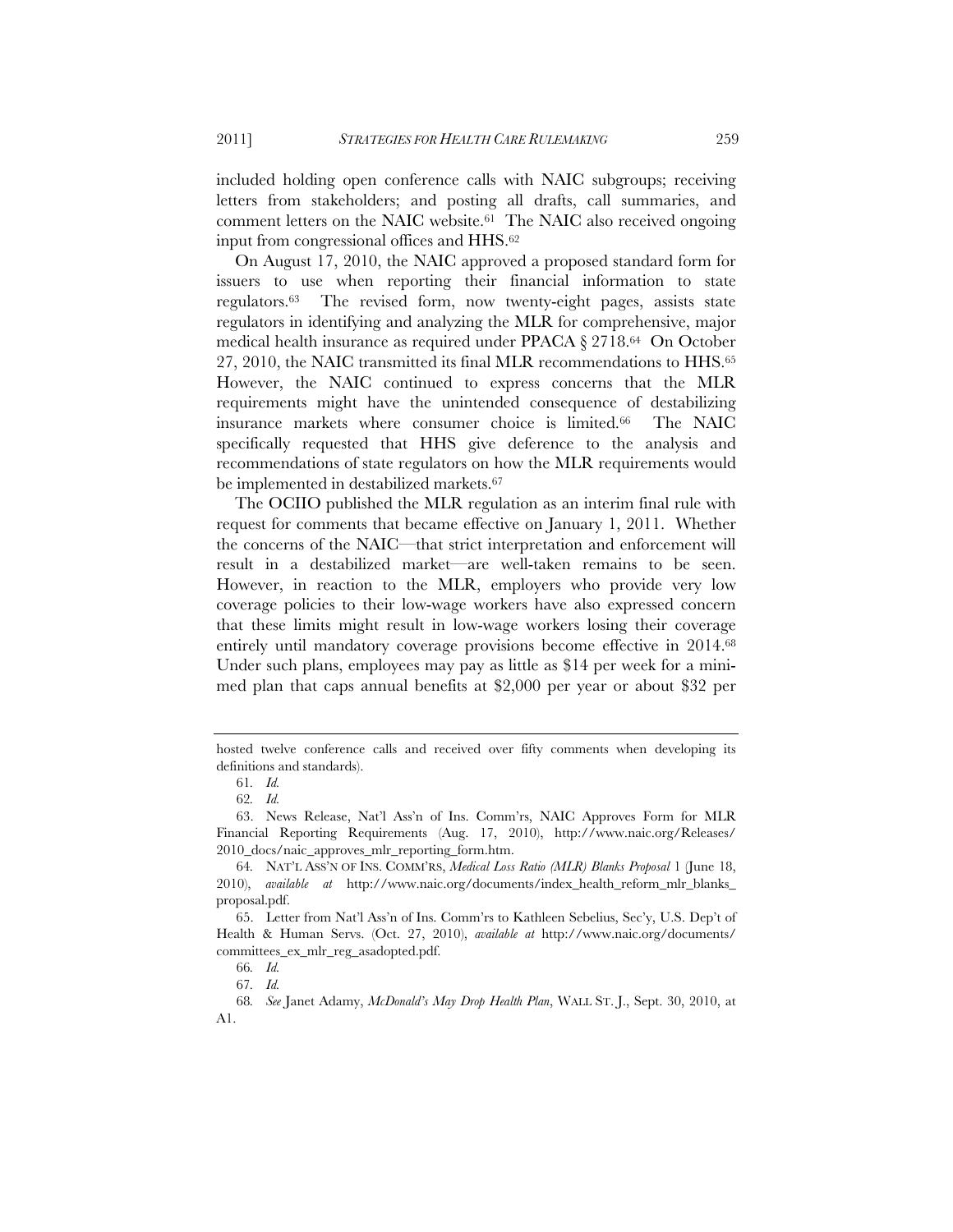week for coverage up to \$10,000 per year.69 According to the *Wall Street Journal*, McDonald's, which offers mini-med plans for its workers at 10,500 U.S. locations, expressed concern to HHS that its insurer will not meet the 2011 requirement to spend at least 80–85% of its premium revenue on medical care.70 Although McDonald's later issued a statement denying that it had expressed concerns about its ability to continue providing mini-med plan coverage to its employees, $71$  it seems almost certain that such issues might arise for at least some employers relying on these plans to cover their employees.

#### *2. Health Information Technology*

On November 3, 2010, the OCIIO and CMS issued guidance and a notice of proposed rulemaking to provide federal direction and financial support to help states develop consumer-oriented information technology (IT) systems to implement key coverage provisions of PPACA.72 The guidance relates to IT systems that states would establish to enroll people who qualify for Medicaid, the Children's Health Insurance Program (CHIP), tax credits, or cost-sharing reductions available under PPACA.73 HHS also announced new federal funding that will be available to all states to streamline and upgrade their Medicaid eligibility systems.74 The HHS announcement follows the OCIIO's October 29, 2010 release of the Funding Opportunity Announcement (FOA) for the design and implementation of the information technology infrastructure needed to operate health insurance exchanges.75

<sup>69</sup>*. Id.*.

<sup>70</sup>*. Id.*

<sup>71.</sup> Media Statement, Steve Russell, Senior Vice President & Chief People Officer, McDonald's USA, *Response to WSJ Health Care Article*, http://www.aboutmcdonalds.com/ mcd/media\_center/recent\_news/media\_press\_releases/response\_to\_wsj\_health\_care\_ article.html (last visited May 14, 2011).

<sup>72.</sup> Notice from Joel Ario, Dir., Office of Consumer Info. & Ins. Oversight, and Cindy Mann, CMS Deputy Admin. and Dir., Ctr. for Medicare & Medicaid Servs., to State Medicaid Dirs., Health Officials, and Health Ins. Comm'rs. (Nov. 3, 2010), *available at*  http://www.health care.gov/center/letters/improved\_it\_sys.pdf.

<sup>73.</sup> *Health Insurance Exchanges Information Technology*, DEP'T OF HEALTH & HUMAN SERVS., http://www.hhs.gov/ociio/regulations/health\_insurance\_exchange\_info\_tech\_sys.html (last visited May 14, 2011).

<sup>74.</sup> Press Release, Dep't of Health & Human Servs., HHS Announces New Federal Support or States to Develop and Upgrade Medicaid IT Systems and Systems for Enrollment In State Exchanges (Nov. 3, 2010), http://www.hhs.gov/news/press/2010pres/ 11/20101103a.html.

<sup>75.</sup> Under PPACA § 1561, HHS, in consultation with the Health Information Technology (HIT) Policy Committee and the HIT Standards Committee, must develop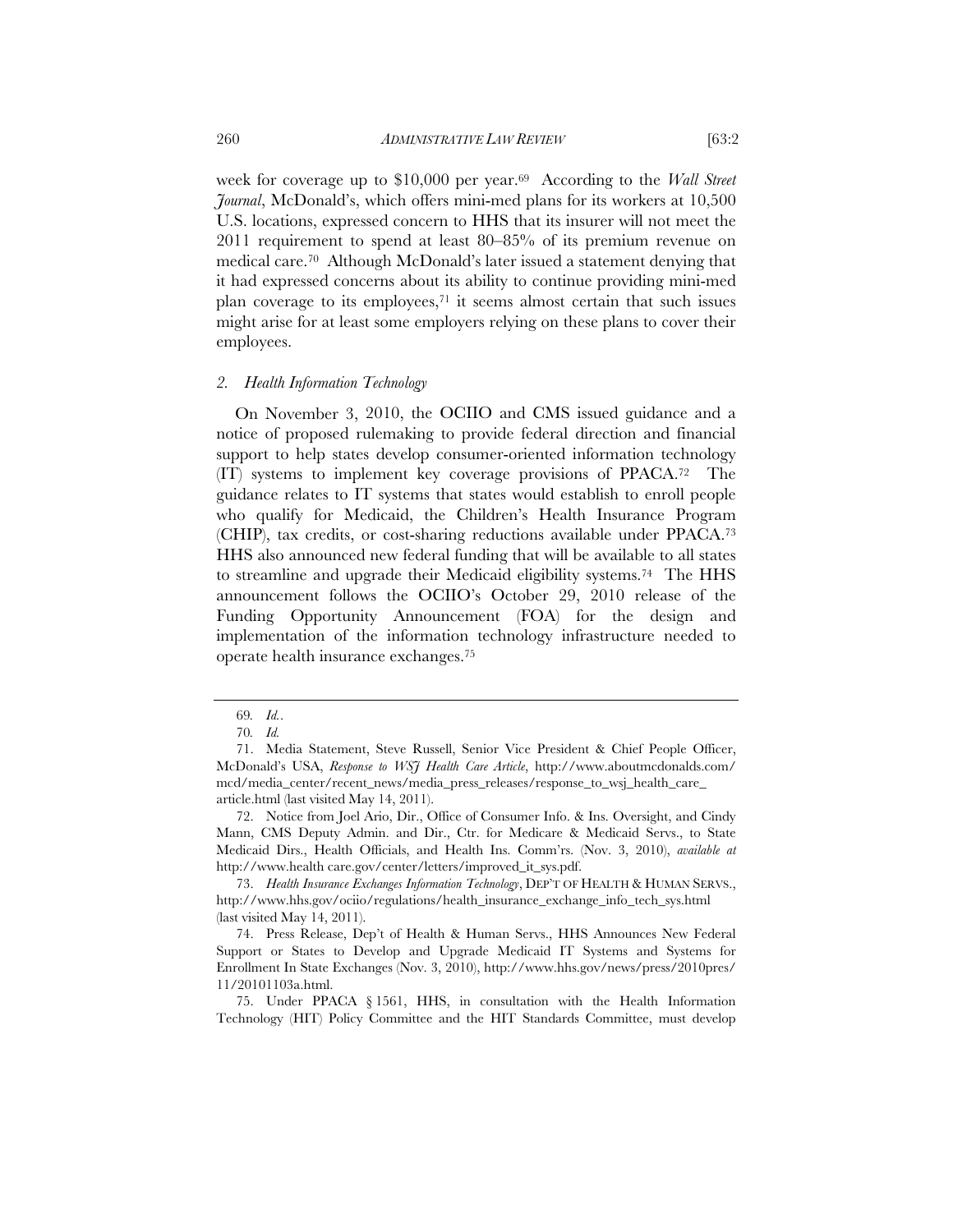#### IV. FRAUD AND ABUSE ISSUES

PPACA made major changes in an effort to prevent Medicare and Medicaid fraud and abuse. As discussed below, the rules implementing the fraud and abuse enhancements focus on tightening the regulations for known high-risk industries and services, clarifying intent requirements and when suspension of payments can occur, enhancing screening requirements, and mandating compliance programs.

#### *A. Disclosure Requirements for In-Office Ancillary Services Exception*

PPACA mandates that HHS adopt regulations<sup>76</sup> requiring that with respect to magnetic resonance imaging (MRI), computed tomography (CT), positron emission tomography (PET), and any other designated health services (DHS) deemed appropriate by the Secretary, the referring physician must notify the patient in writing at the time of the referral of other suppliers "who furnish such services in the area in which [the patient] resides."77 The term *other designated health services* was defined under this section to include any DHS set out at 42 U.S.C.  $\S$  1395nn(h)(6)(D) that HHS "determines appropriate."78 Although the SSA includes a broad definition of DHS,79 the final rule limits the referral notices to only those included in the PPACA text: MRIs, CTs, and PET scans.80 The final rule also reduces the number of suppliers required to be listed from ten in the proposed rule to five in the final; eliminates the requirement that the supplier's distance from the physician's office be listed on the disclosure

78*. Id.*

interoperable, secure standards and protocols that facilitate electronic enrollment of individuals in federal and state health and human services programs. *See Electronic Eligibility & Enrollment*, OFFICE OF THE NAT'L COORDINATOR FOR HEALTH INFO. TECH., http://healthit.hhs.gov/portal/server.pt?open=512&mode=2&objID=3161 (last visited May 14, 2011) (adopting the Policy and Standards Committees' recommendations, with slight edits, on September 17, 2010).

<sup>76.</sup> PPACA, Pub. L. No. 111-148, § 6003, 124 Stat. 119, 697 (2010).

<sup>77</sup>*. Id.* § 6003(a), 124 Stat. at 697.

<sup>79.</sup> The term "designated health services" means any of the following items or services: (A) clinical laboratory services, (B) physical therapy services, (C) occupational therapy services, (D) radiology services, including magnetic resonance imaging, computerized axial tomography scans, and ultrasound services, (E) radiation therapy services and supplies, (F) durable medical equipment and supplies, (G) parenteral and enteral nutrients, equipment, and supplies, (H) prosthetics, orthotics, and prosthetic devices and supplies, (I) home health services, (J) outpatient prescription drugs, and (K) inpatient and outpatient hospital services. 42 U.S.C. § 1395nn(h)(6) (2006).

<sup>80.</sup> Medicare Program; Payment Policies Under the Physician Fee Schedule and Other Revisions to Part B for CY 2011, 75 Fed. Reg. 73,170, 73,616 (Nov. 29, 2010) (to be codified at 42 C.F.R. § 411.355(b)(7)(i)).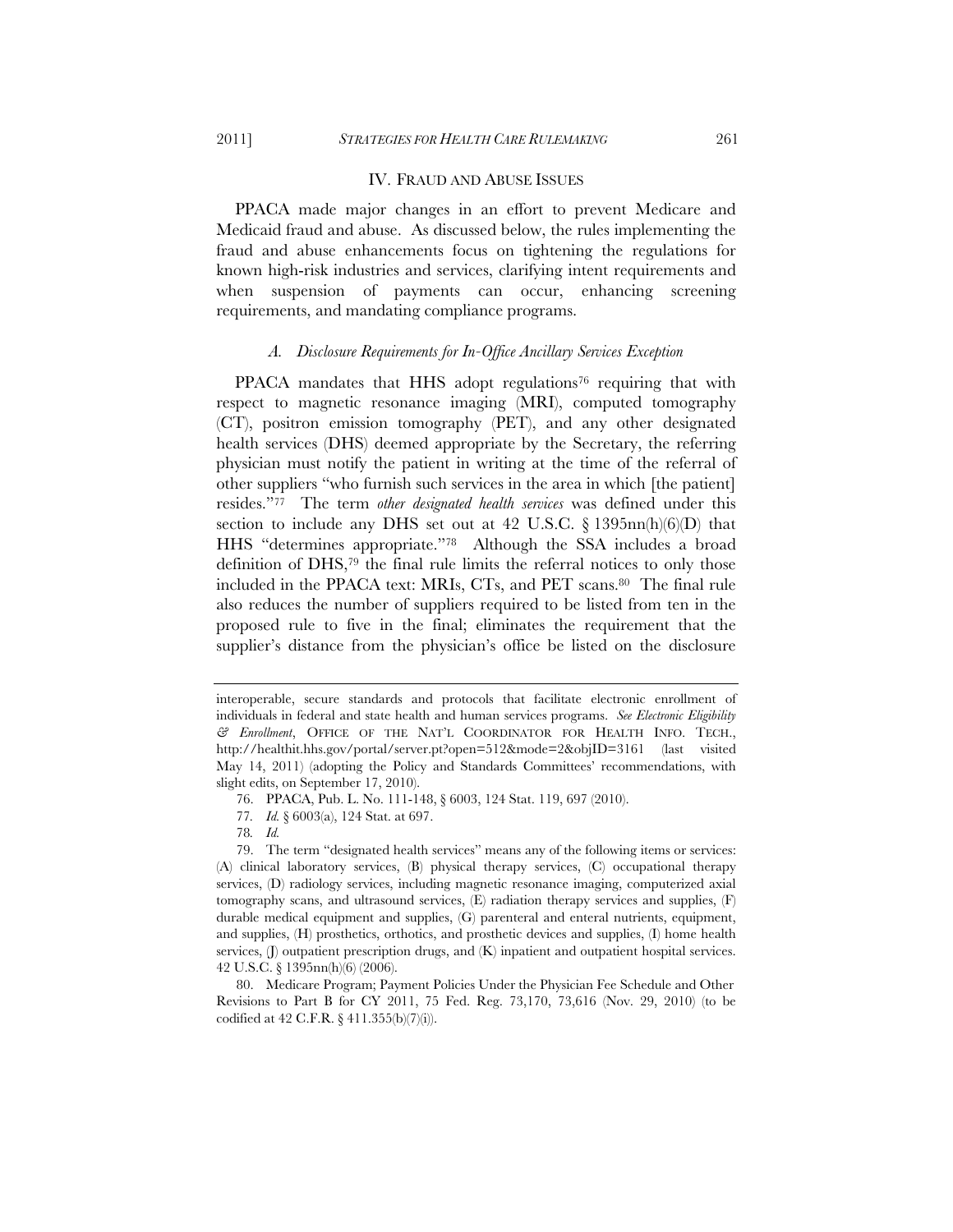262 *ADMINISTRATIVE LAW REVIEW* [63:2

notice; and eliminates the requirement that the physician obtain the patient's signature on the notice and retain a copy of the disclosure as part of the patient's medical record.81 These changes from the proposed to final rule were based on comments received in response to the proposed rule.<sup>82</sup>

This requirement was said to be "effective" for services provided on or after January 1, 2010.83 However, in the final rule, CMS moved the effective date to January 1, 2011.84

# *B. Compliance Program Requirements*

One of the most significant fraud and abuse requirements under PPACA is that all providers and suppliers who enroll with Medicare must adopt compliance plans as a condition of enrollment.85 The statute requires that HHS, in consultation with the Office of the Inspector General (OIG), must adopt core elements of compliance plans for each type of provider or supplier, and for each industry segment.<sup>86</sup> It seems likely that HHS will adopt core elements based on the compliance guidance documents previously published by the OIG.<sup>87</sup> PPACA  $\S$  6401(b)(5) contains a similar requirement for providers and suppliers under Medicaid.88

Because states will have an important role in the implementation of compliance plans within the sphere of state Medicaid programs, counsel should also be aware of whether or not their state has adopted (or is in the process of adopting) compliance program requirements for participation in the Medicaid program.89

# *C. Medicaid Recovery Audit Contractors*

In addition to the preventative measures of requiring Medicaid compliance programs, PPACA also requires more aggressive audit protocols. PPACA § 6411 requires the states to establish programs in which they would contract with one or more Recovery Audit Contractors

<sup>81</sup>*. Id.*

<sup>82</sup>*. See id.* at 73,443–47.

<sup>83.</sup> PPACA § 6003(b), 124 Stat. at 697.

<sup>84.</sup> Medicare Program; Payment Policies Under the Physician Fee Schedule and Other Revisions to Part B for CY 2011, 75 Fed. Reg. at 73,447.

<sup>85.</sup> PPACA § 6401(a)(7), 124 Stat. at 751.

<sup>86.</sup> *Id*.

<sup>87.</sup> For links to the OIG's previously published guidance documents, see *Compliance Guidance*, OFFICE OF INSPECTOR GEN., U.S. DEP'T OF HEALTH & HUMAN SERVICES, http://oig.hhs.gov/fraud/complianceguidance.asp (last visited May 14, 2011).

<sup>88.</sup> PPACA § 6401(b)(5), 124 Stat. at 752.

<sup>89</sup>*. See, e.g.*, 18 N.Y.C.R.R. § 521.1 (2009) (listing New York State's Medicaid provider compliance program requirements).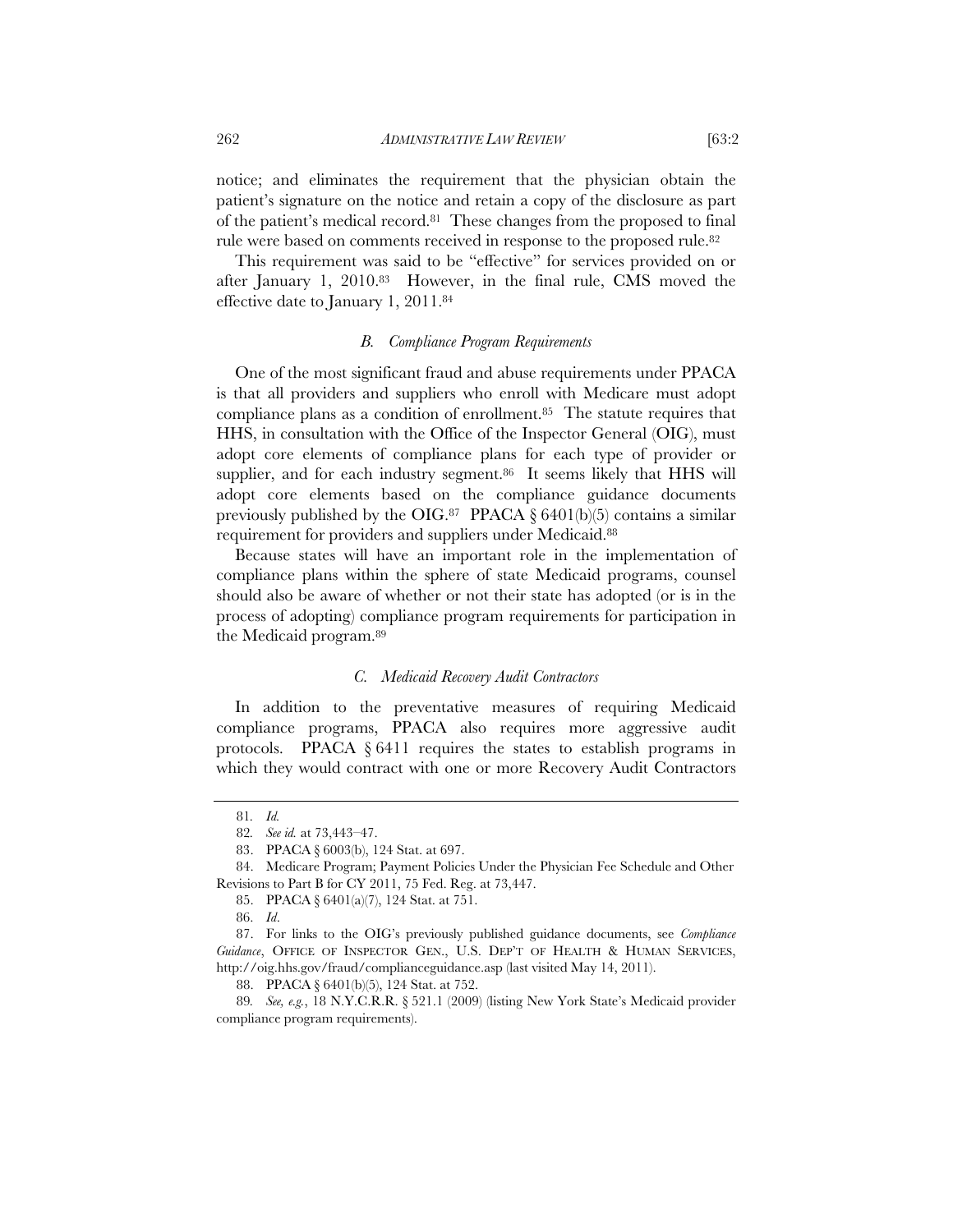(Medicaid RACs) by December 31, 2010.90 The Medicaid RACs would review Medicaid claims submitted by providers of services for which payment may be made under  $\S 1902(a)$  of the SSA or a waiver of the state plan.91 Medicaid RACs would both identify underpayments and identify and collect overpayments from providers.

On November 10, 2010, CMS issued proposed rules to provide guidance related to federal–state funding of state start-up, operation and maintenance costs of Medicaid RACs, and payment methodology for state payments to Medicaid RACs.92 The rule also proposes requirements for states to assure that adequate appeal processes are in place for providers to dispute adverse determinations made by Medicaid RACs.93 Further, the rule "proposes that states and Medicaid RACs coordinate with other contractors and entities auditing Medicaid providers as well as with state and federal law enforcement agencies."94 The proposed rules allowed sixty days for comments.95

There are a number of areas for concern while the rulemaking is underway. Because Medicaid RACs will be managed at the state level, providers must be aware that the appeal processes may well be different from state to state. Because the stated goal of the Medicaid RAC program is to cut overpayments in half by 2012,<sup>96</sup> Medicaid providers should expect aggressive audit protocols. Medicaid RAC payments are limited to a 12.5% contingency fee, although states can pay more if they pay the excess fee on their own.97 This contingency fee arrangement will provide a powerful incentive for Medicaid RACs to identify overpayments. States are already seeking exemptions. On November 8, 2010, the South Dakota Department of Social Services published a notice that it was proposing amendments to South Dakota's Medicaid State Plan effective October 1, 2010, and seeking an exemption from the Medicaid RAC requirements under PPACA § 6411.98

<sup>90.</sup> PPACA § 6411(a)(1), 124 Stat. at 774–75.

<sup>91.</sup> *Id*.

<sup>92.</sup> Medicaid Program; Recovery Audit Contractors, 75 Fed. Reg. 69,037 (Nov. 10, 2010) (to be codified at 42 C.F.R. pt. 455).

<sup>93</sup>*. Id.* at 69,037–38.

<sup>94</sup>*. Id.* at 69,038.

<sup>95</sup>*. Id.* (requiring all comments be received by January 10, 2011).

<sup>96.</sup> In 2009, the Center for Medicare and Medicaid Services (CMS) identified \$18.6 billion in improper Medicaid payments. U.S. GOV'T ACCOUNTABILITY OFFICE, GAO-09- 628T, IMPROPER PAYMENTS: PROGRESS MADE BUT CHALLENGES REMAIN IN ESTIMATING AND REDUCING IMPROPER PAYMENTS 5 (2009), *available at* http://www.gao.gov/ new.items/d09628t.pdf.

<sup>97.</sup> Medicaid Program; Recovery Audit Contractors, 75 Fed. Reg. at 69,039.

<sup>98</sup>*. See* 37 S.D. Reg. 99, 99 (Nov. 8, 2010), *available at* http://legis.state.sd.us/rules/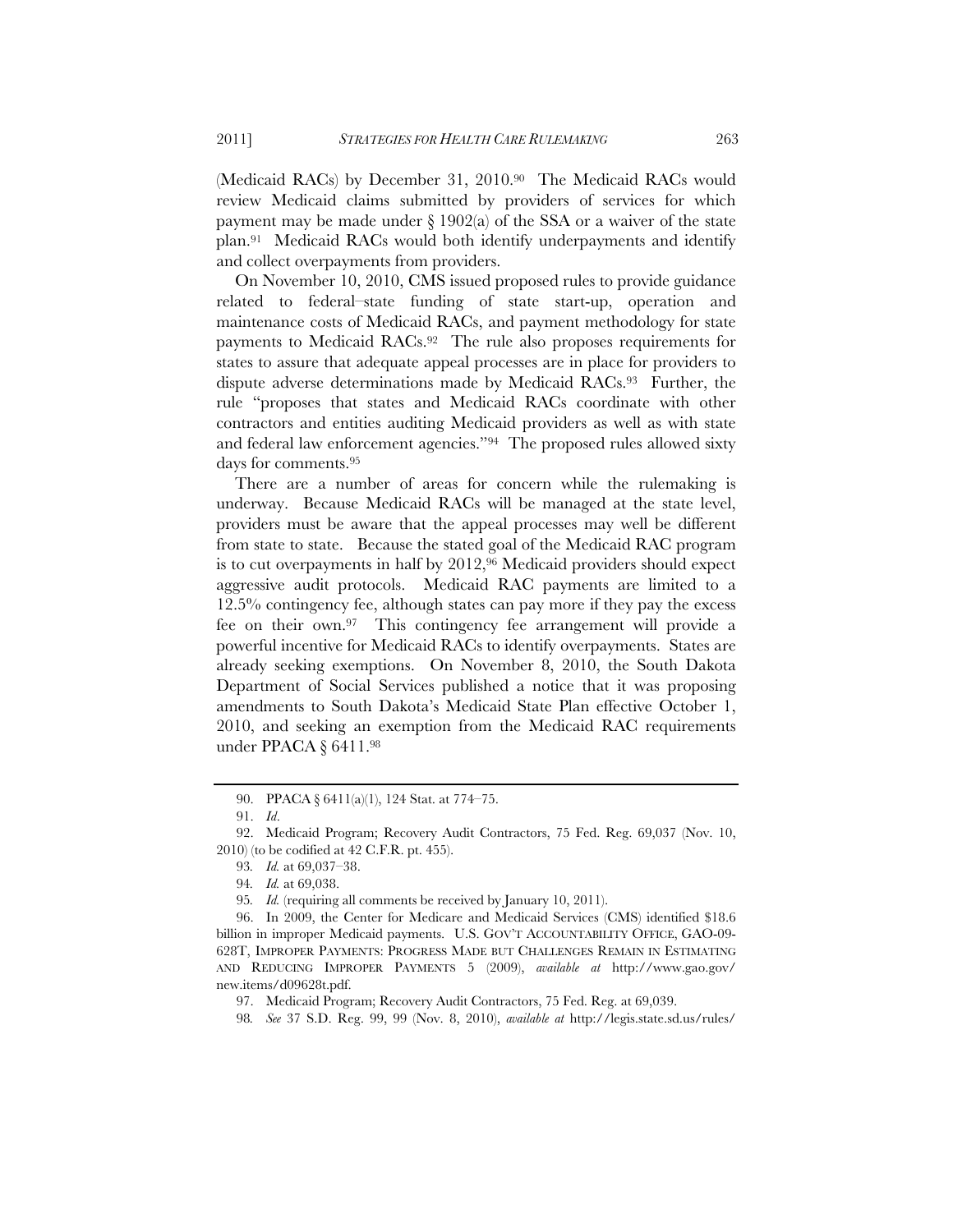#### 264 *ADMINISTRATIVE LAW REVIEW* [63:2

#### *D. Suspension of Payments Upon Allegation of Fraud*

Although current regulations allow HHS to place a provider's prepayment claims under review or to impose a suspension of payment under certain circumstances, PPACA  $\S 6402(a)$  expands HHS's authority with regard to the circumstances when suspension can be initiated. On September 23, 2010, CMS issued proposed rules on suspension.<sup>99</sup> A final rule was published on February 2, 2011.100 Under the previous rules, a suspension of payments was limited to 180 days unless it met one of several exceptions.101 A Medicare contractor could request a one-time-only extension for up to an additional 180 days if it was unable to complete its investigation within the first 180-day period.102 The OIG or other law enforcement agency could also request a one-time-only exception in order to complete an investigation.103 Under the final rule, the time limits do not apply if the case has been referred to, and is being considered by the OIG for administrative action; the rule would also permit HHS to grant an extension beyond the 180-day extension if the Department of Justice (DOJ) requests the continued suspension of payments based on the ongoing investigation and anticipated filing of criminal or civil actions.104

CMS is permitted to suspend payments to a supplier or provider where there is a "credible allegation" of fraud.105 Under the final rule, a credible allegation can include an allegation from any source, including but not limited to fraud hotline complaints, claims data mining, patterns identified through provider audits, civil false claims cases, and law enforcement investigations.106 Allegations will be considered credible when they have "indicia of reliability."<sup>107</sup> CMS concedes that this will need to be

register/11082010.pdf (seeking to revise the state Medicaid plan pursuant to PPACA).

<sup>99.</sup> Medicare, Medicaid, and Children's Health Insurance Programs; Additional Screening Requirements, Application Fees, Temporary Enrollment Moratoria, Payment Suspensions and Compliance Plans for Providers and Suppliers, 75 Fed. Reg. 58,204 (Sept. 23, 2010) (to be codified at 42 C.F.R. pts. 405, 424, 438, 447, 455, 457, 498, 1007).

 <sup>100.</sup> Medicare, Medicaid, and Children's Health Insurance Programs; Additional Screening Requirements, Application Fees, Temporary Enrollment Moratoria, Payment Suspensions and Compliance Plans for Providers and Suppliers, 76 Fed. Reg. 5862 (Feb. 2, 2011) (to be codified at 42 C.F.R. pts. 405, 424, 447).

<sup>101. 42</sup> C.F.R. § 405.372(d) (2009).

<sup>102</sup>*. Id.*

<sup>103</sup>*. Id.*

 <sup>104.</sup> *Id.;* 42 C.F.R. §§ 405.370–79 (2010).

<sup>105.</sup> Medicare, Medicaid, and Children's Health Insurance Programs; Additional Screening Requirements, Application Fees, Temporary Enrollment Moratoria, Payment Suspensions and Compliance Plans for Providers and Suppliers, 76 Fed. Reg. at 5961.

 <sup>106.</sup> *Id.* 

<sup>107</sup>*. Id.*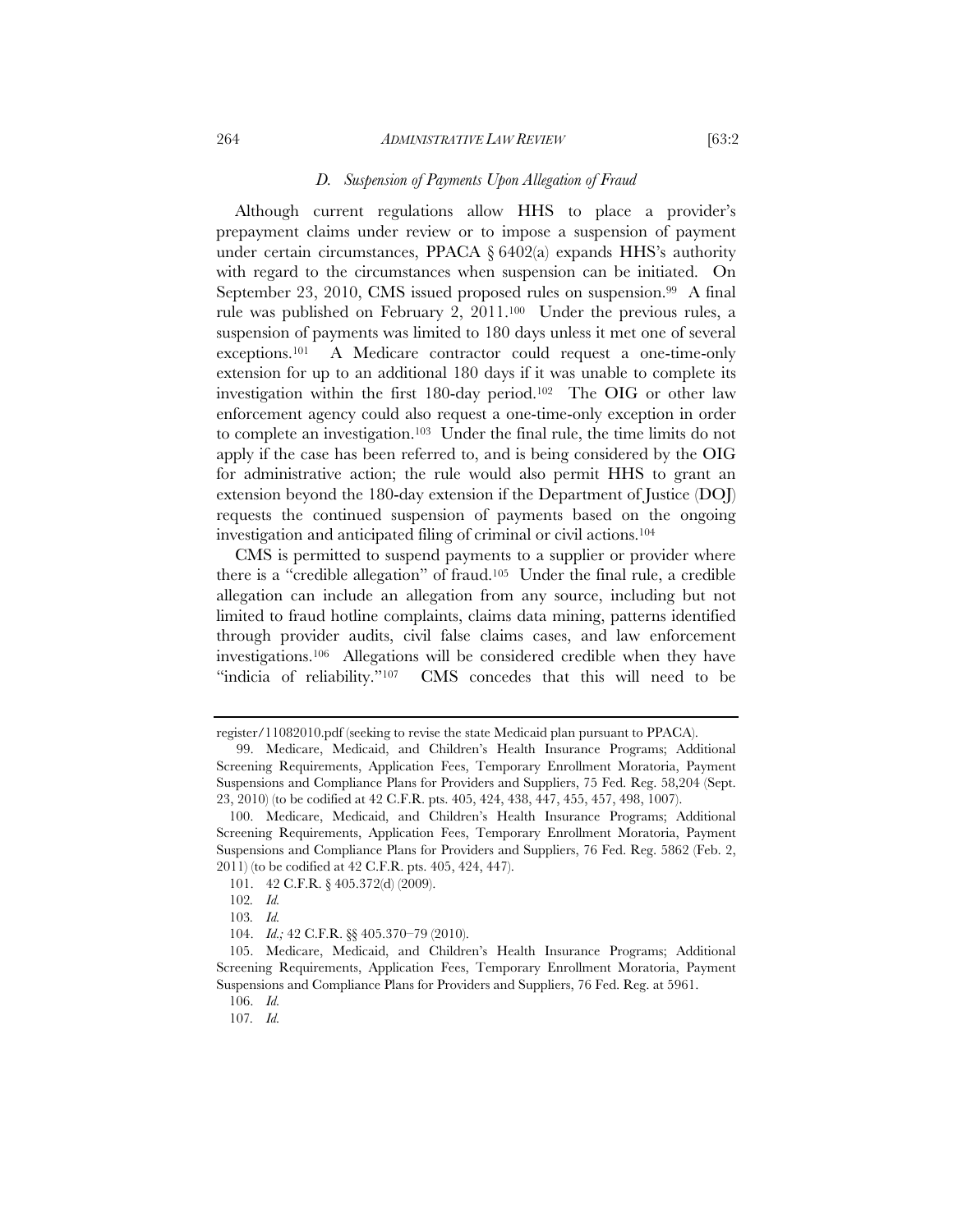determined on a case-by-case basis.108

Under PPACA, the CMS is permitted to suspend payments to a supplier or provider pending an investigation of a credible allegation of fraud.109 Counsel who are representing smaller suppliers or providers know that any interruption in the Medicare revenue stream can cause significant hardship for the client. An indefinite length of payment suspension pending the outcome of an investigation might well put many of these entities out of business. Where overpayments are characterized as having been obtained through fraud, the overpayment debt will not be dischargeable in bankruptcy.110 The HHS decision on when and how to suspend has due process implications, and opposition to the final rule could be taken to the appeals court either as a rulemaking challenge or as a defense to an HHS adjudicative decision upholding the suspension of a particular provider who then sues to invalidate the program on constitutional grounds. Although CMS received "numerous comments raising concern over the perceived lack of due process afforded to the provider community," it declined to "withdraw the suspension provision from the final rule with comment period" because the agency believed "the due process protections are more than adequate and the evidentiary standards for payment suspensions cannot be more precisely defined."111

## *E. Medicare Self-Referral Disclosure Protocol*

PPACA requires the Secretary to implement regulations establishing a self-disclosure protocol, $112$  specifically for hospitals or other providers who have found violations of the Stark (anti-kickback) provisions of the Medicare statute.<sup>113</sup> Under the previous self-referral disclosure protocol, the large strict liability burden was relieved if the provider told the government about its past violation before the government found out about the violation. This allowed a hospital that found such a bad program when it merged with another hospital to inform the government, stop the bad conduct, and avoid severe penalties. But before the passage of PPACA, on March 24, 2009, the OIG announced that it had ceased accepting medical entities' self-disclosure of Stark violations under its self-disclosure

 <sup>108.</sup> *Id.* at 5966 (to be codified at 42 C.F.R. § 455.2).

<sup>109.</sup> PPACA, Pub. L. 111-148, § 6402(a), 124 Stat. 119, 760 (2010).

 <sup>110.</sup> *See* 11 U.S.C. § 523(a)(2)(A) (2006).

<sup>111.</sup> Medicare, Medicaid, and Children's Health Insurance Programs; Additional Screening Requirements, Application Fees, Temporary Enrollment Moratoria, Payment Suspensions and Compliance Plans for Providers and Suppliers, 76 Fed. Reg. at 5930–31 (to be codified in 42 C.F.R. pts. 405, 424, 447, 455, 457, 498, 1007).

<sup>112.</sup> PPACA § 6409, 124 Stat. at 772.

 <sup>113.</sup> *See generally* 24 U.S.C. § 1395nn (2006).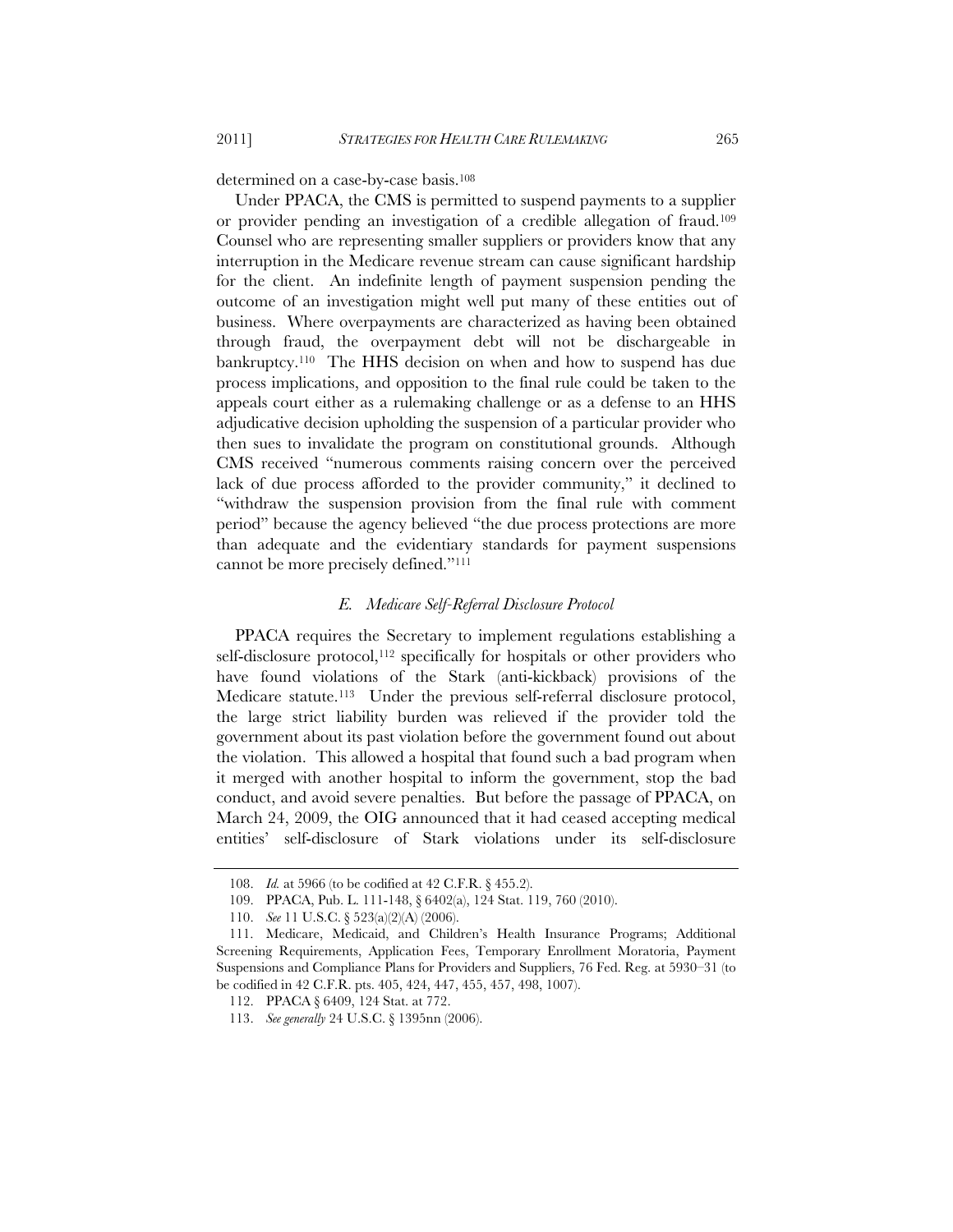protocol.114 PPACA reinstates a form of safe harbor and possible reduction of amounts owed for those who report their situations before being detected and punished.115 Safe harbor provisions to shield a provider from strict liability under the Stark statute<sup>116</sup> are perceived to be so important that the lobbyists for health care companies pressed Congress to reinstate their ability to "confess" their noncompliance.

On September 23, 2010, CMS issued its Voluntary Self-Referral Disclosure Protocol (SRDP).<sup>117</sup> And, while providers and their advocates might have hoped for an opportunity to comment on the SRDP, CMS issued the SRDP without using notice-and-comment rulemaking. Additionally, while PPACA authorizes HHS to "reduce the amount due and owing" to these violations,118 the SRDP makes it clear that CMS "has no obligation to reduce any amounts due and owing" and will make an "individual determination as to whether a reduction is appropriate."119

## *F. Nursing Homes*

PPACA has significant impacts on long-term care institutions such as nursing homes. As is the case with other high-visibility spending programs, rules implementing the new statute will be controversial with many competing constituencies.120 In particular, a number of PPACA provisions will have long-ranging impacts on the safety of patients in long-term care facilities.

Under PPACA § 6103, HHS must add to the Nursing Home Compare

 <sup>114.</sup> Press Release, Daniel R. Levinson, Inspector Gen., U.S. Dept. of Health & Human Servs, An Open Letter to Health Care Providers (Mar. 24, 2009), *available at*  http://oig.hhs.gov/fraud/docs/openletters/OpenLetter3-24-09.pdf.

<sup>115.</sup> PPACA § 6409(b), 124 Stat. at 772–73.

<sup>116. 24</sup> U.S.C. § 1395nn(g).

 <sup>117.</sup> DEP'T. HEALTH & HUMAN SERVS., OMB 0938-1106, CMS VOLUNTARY SELF-REFERRAL DISCLOSURE PROTOCOL (Sept. 23, 2010), https://www.cms.gov/ PhysicianSelfReferral/Downloads/6409\_SRDP\_Protocol.pdf.

<sup>118.</sup> PPACA § 6409(b), 124 Stat. at 772–773.

 <sup>119.</sup> *Supra* note 117, § VIII.

 <sup>120.</sup> Medicare expenditures for Nursing Care Facilities and Continuing Care Retirement Communities exceeded \$27,991 million in 2009, excluding the federal share of Medicaid costs. *National Health Expenditures by type of service and source of funds, CY 1960–2009*, CENTERS FOR MEDICARE AND MEDICARE SERVS., https://www.cms.gov/ NationalHealthExpendData/02\_NationalHealthAccountsHistorical.asp#TopOfPage (last visited May 14, 2011). Compared to Medicare expenditures in 2009 for home health care (\$29,835 million) and durable medical equipment (DME) (\$7445 million). *Id.* Both home health and DME were targeted under PPACA for additional fraud prevention requirements. *See* PPACA § 6407, 124 Stat. at 769–70.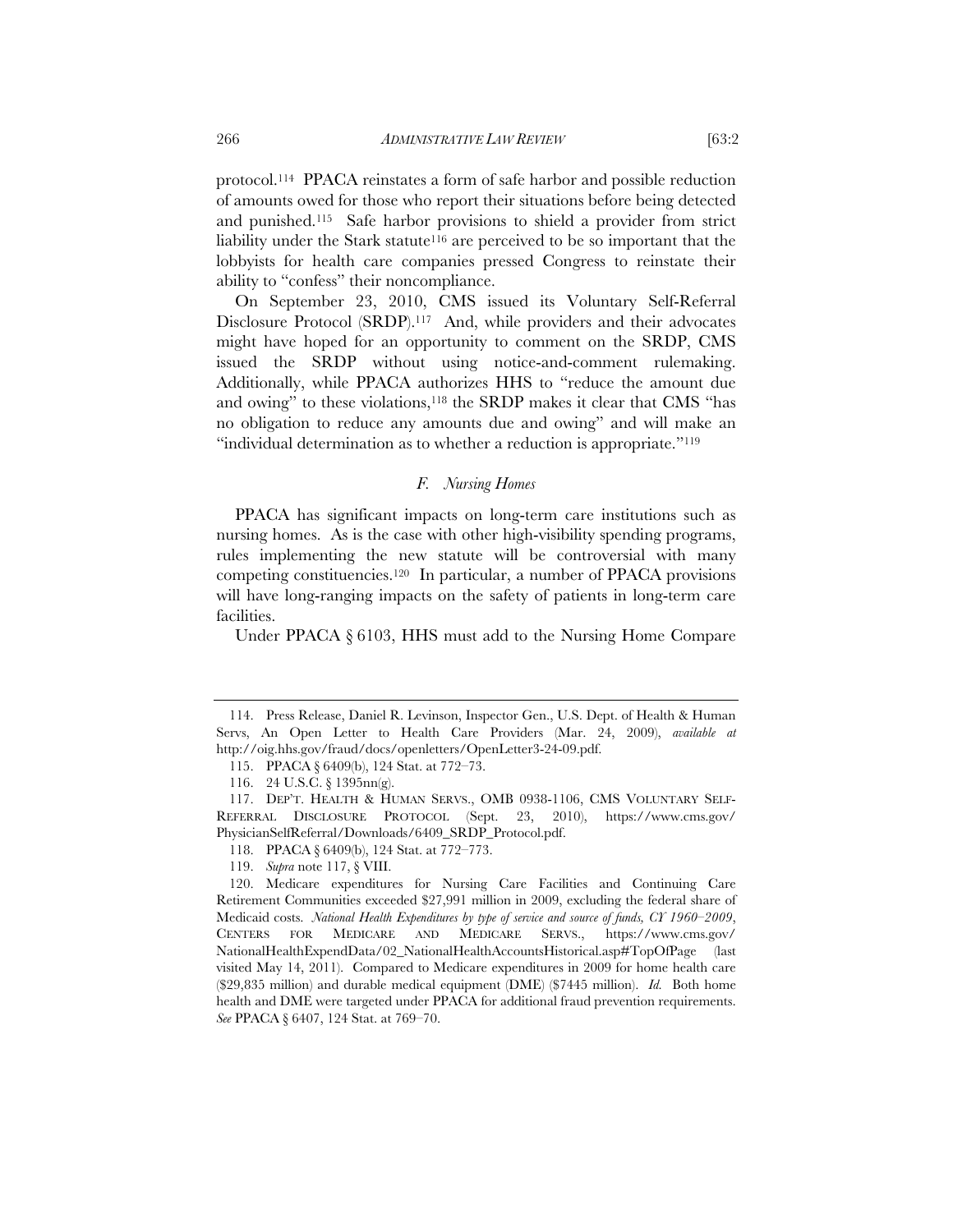website<sup>121</sup> information including: staffing data, including staffing turnover and tenure; links to state Internet websites with information regarding state survey and certification programs; links to Form 2567 state inspection reports (deficiency reports); guidance for consumers on how to interpret and understand deficiency reports; and the facility plan of correction or other response to such reports; a standardized complaint form; summary information on the number, type, severity, and outcome of substantiated complaints; and the number of adjudicated instances of criminal violations by a facility or its employees that were committed in the facility, including those that involve abuse, neglect, exploitation, "or other violations or crimes that resulted in serious bodily injury."122 The information must be presented "in a manner that is prominent, updated on a timely basis, easily accessible, readily understandable to consumers of long-term care services, and searchable."123 This information could be indicative of safety issues within the facility.

Under PPACA § 6105, by March 2011, HHS must develop a standardized complaint form that residents or persons acting on their behalf may use to file a complaint with a state survey agency or long-term care ombudsman program. Further, states must establish a complaint resolution process that includes: procedures to assure accurate tracking of complaints; procedures to determine the severity of complaints; procedures for complaint investigations; and deadlines for responding to complaints. In addition to the standardized form, complaints may still be submitted in other ways and formats, including orally.124

The health reform bill also requires HHS, by December 31, 2011, to establish and implement a quality assurance and performance improvement program (QAPI program) for skilled nursing facilities and nursing facilities,<sup>125</sup> including multiunit chains of facilities.<sup>126</sup> Under the QAPI program, HHS must "establish standards relating to quality assurance and performance improvement with respect to facilities and provide technical assistance to facilities on the development of best

<sup>121</sup>*. See Nursing Home Compare*, MEDICARE.GOV, http://www.medicare.gov/ NHCompare/ (last visited May 14, 2011).

<sup>122.</sup> PPACA § 6103(a)(1)(B), 124 Stat. at 704.

<sup>123</sup>*. Id.*

<sup>124</sup>*. Id.* § 6105(a), 124 Stat. at 711–12.

<sup>125.</sup> Generally, skilled nursing involves physical, speech, occupational, or other therapy services and is typically reimbursed by Medicare. Nursing facilities are more custodial and are reimbursed under Medicaid programs. *See* 42 U.S.C. § 1395i-3(a) (2006) (defining *skilled nursing facility*); *Id.* § 1396r(a) (2006) (defining *nursing facility*).

<sup>126</sup>*.* PPACA § 6102, 124 Stat. at 702–04.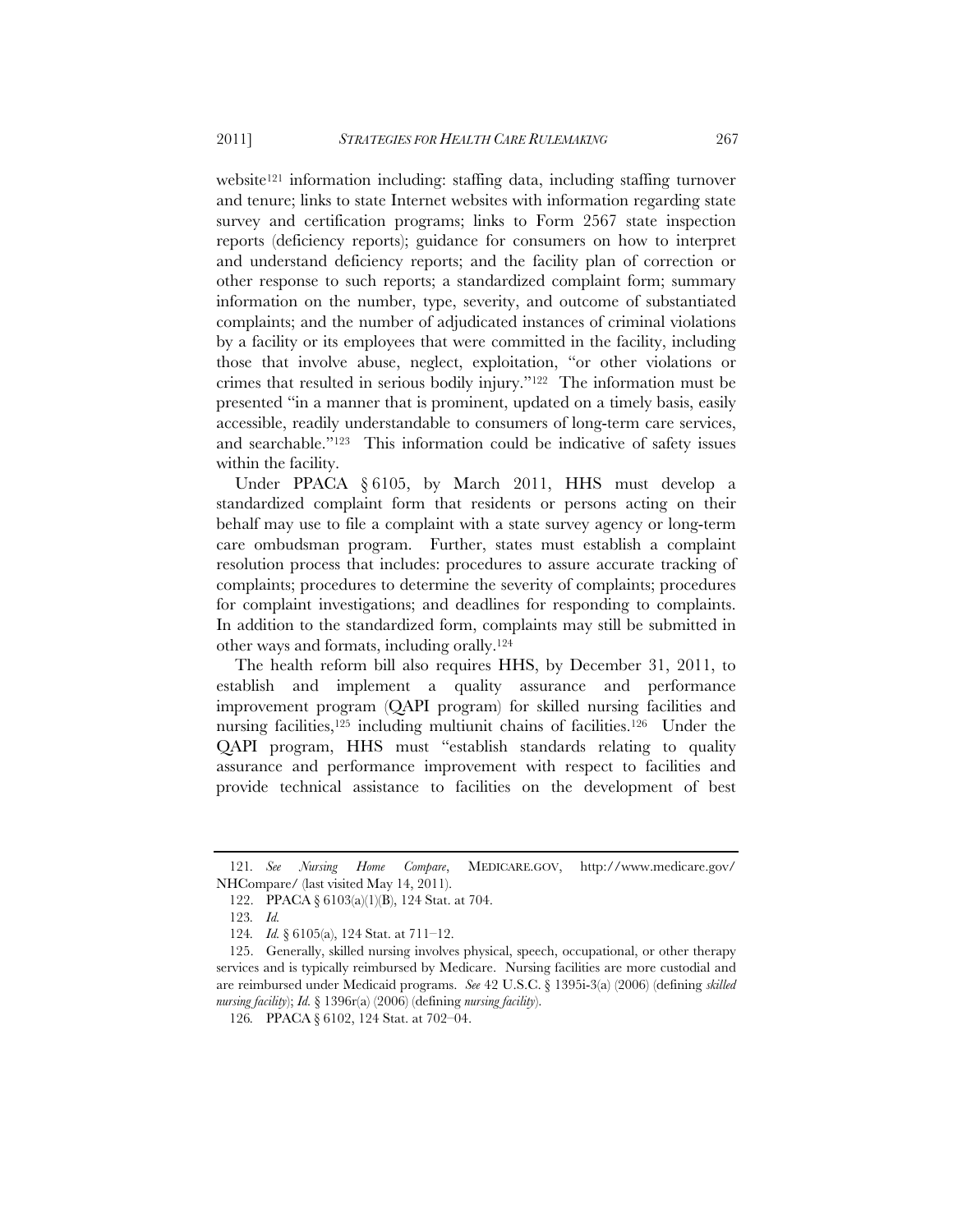practices in order to meet such standards."127 One year after the regulations are promulgated, "a facility must submit to the Secretary a plan for the facility to meet such standards and implement such best practices, including how to coordinate the implementation of such plan with quality assessment and assurance activities."128

Under PPACA § 6201, HHS must establish a nationwide program "to identify efficient, effective, and economical procedures"<sup>129</sup> for background checks of workers with direct patient access, modeled on the pilot program conducted under the Medicare Prescription Drug, Improvement, and Modernization Act of 2003.130 The procedures must include search of state-based abuse and neglect registries and state and federal criminal history records, as well as a fingerprint check.<sup>131</sup> States must conduct the screening and criminal history background checks under the nationwide program;132 monitor compliance by long-term care facilities and providers;133 provide for provisional employment, up to sixty days, for employees and for direct on-site supervision for employees pending completion of an appeal process; $134$  provide for an independent process by which a provisional employee or employee may appeal or dispute the accuracy of information;135 and provide for a single state agency to be responsible for overseeing the process (including specifying the disqualifying offenses).136 The OIG must evaluate the nationwide program and submit a report to Congress.137

PPACA  $\S$  2043 provides grants and training to the ombudsman program to identify cases of abuse and neglect.138 HHS will make the grants to eligible entities with relevant expertise and experience in abuse and neglect in long-term care facilities or long-term care ombudsman programs and responsibilities to: improve the capacity of state long-term care ombudsman programs to respond to and resolve complaints about abuse and neglect; conduct pilot programs with state long-term care ombudsman offices or local ombudsman entities; and provide support for such state long-term care ombudsman programs and pilot programs (such as through the

133. *Id.* § 6201(a)(4)(B)(ii), 124 Stat. at 723.

<sup>127</sup>*. Id.*

<sup>128</sup>*. Id.*

<sup>129</sup>*. Id.* § 6201(a), 124 Stat. at 721–27.

<sup>130.</sup> Pub. L. 108-173, § 307(a), 117 Stat. 2066, 2257.

<sup>131.</sup> PPACA § 6201(a)(3), 124 Stat. at 722.

 <sup>132.</sup> *Id.* § 6201(a)(4)(B)(i), 124 Stat. at 723.

<sup>134</sup>*. Id.* § 6201(a)(4)(B)(iii), 124 Stat. at 723.

<sup>135</sup>*. Id.* § 6201(a)(4)(B)(iv), 124 Stat. at 723.

<sup>136</sup>*. Id.* § 6201(a)(4)(B)(v), 124 Stat. at 723.

<sup>137</sup>*. Id.* § 6201(a)(7)(B), 124 Stat. at 726–27.

<sup>138</sup>*. Id.* §§ 2043, 6703(a)(1)(C), 124 Stat. at 304–05, 782–85.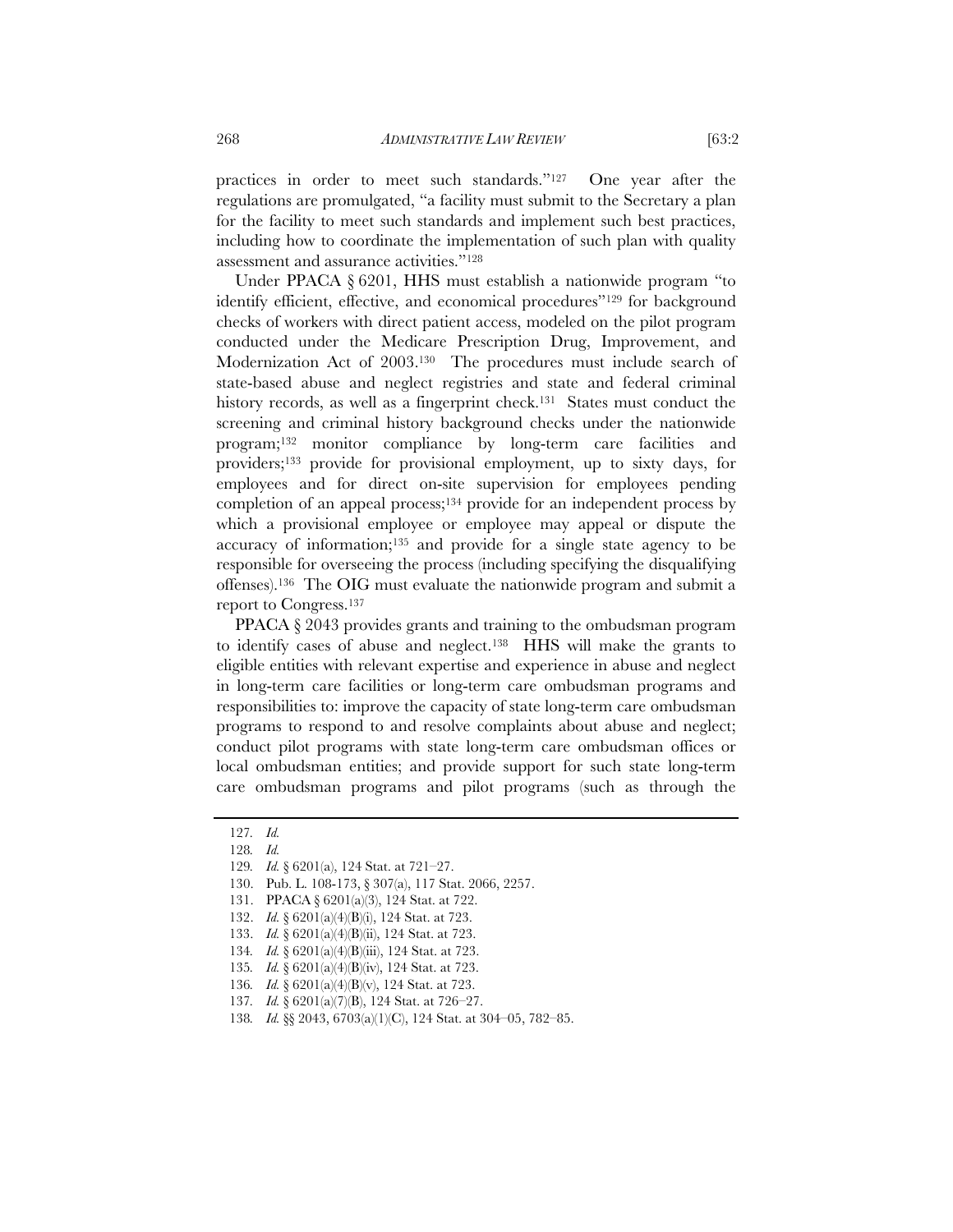establishment of a national long-term care ombudsman resource center).139

So, for attorneys with clients who are residents in or the owners of the long-term care industry, it is going to be vitally important to stay alert for proposed rules and to move as quickly as possible. Those who passively rely on trade groups to take the lead in commenting on proposed rules may be doing a disservice to their clients and to their own bottom line.

# *G. Drug Manufacturers*

How much are the drugs used by seniors on Medicare going to cost? Federal pricing figures for reimbursement of drugs are a twisted jumble of competing discounts and baseline numbers, with serious negative consequences for those who charge the government too much relative to other purchasers. On September 3, 2010, CMS issued a proposed rule withdrawing the prior CMS regulations governing the determination of average manufacturer price, the definition of multiple source drugs, and the application of federal upper reimbursement limits for multiple source drugs (the proposed rule).140 This withdrawal would impact the applicable regulations finalized by CMS in 2007141 and 2008142 but would leave intact other sections of the 2007 regulations, including, for example, the best price provisions and certain definitions (including the definition of "bona fide service fee"). Comments were filed before October 4, 2010.<sup>143</sup> When states, insurance firms, and drugmakers comment on the impact of the withdrawn regulations, they also comment upon the open issues in accounting for wholesale drug pricing that have not been addressed under PPACA.

## V. WHEN ARE ALL OF THE RULES COMING?

Prudent counsel will buy a very big calendar and fill in many of the statutory deadlines. Time pressures on publication of regulations within the tight 180- and 360-day deadlines in this 2010 legislation will force the federal agencies to get their first set of rules in place quickly, and will press

<sup>139</sup>*. Id.*

<sup>140.</sup> Medicaid Program; Withdrawal of Determination of Average Manufacturer Price, Multiple Source Drug Definition, and Upper Limits for Multiple Source Drugs, 75 Fed. Reg. 54,073, 54,075 (proposed Sept. 3, 2010) (to be codified at 42 C.F.R. pt. 447).

<sup>141.</sup> Medicaid Program; Prescription Drugs, 72 Fed. Reg. 39,142, 39,142 (July 17, 2007) (codified at 42 C.F.R. pt. 447).

 <sup>142.</sup> Medicaid Program; Multiple Source Drug Definition 73 Fed. Reg. 58,491 (Oct. 7, 2008) (to be codified at 42 C.F.R. pt. 447).

 <sup>143.</sup> Medicaid Program; Withdrawal of Determination of Average Manufacturer Price, Multiple Source Drug Definition, and Upper Limits for Multiple Source Drugs, at 54,073.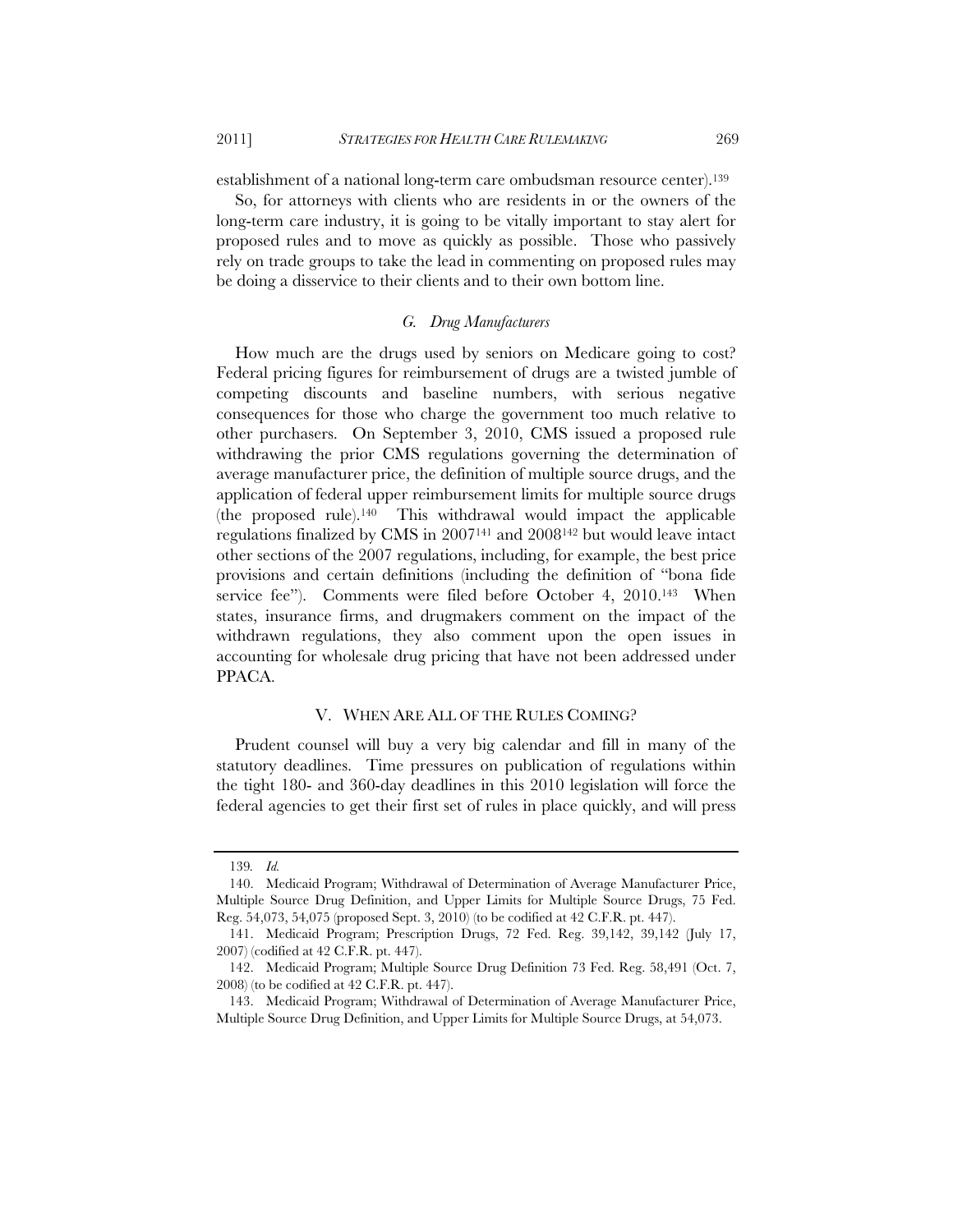state Medicaid advisors and state legal officers to bring their health insurance risk pools and exchanges into rapid operation.144 News media, congressional committees, and affected constituency groups can be expected to publicize "excessive" delays in rulemaking by the agency, so act quickly; the chances for an affected entity receiving a lengthy extension on the comment period are not great. Again, silence is deemed assent.

The rule drafting clock began running as soon as PPACA was enacted in early 2010, and compliance deadlines will sneak up on less-prepared clients. Time pressures on the attorney will arise from the phenomenon that some health care law participants are slowly awakening to impacts that they had not realized. For example, assume that an attorney works for a state health agency, and that the state's governor returns from a National Governors Association meeting to ask the staff, "What's up with this topic; they tell me our comments must be filed by x date?" This should have been anticipated. Counsel should monitor the legal publisher services for timelines and time charts on new health care regulations. State employee attorneys should be prepared to predict what this proposed rule might do to the state budget. Their formula for success may be to write a strong draft, make the governor look terrific in responding and leading the charge, and win an accommodation in the final rule that shows victory for the governor's viewpoint—their careers will flourish!

## VI. WHAT HAPPENS IF I DO NOTHING?

Advocates for reform cannot declare victory in Congress and go home. Rulemaking is just as crucial a challenge as lawmaking. Another consideration for lawyers who file comments representing public sector clients is the tremendous political and legal backlash caused by PPACA's passage. Efforts by the new Republican majority in the House of Representatives to repeal PPACA, though blocked by the Democratic Senate, are likely to have some trickle-down pressures upon the HHS rulemaking process, with the Administration accommodating some of the criticisms by modifying the rules to meet opponents halfway. Still another consideration is a series of ongoing court challenges to the constitutionality of PPACA itself. Most of these lawsuits have been dismissed by federal district courts, but federal judges in two cases filed by states ruled portions

 <sup>144.</sup> *See, e.g.*, PPACA § 1001, 124 Stat. at 130–38 (not later than two years); § 6001, 124 Stat. at 684–89 (before July 1, 2011); § 6102, 124 Stat. at 702–04 (not later than December 31, 2011 for some provisions); § 7102, 124 Stat. at 823–27 (not later than 180 days after enactment); § 8002, 124 Stat. at 828–47 (not later than October 1, 2012); PPACA § 10101, 124 Stat. at 883–91 (not later than December 31, 2010); § 10201, 124 Stat. at 917–24 (not later than 180 days after enactment of subsection).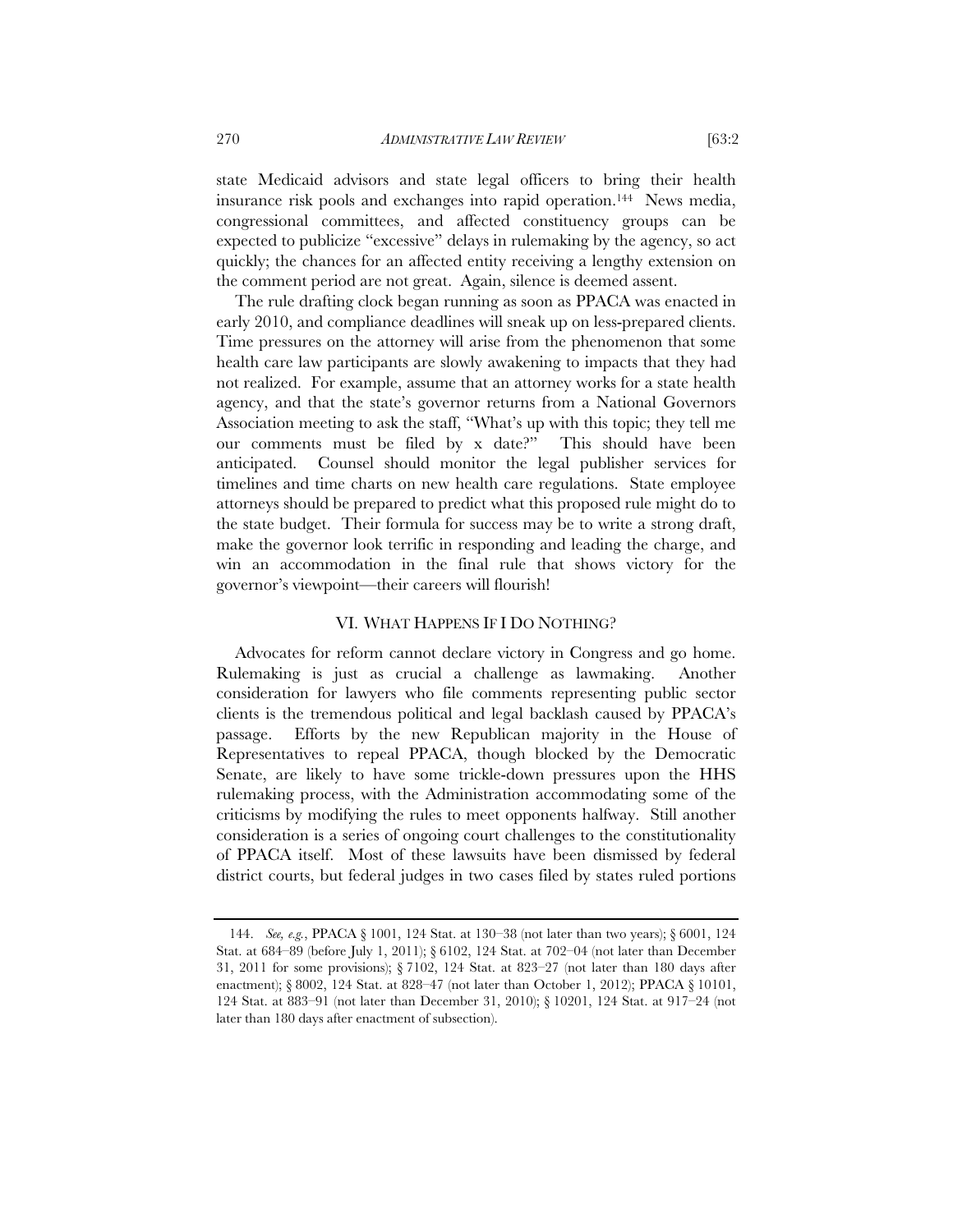of PPACA unconstitutional.145

#### VII. LAWYERS, CLIENTS, AND MONEY

PPACA will be an especially important source of income for the health care practice groups of the nation's largest law firms. In 2009–2010, the debates over passage of the several health care reform bills were massively lucrative for lobbyists. Cynics may say that it is now up to the advocates who fight in opposition to health law rules to amass their own profits as they bill the health-related companies who have the greatest amount of financial skin in the game on the outcome of rule drafting and rule review.146

We can anticipate that the quality of rulemaking comments produced by the health care companies and associations will be quite impressive, since they have more resources to collect and present data on what rules would cost. By contrast, advocates for patients and taxpayers may have less access to numbers, and therefore a variable quantity and quality of data to add to the agency's rulemaking record. Employers will sometimes allow their associations to collectively present aggregate statistics for their industry. Public interest advocates should match up what these advocates are saying with the public statements that their clients made during the legislative process. The inconsistencies should be noted in the record and in press coverage of the comments filed.

<sup>145</sup>*. Compare* Florida *ex rel.* Bondi v. Dep't. of Health & Human Servs., No. 3:10-CV-91- RV/EMT, 2011 WL 285683 (N.D. Fla. Jan. 31, 2011), *clarified by* No. 3:10-CV-91- RV/EMT, 2011 WL 723117, at \*1 (N.D. Fla. Mar. 3, 2011) (holding the individual mandate to purchase health insurance in PPACA to be in violation of the Commerce Clause, and declaring the whole act unconstitutional because the individual mandate is not severable from the remainder of the act), *and* Virginia *ex rel.* Cuccinelli v. Sebelius, 728 F. Supp. 2d 768, 790 (E.D. Va. 2010) (holding the individual mandate in violation of the Commerce Clause, but holding that provision severable from the rest of PPACA) *with* Liberty Univ. v. Geithner, No. 6:10-CV-00015-NKM, 2010 WL 4860299, at \*31 (W.D. Va. Nov. 30, 2010) (holding that PPACA did not violate Commerce Clause, Free Exercise Clause, Free Speech Clause, or equal protection rights of individuals), *and* Thomas More Law Ctr. v. Obama, 720 F. Supp. 2d 882, 895–96 (E.D. Mich. 2010) (holding the individual mandate permissible under the Commerce Clause).

<sup>146</sup>*. See, e.g.*, Bogardus, *supra* note 2 ("Since Jan. 1, close to a dozen firms and health care companies have hired new lobbyists and lawyers or have been formed to lobby on the new law's regulations, according to a review by *The Hill*."); Mayer, *supra* note 2; *see also Health Care Tools*, OPENSECRETS.ORG, *supra* note 2; *Tracking the Payback*, OPENSECRETS.ORG, *supra* note 2.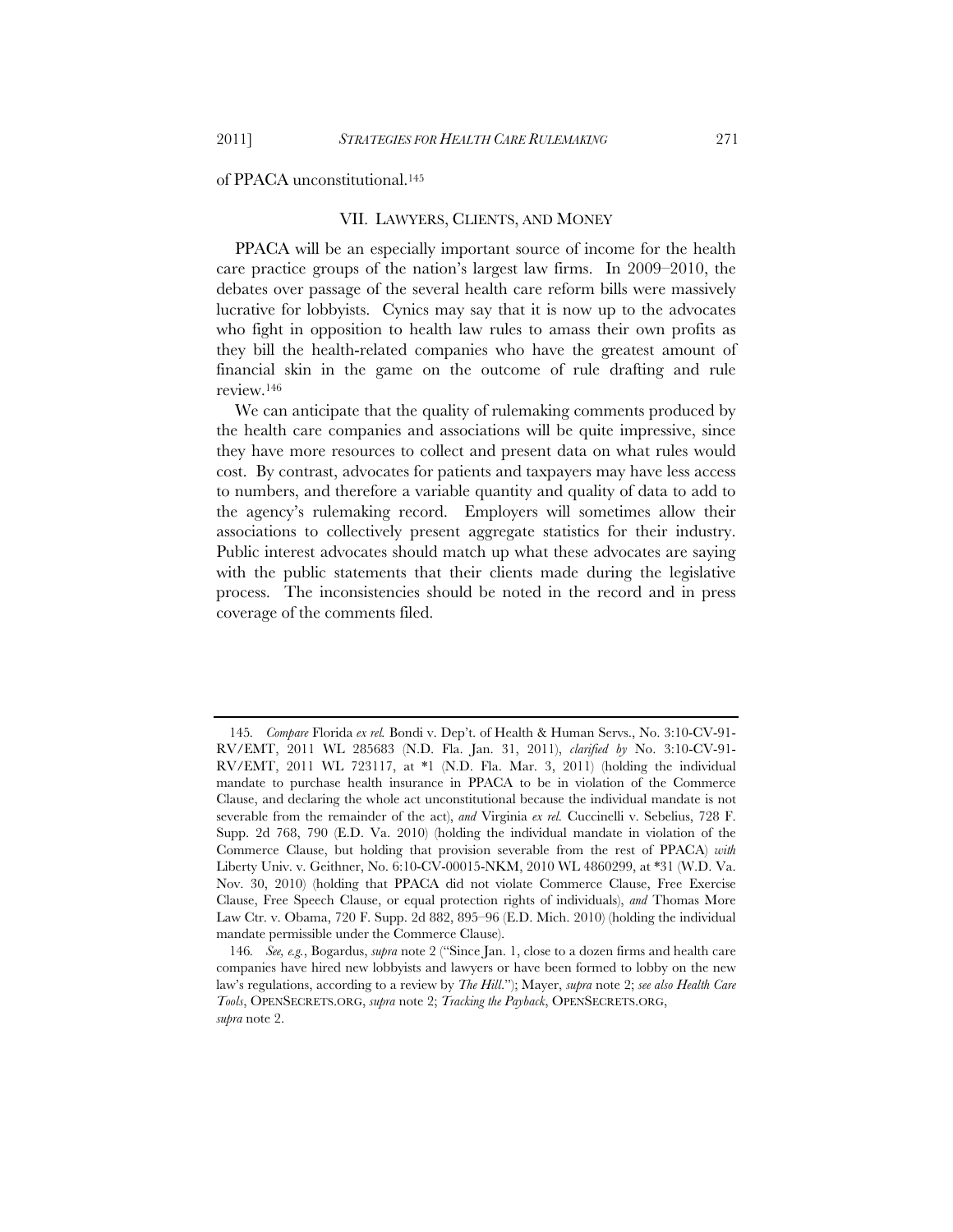#### VIII. MAKING A SUCCESSFUL COMMENT

The content of a substantive comment to a federal agency will be crucial. The goal is to have one's presentation carefully read by the decisionmakers inside the agency.<sup>147</sup> The agency staff will have already spent many days researching their draft rules. The value of each public interest comment to them is enhanced by the quality of data and utilization information that health officials and hospital providers have supplied to their community's comment writers. Rhetorical flourishes do not win rulemaking disputes; to win on the expected judicial appeals, the administrative record must be supported by statistics and reliable sources. Public sector and nonprofit sector commenters need to anticipate the impact of this disparity between them and the health insurance industry. Public interest advocates should keep the agency staff aware of the effects of PPACA on poor and underserved populations.

## IX. THE TOBACCO MODEL

The best comparative experience with which to study this health care rulemaking may be the massive tobacco rulemaking of the 1990s, one of the largest rulemaking projects in recent history. Years of effort by the Food and Drug Administration (FDA) led to a massive final rule,<sup>148</sup> which the Supreme Court killed by a  $5-4$  vote in March  $2000^{149}$  The tobacco experience taught the health insurance companies how to be effective in shaping the administrative record against proposed rules. This is a valid comparison, because the two groups have hired similar advisors, similar law firms, and have used similar tactics. Many millions of dollars were spent on lobbying during the statutory phase of health care reform; millions will be spent during rulemaking phases.<sup>150</sup> An instructive comparison is the 2008

 <sup>147.</sup> For some rules on which very large numbers of comments are expected, an outside law firm or federal contractor may screen every page and seek commonality. *See* JAMES O'REILLY, ADMINISTRATIVE RULEMAKING § 6:10 (2d ed. 2010).

 <sup>148.</sup> Regulations Restricting the Sale and Distribution of Cigarettes and Smokeless Tobacco to Protect Children and Adolescents, 61 Fed. Reg. 44,396 (Aug. 28, 1996) (codified at 21 C.F.R. pts. 801, 803, 804, 807, 820, 897) (the final rule totaling 1,188 pages).

<sup>149</sup>*. See* FDA v. Brown & Williamson Tobacco Corp., 529 U.S. 120, 121–26 (2000) (finding Congress "clearly precluded the FDA from asserting jurisdiction to regulate tobacco products").

<sup>150</sup>*. See* Jennifer Liberto, *Health care lobbying boom continues*, CNNMONEY.COM, Mar. 25, 2011, http://money.cnn.com/2011/03/25/news/economy/health\_care\_lobbying/ index.htm (citing the Sunlight Foundation's finding that "more than 180 groups have registered to continue shaping the law."); *Lobbying Tracker, Health Issues*, SUNLIGHT FOUND. REPORTING GRP., http://reporting.sunlightfoundation.com/lobbying/issue/health-issues (last visited May 14, 2011); *see also* Mayer, *supra* note 2; *Health Care Tools*,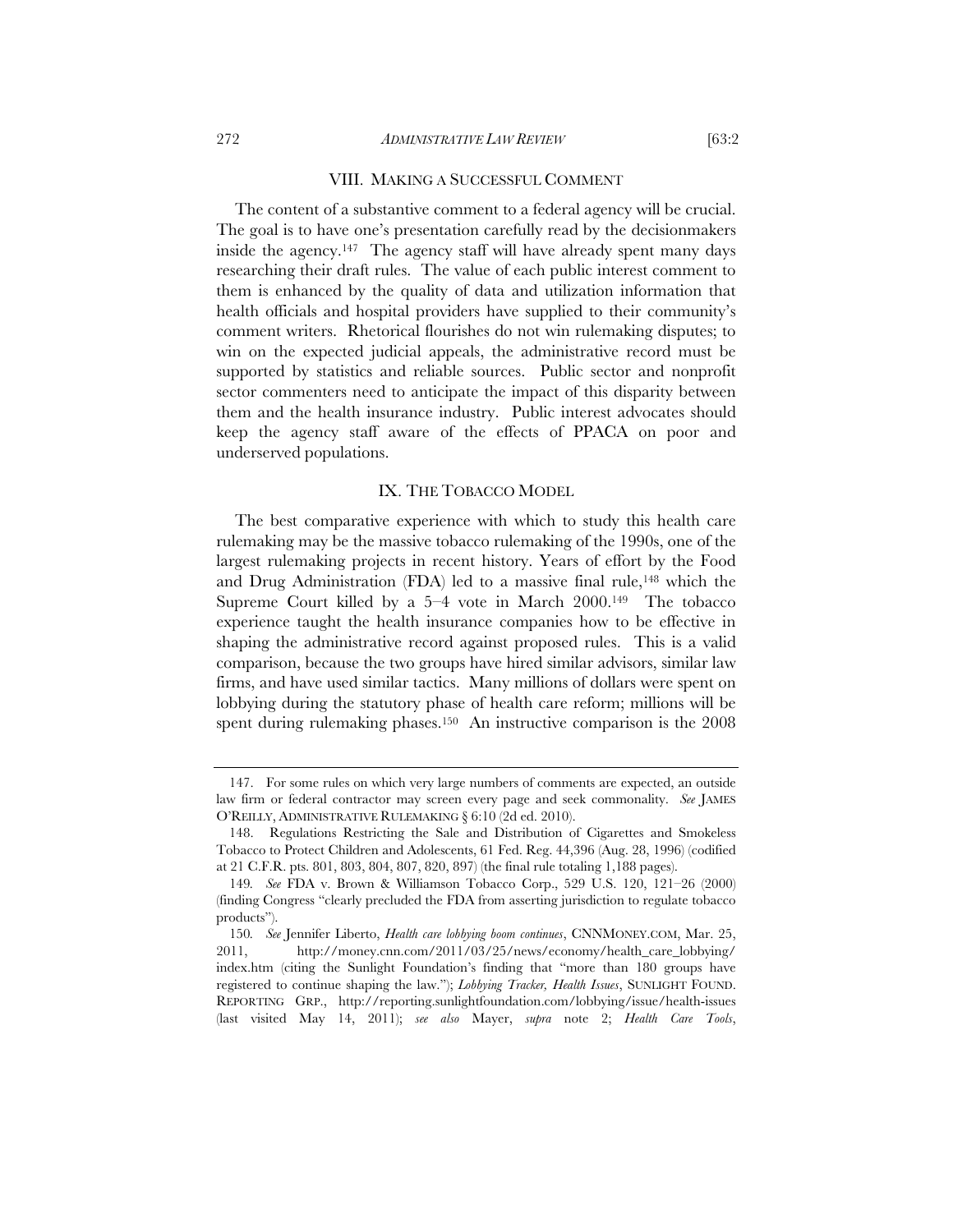tobacco control legislation. When tobacco sellers sensed that they could lose the battle over cigarettes at the state level, they hurried to co-opt decisions of the HHS by hiring as many former insiders as they could and by tailoring a compromise cigarette control statute151 that shielded the largest firms from the toughest controls.152

 To counter insider maneuvering, counsel representing the public interest should gather data sets, understand search tools for obtaining the fiscal impact information on a rule, assemble the URLs for the legislative history documents, and subscribe to authoritative newsletters.<sup>153</sup> The opponents of PPACA will come to the conflict prepared; to advocate for your clients you must also be prepared.

## X. IMBALANCES OF POWER

 Opponents of PPACA, found in think tanks and on op-ed pages, are largely funded by insiders with a financial or ideological stake. Their law firms are very deep in the rulemaking mix, employing the best talent that money can buy. When public sector lawyers assemble their responses, they will need to get fresh data, local impact studies, and wellness or outcome information that your state health department has or can readily obtain.

Be practical as advocates: if implementing this law through this rule is worth the effort, proponents of health care reform must work hard for the survival of this rule, against the opponents' effort to build an insurmountable administrative record explaining why the rule should be weakened or is not justified. Industry counsel will claim a loophole wherever one might be allowed by an interpretation of the statute. If your well-supported rulemaking comment helps HHS to resist an opening for a loophole that the health insurance industry seeks, your work is more likely to be adopted. The satisfaction of public interest lawyers is subtle, for their efforts will have helped countless patients whom they may never meet. If implementation of a key provision of the law fails in the face of the industry-funded attacks on the new rules, a "vacated" rule has no effect, and patients may not be able to get Congress to revisit that particular issue

OPENSECRETS.ORG, *supra* note 2; *Tracking the Paycheck*, OPENSECRETS.ORG, *supra* note 2.

 <sup>151.</sup> Family Smoking Prevention and Tobacco Control and Federal Retirement Program, Pub. L. No. 111-31, § 3, 123 Stat. 1776, 1781 (2009) (providing the FDA with authority to regulate tobacco products).

<sup>152</sup>*. See* James T. O'Reilly, *FDA Regulation of Tobacco: Blessing or Curse for FDA Professionals?*, 64 FOOD & DRUG L.J. 459, 459 (2009) (suggesting FDA professionals would be criticized for "arranging the paperwork for protection of megafirm's market share").

<sup>153</sup>*. See, e.g*., *Health Policy Tracking Service on Westlaw*, WEST STORE: TRUSTED LEGAL RESOURCES FROM THOMSON REUTERS (last visited May 14, 2011) http://west.thomson.com/westlaw/general-counsel/health-policy.aspx.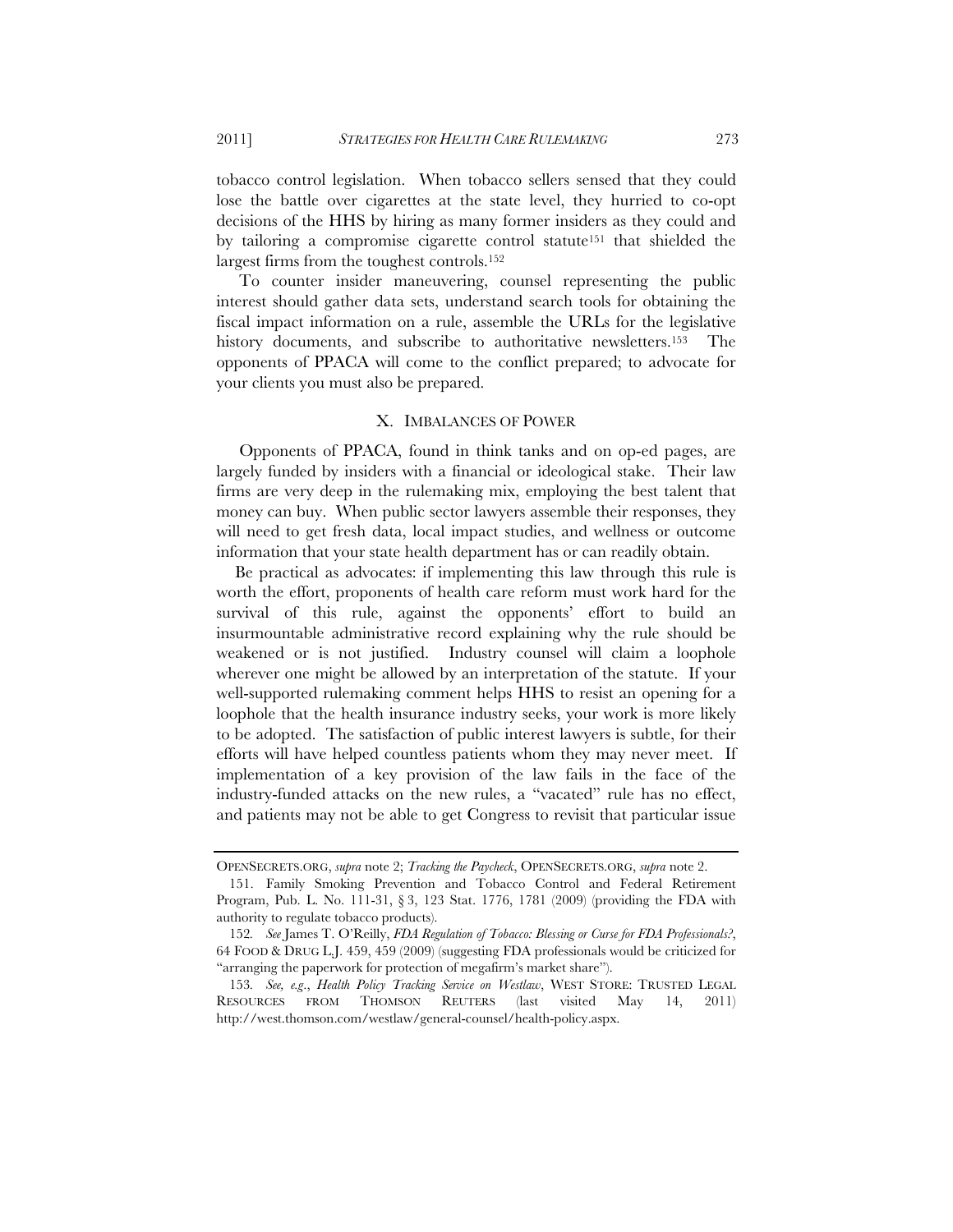for years.

Consider meeting with local officials to discuss the possibility of supporting or coauthoring the comment you plan to file on behalf of your client. Make sure to identify areas of agreement with local governmental entities and officers and underscore common interests or goals in your comments. Ultimately, this debate is about helping the recipients of health care—the constituents of HHS for whom PPACA was adopted—and should not be about raising the share price for health insurance stockholders.

#### XI. WHO'S GOING TO REVIEW THIS RULE?

The fight is not over when the final rule is published. Judicial review of the rules is very likely to occur. The final rule will be appealed to the circuit courts of appeals, or, for some rules, to the district courts. And there will be strategic efforts by opponents of the reform law who will load the administrative record with arguments which are likely to play well with the judges hearing the case—judges who have life tenure and the power to approve or block an agency's implementing rule, or even the new law itself.154

Yes, the new law contains ambiguous phrases, which will necessitate court interpretation. In the years since the *Chevron* deference principle was established, deference to agency interpretations has been debated.155 The attitude of the judge is the wild card in judicial interpretation of regulatory statutes;156 counsel in health care reform cases must deal with it by making the administrative record as attractive to the reviewing court as possible.

People and organizations with a stake in the law and of its implementing rules need to build the administrative record in support of their client's desired outcome. If a subsection of a proposed rule inadvertently cuts out funds for the State Home for Orphans, for example, lawyers for that state

<sup>154. 5</sup> U.S.C. §§ 701–706 (2006).

<sup>155</sup>*. See* Chevron U.S.A. Inc. v. Natural Res. Def. Council, Inc., 467 U.S. 837, 842–43 (1984) (establishing a two-part test for determining when a court should give deference to an agency decision and when it should not because deciding power is not within the agency's authority). *But see* Melvin v. Astrue, 602 F. Supp. 2d 694, 703 (E.D.N.C. 2009) (ruling that just because a case involves an administrative agency and an ambiguous statute, it does not mean that the *Chevron* deference principle applies) (citing to Gonzales v. Oregon, 546 U.S. 243, 258 (2006)).

 <sup>156.</sup> *See* Richard J. Pierce, Jr., *What do the Studies of Judicial Review of Agency Action Mean?,* 63 ADMIN. L. REV. 77, 89 (2011) (reporting that a circuit court is approximately 30% more likely to uphold agency action when it is consistent with panel members' ideological preferences, and that ideology is the "most important" variable leading to different judicial determinations regarding agency action).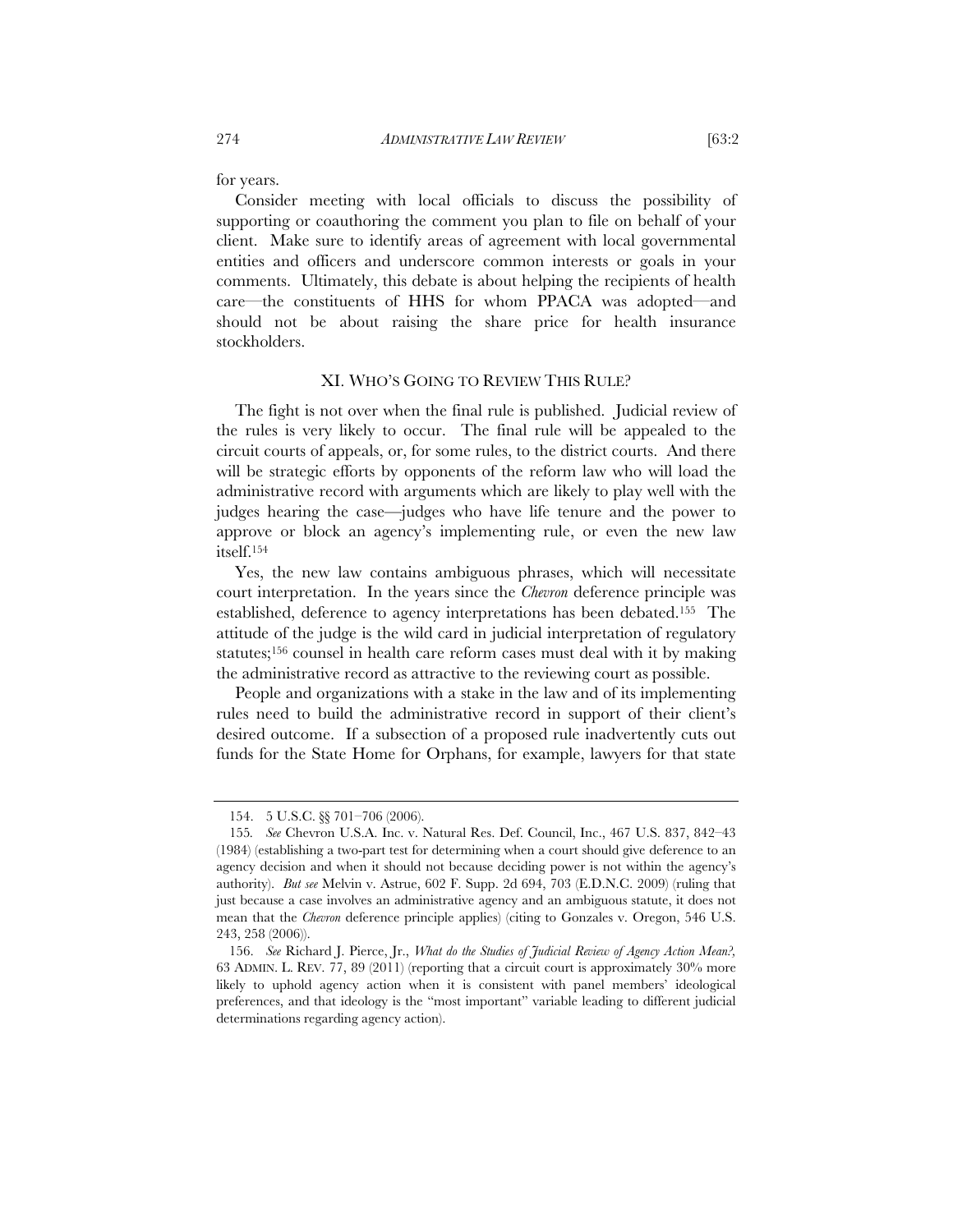must be ready to help their clients in the state attorney general's office to make an effective comment.

Whenever Congress has delegated power with ambiguous statutory language, the outcome of interpretation of that power takes place in the courts, and the agency's outcomes are uncertain. How judicial minds will construe the interstices of the health care law is anyone's guess.

## XII. POWERS OF PREEMPTION

Federal preemption of state and local powers is a crucial issue for state officials.157 To win arguments for or against federal preemption of a particular issue, you will need to deal with this highly nuanced constitutional area.158

If your client is a state or city, learn as much as you can about the reference sources on preemption before the changes appear in proposed rules. Parts of the final rules may prevent your state or city from using its own creativity to solve health care problems. Major health insurers, though regulated by state insurance regulators, dislike state-initiated reforms and will fight them with the Employee Retirement Income Security Act of 1974 (ERISA) or other statutory preemption laws.159 It is likely that numerous proposed rules announced by federal agencies will demand that each state plan must conform to a federally mandated set of criteria. Be attentive to the preemption doctrine and its practicalities. The use of general agency rulemaking as a predicate to preemption is often challenged in court by those who disagree with the preemption claim.160

# XIII. THE WILD CARDS: WHISTLING AND RELATING

If you represent workers, individual physicians, or nurses, do not overlook the personnel aspects of PPACA. There may be a parade of angry

<sup>157</sup>*. See generally*, JAMES T. O'REILLY, FEDERAL PREEMPTION OF STATE AND LOCAL LAWS: LEGISLATION, REGULATION AND LITIGATION 2 (2006) (noting that "states view preemption as restricting access to their funds").

<sup>158</sup>*. Compare* U.S. CONST. art. VI, cl. 2 (establishing the Supremacy Clause and providing for the preemption of state laws by federal laws when the state law is incompatible with the policy of the federal law), *with* Wyeth v*.* Levine, 129 S. Ct. 1187, 1191 (2009) (holding that a state law on drug warning labels is not preempted by federal regulations for drug warning labels issued by the FDA).

<sup>159</sup>*. See* Employee Retirement Income Security Act of 1974, Pub. L. No. 93-406, § 202, 88 Stat. 829, 853–54 (codified in scattered sections of 29 U.S.C.) (setting federal minimum standards for private health insurers).

 <sup>160.</sup> *See generally* Paula A. Sinozich et. al., *Project: The Role of Preemption in Administrative Law*, 45 ADMIN L. REV. 107 (1993) (providing an overview of the preemption doctrine and listing sources for further research).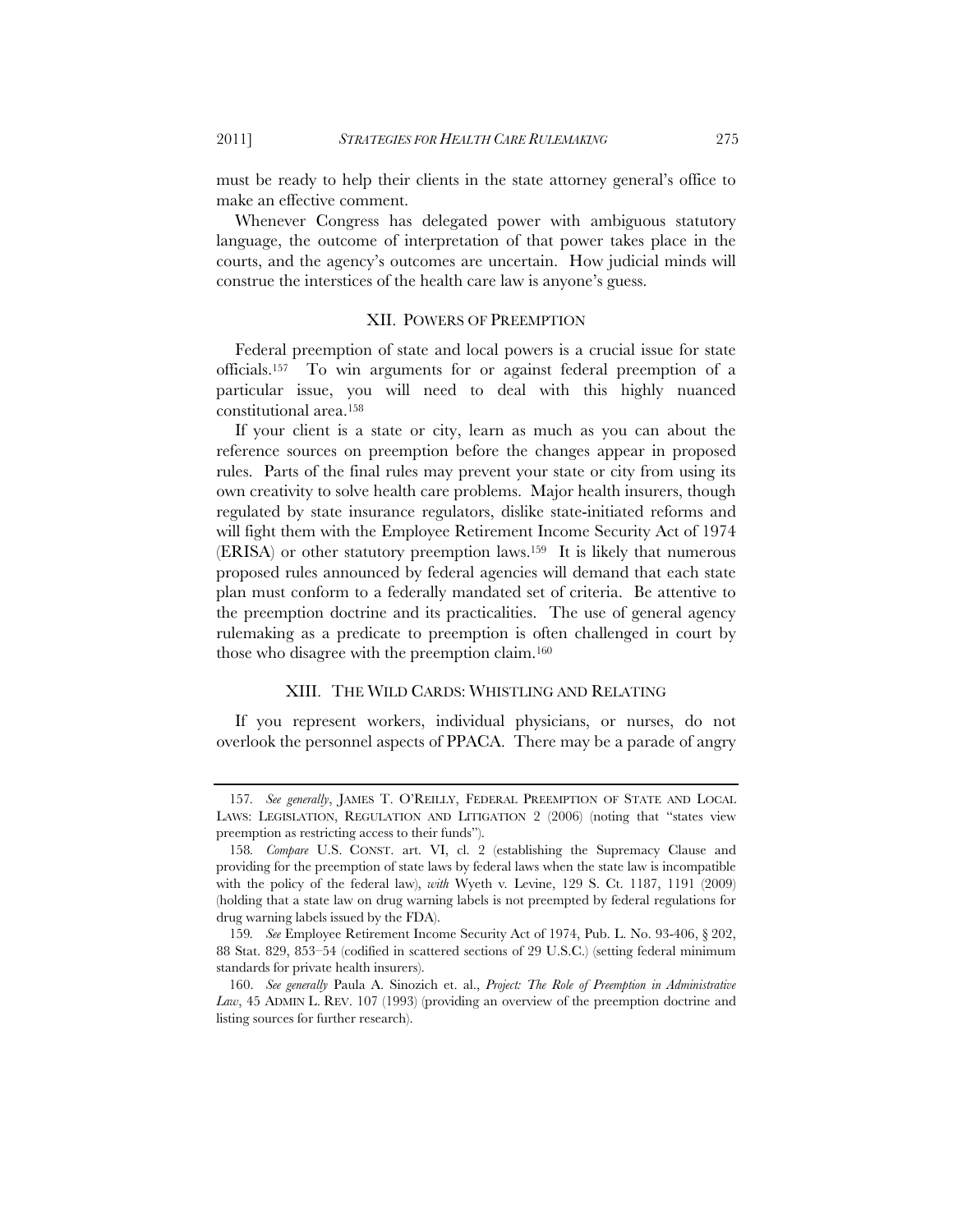ex-employees who become qui tam relators, and False Claims Act cases may proliferate. Read  $\S 10104(j)(2)$  of the new law. Then scan through the Labor Department reference materials the ex-employee can use in making their submissions to the Labor Department under the existing whistleblower adjudication systems.<sup>161</sup>

The demographic of whistleblowers has changed. Unlike the factory and mine worker complaints of the past, PPACA now empowers a much more sophisticated and highly educated class of persons who will be losing their positions. Some of them will be unhappy, even vindictive. Some of these aggrieved health care workers may contact attorneys for relief. The best advice one can offer them remains, "Get an experienced advocate, don't go it alone." The twenty federal whistleblower laws are not all alike.162 The Administrative Law Judges of the Labor Department will prefer that the individual get experienced counsel. Offer that service and the clients will greatly benefit.

A timely example of the profitability of qui tam relator suits comes in the form of the recent GlaxoSmithKline (GSK) settlement.163 Under the settlement, GSK agreed to plead guilty to charges relating to the manufacture and distribution of certain adulterated drugs.164 The settlement includes a criminal fine and forfeiture totaling \$150 million and a civil settlement under the False Claims Act and related state claims for \$600 million.<sup>165</sup> The DOJ identified the qui tam relator, Cheryl Eckard, who filed her whistleblower lawsuit in the District of Massachusetts.166 Ms. Eckard will receive approximately \$96 million from the federal share of the FCA settlement amount.167

# XIV. STUDY THE ELIGIBILITY ISSUES

Lawyers who represent lower income families and the poor will have a new set of questions to ponder: the detailed issues of expanded eligibility for health care under the new sets of rules. Anticipation of new patient

<sup>161</sup>*. The Whistleblower Protection Program*, OCCUPATIONAL SAFETY & HEALTH ADMIN., http://www.whistleblowers.gov (last visited May 14, 2011).

<sup>162</sup>*. See id.* (providing the list and provisions of the twenty different whistleblower statutes).

<sup>163</sup>*. See* Press Release, Office of Pub. Affairs, Dep't of Justice, GlaxoSmithKline to Plead Guilty & Pay \$750 Million to Resolve Criminal & Civil Liab. Regarding Mfg. Deficiencies at P.R. Plant (Oct. 26, 2010), http://www.justice.gov/opa/pr/2010/October/10-civ-1205.html.

<sup>164</sup>*. Id.*

<sup>165</sup>*. Id.*

<sup>166</sup>*. Id.*

<sup>167</sup>*. Id.*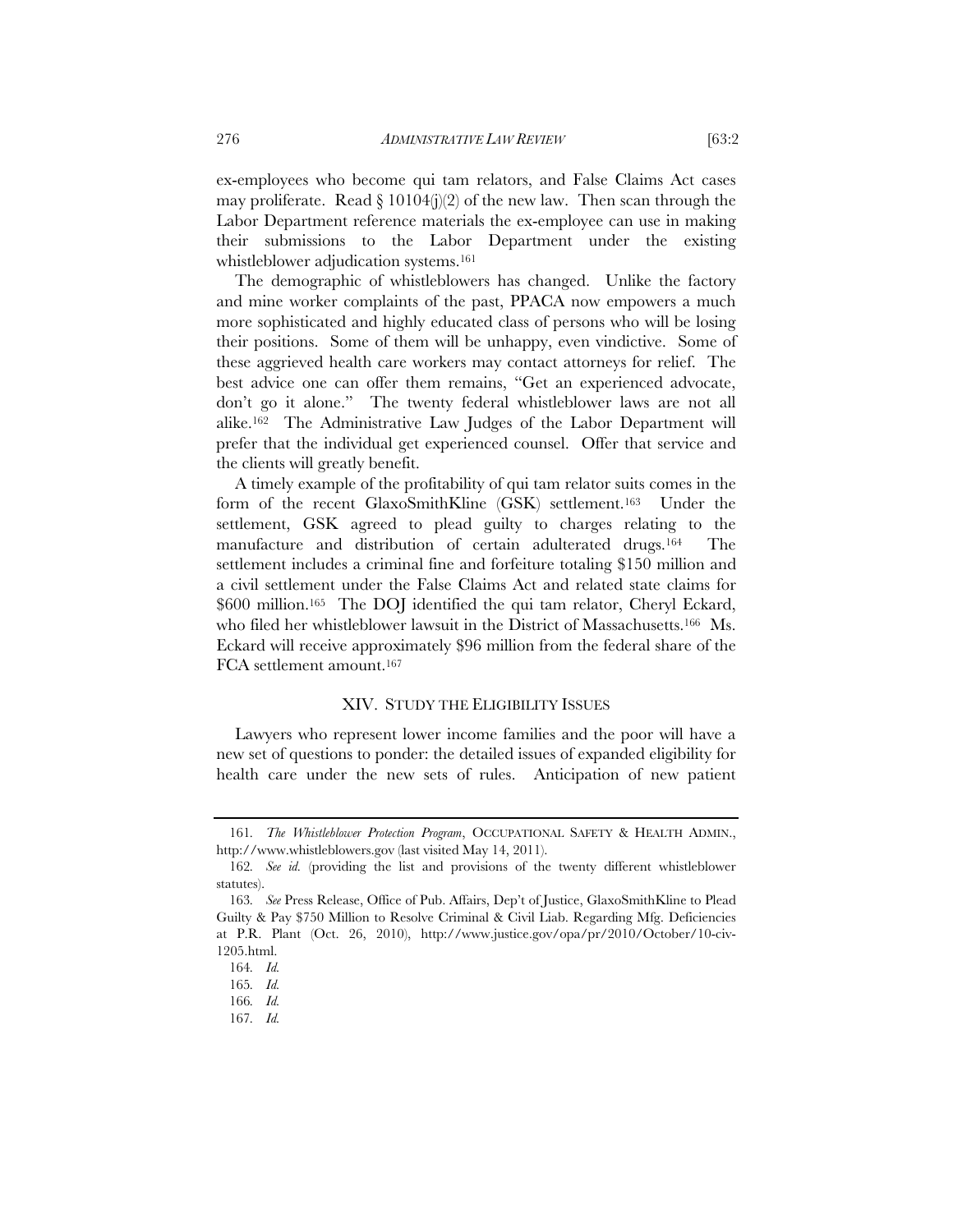populations entering the medical service community with payment from Medicaid is good news for public health, because delays in medical attention will make their illnesses or conditions worse.

But the rules determine the reality of patient eligibility, not the rhetoric of the legislative debate that drew so much press attention. (In reality, free health care is not offered by PPACA.<sup>168</sup>) Eligibility is complex; lawyers are likely going to have to sort through the new rules to determine whether a denial of subsidized coverage is legal. The general public's expectations from debates on the health care bill—that there would be ample government protections for financial issues and insurability issues—will generate some difficult disputes.

As the health insurance reforms take effect, some early misunderstandings at hospital or surgical billing offices will generate legal questions. The health insurance carriers are constrained and restrained theirs is still a for-profit business—and patients of all walks of life will continue to be frustrated by denials and disappointments. Some of these instances will generate requests for legal aid services, some groups of demonstrators will be picketing insurers, and some of these disputes might provoke angry patients or their caregivers to seek guidance. Lawyers are both advocates and peacemakers. Knowing what the PPACA text says can be done now; knowing what the rules will eventually say is dependent on the terms of the final regulations that will be open for public comments.

Consider translating what your clients need to know about health care reform rights into plain English, Spanish, and other foreign languages. Many clients would benefit from plain-language guides to aspects of the health law, understandable by people who are not experts in legal matters. This is a great marketing opportunity for those in elder law, poverty law, or small business counseling. Consider phrasing the material in easy-tounderstand questions, such as, "Doesn't the new law require United to pay for this," or, "Isn't it true that I now have a right to xyz?" Because the local bar association's lawyer referral hotline, or the region's nonprofit legal selfhelp center if you have one, will get these questions, the practitioner may choose to develop simple marketing tools involving health care simplification documents. These may lead to paying customers with health insurance questions. You are likely to get inquiries wanting you to interpret the statute or predict how the new rules will be implemented. For nonpaying clients, these inquiries would best be answered for the general public by state insurance departments or state attorneys general offices, or by recognized local consumer protection groups.

<sup>168</sup>*. See* Health Care and Education Reconciliation Act of 2010, Pub. L. No. 111-152, 124 Stat. 1029 (amending PPACA, Pub. L. No. 111-148, 124 Stat. 119 (2010)).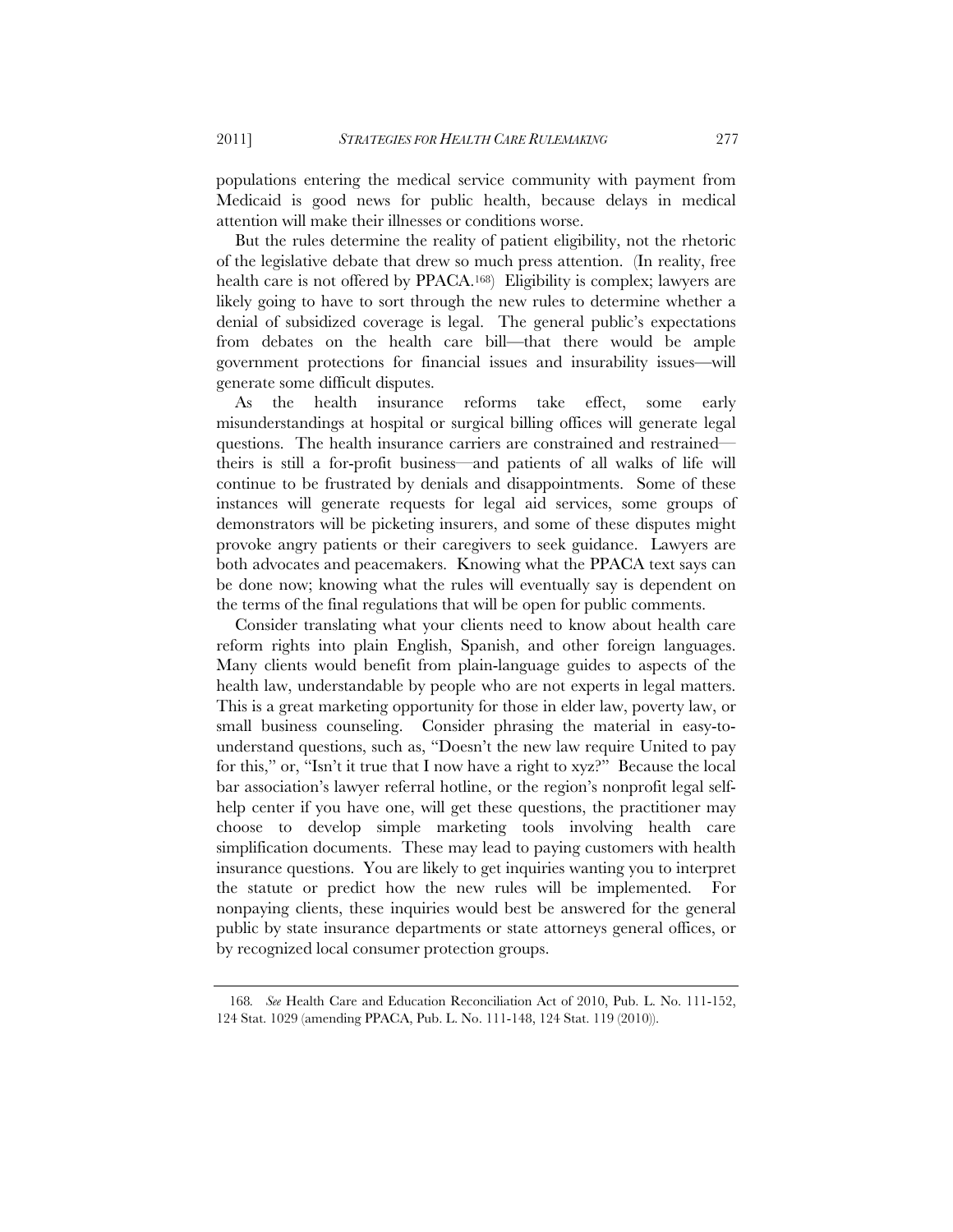## XV. FOLLOW THE MONEY

Prudent lawyers already recognize that these preparatory steps for health care client counseling and commenting will not be inexpensive. You can expect to be offered a proliferation of costly tools and digests. This is a good reason for having a coalition of interested clients who each pay a modest amount for your skilled services. Work with law librarians, who will do what they already do so well—match the hardcover resources with the electronic tools, like Westlaw's health care tracking system that keeps up with statutory and regulatory changes.<sup>169</sup> Look for reliable web news filters and aggregators that have a track record for quality and reliability. Invest prudently in newsletters and ask for sample copies. If you are in a government law office, remember that the Washington offices of the associations of state agency networks like the National Association of Attorneys General and the National Governors Association often disseminate the relevant public information faster than private agencies, and with more accurate predictions.170

The advantage of subscribing to private health care publications is that their reporters will scoop the agency announcement of the Federal Register publication of a proposed rule, giving you earlier access to the ideas that will be posted in the near future by the agencies. With early warning, you will be able to line up your comments early and to determine what extra set of data will be needed. Again, it is a rulemaking process that demands your clients establish a record in support of their policy choices. And since the agency has already aggregated its supporting data, you will be aggregating your own data either in opposition to or in the same direction, but on a different slant, as the agency.

# XVI. USING THE REFERENCE MATERIAL WISELY

To provide the best possible representation for your clients and properly advocate their goals in the rulemaking process, you will need to access a range of materials to ensure that you are fully informed about the proposed

<sup>169</sup>*. See* WEST STORE: TRUSTED LEGAL RESOURCES FROM THOMSON REUTERS, *supra* note 153 (providing coverage on delivery, insurance-market and payment reform, statespecific responses, administrative rulemaking, compliance and enforcement issues).

<sup>170</sup>*. See, e.g., About NAAG*, NAT'L ASS'N OF ATT'Y GENS., http://www.naag.org/ about\_naag.php (last visited May 14, 2011) (stating that all of the nation's attorneys generals are members of NAAG and that its mission is to help attorneys general respond to state and federal issues, individually and cooperatively); *About the National Governors Association,* NAT'L GOVERNORS ASS'N, http://www.nga.org/portal/site/nga/menuitem.cdd492add7dd9cf9e8 ebb856a11010a0/ (last visited May 14, 2011) (stating the National Governors Association's purpose is to provide services to all governors to help them deal with key federal issues as well develop and implement innovative solutions to public policy challenges).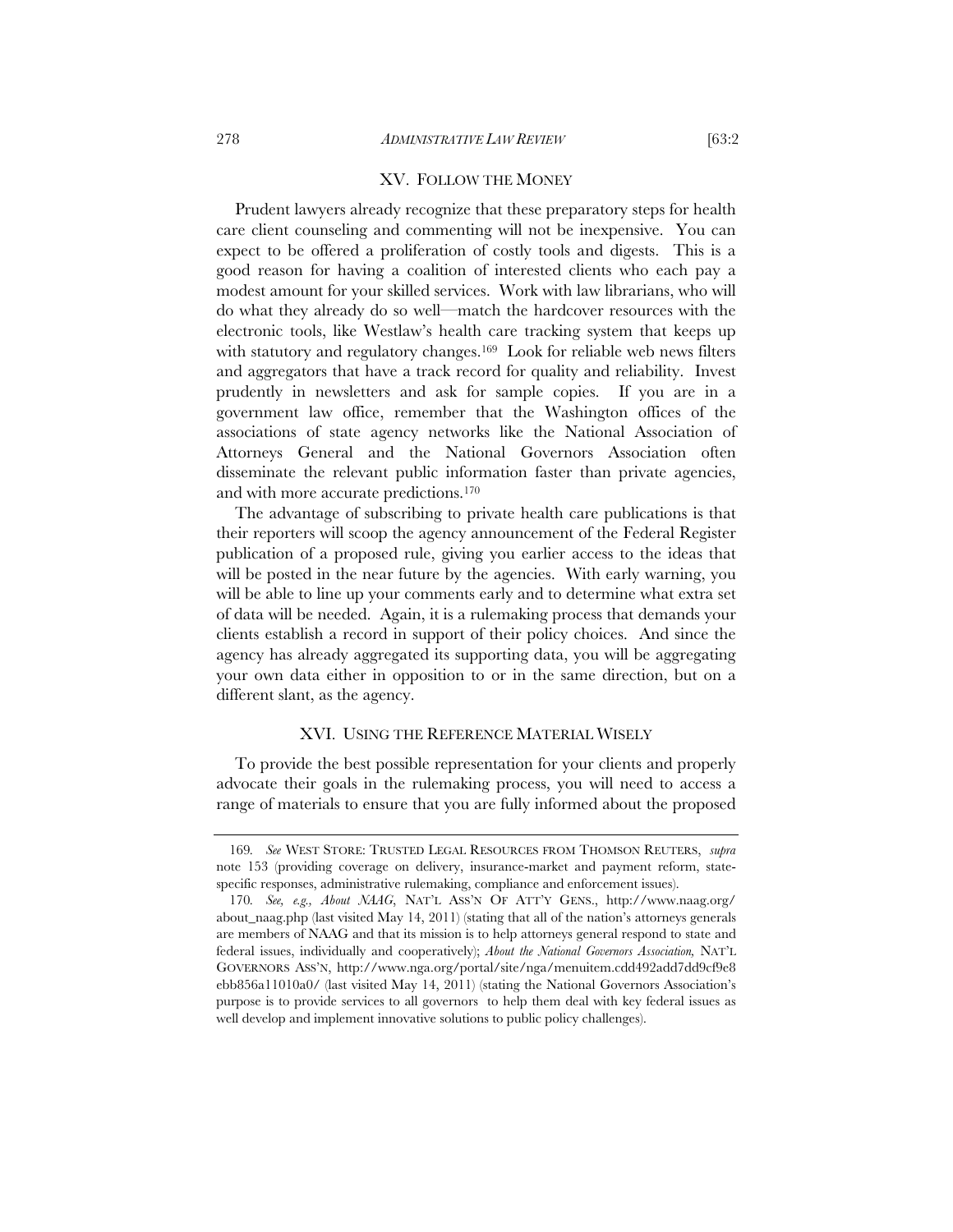regulations and the varied interests that might be driving the rulemaking process. Therefore, it is essential that you make use of as many resources as possible. Below is a cross section of the many available tools you will need to assist your clients in having a voice in the health care rulemaking process to come.

## *A. Government Resources*

## *1. The* Federal Register

The *Federal Register* is the primary source for the published text of notices, proposed rules, and final rules and regulations, and can be found online.171 The website includes documents from 1995 through the current release. The website provides simple and advanced search functionality or the option to browse through the individual releases.

The Public Inspection Desk is another resource available from the Office of the Federal Register.172 Regular filing documents that will be published in the following day's *Federal Register* are generally filed at 8:45 a.m. Eastern time.173 Special filing documents can be filed at other times and dates prior to publication. And while a day or two might not seem significant, it can provide you with an opportunity to initiate contact with your client and control the schedule rather than waiting for the client to contact you, possibly at the last minute and without enough time to make a wellconsidered comment.

## *2. Center for Consumer Information and Insurance Oversight (CCIIO)*

The new CCIIO website provides information on its initiatives and programs, regulations and guidance, as well as its collection of insurance information.174 The CCIIO provides links for news, audio and transcripts of conference calls, fact sheets, and frequently asked questions.175 Additional information on regulations and guidance is also available.<sup>176</sup>

 <sup>171.</sup> It also includes contents and preliminary pages, presidential documents, Sunshine Act meetings prior to March 1, 1996, reader aids, and corrections. *Federal Register Contents*, GPO ACCESS, http://www.access.gpo.gov/su\_docs/aces/fr-cont.html (last visited May 14, 2011). The *Federal Register* can be found online at http://www.gpoaccess.gov/fr/ or at http://www.gpo.gov/fdsys/browse/collection.action?collectionCode=FR.

<sup>172</sup>*. Electronic Public Inspection Desk*, OFFICE OF THE FED. REGISTER, http://www.ofr.gov/ inspection.aspx (last visited May 14, 2011).

 <sup>173.</sup> *See id*.

<sup>174</sup>*. Center for Consumer Information and Insurance Oversight,* U.S. DEP'T OF HEALTH & HUMAN SERVS., http://cciio.cms.gov (last visited May 14, 2011).

<sup>175</sup>*. Id.*

<sup>176</sup>*. Regulations and Guidance*, U.S. DEP'T OF HEALTH & HUMAN SERVS.,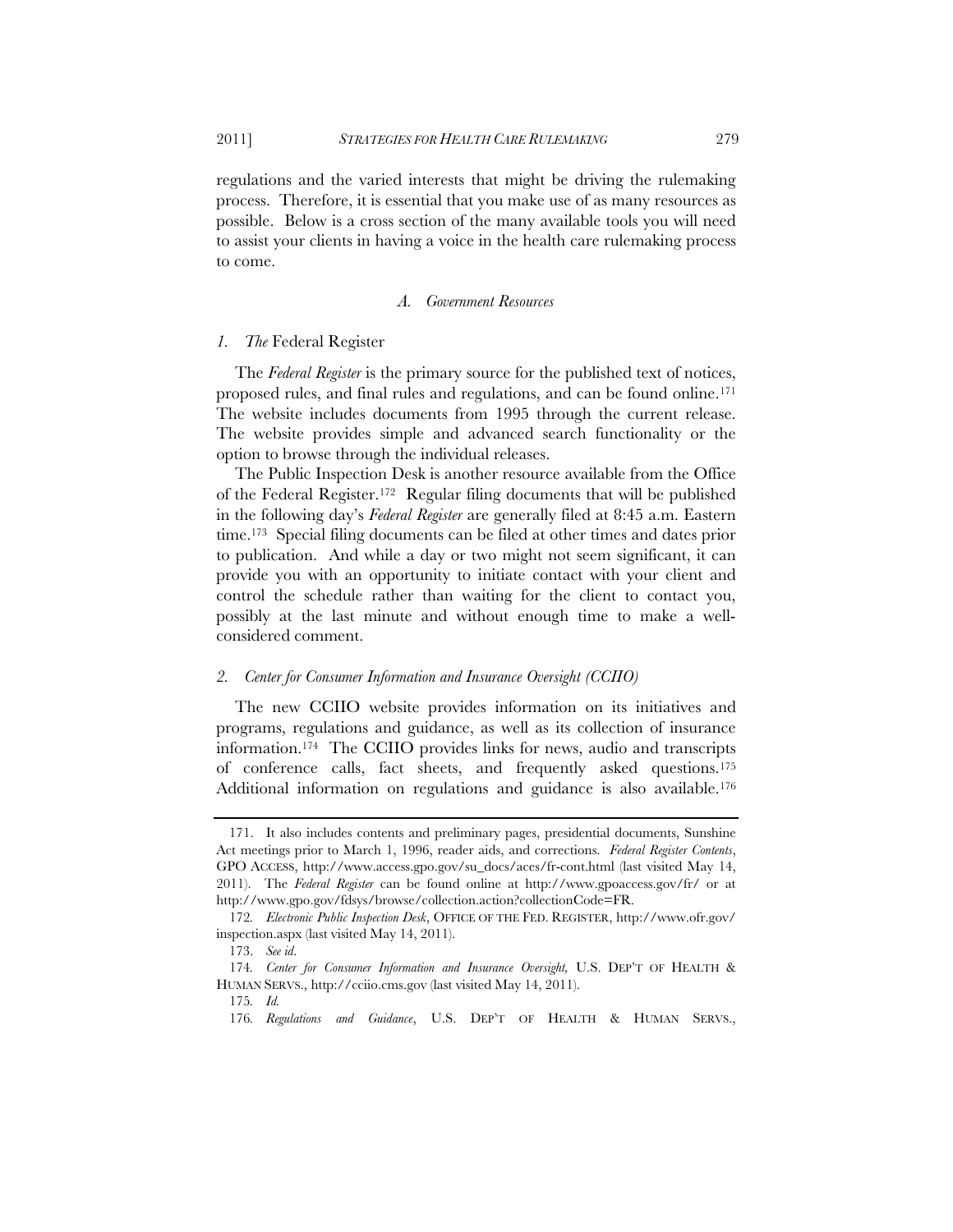The regulations and guidance page also provides separate information and resources for responding to requests for comment.177

## *3. Regulations.gov*

As mentioned before, Regulations.gov allows interested parties to search for rulemaking notices as well as proposed and final rules, file their comments electronically, and even comment on other comments.178 The website provides information from nearly 300 federal agencies. Much like electronic case filing in federal court, do not wait until the last minute before a comment deadline to experiment with the website for the first time. It is important to be familiar with the process for submitting comments. Instructions for filing comments electronically are available on the website.179

# *B. Private Resources*

## *1. National Association of Insurance Commissioners (NAIC)*

The NAIC has added a special section on its website for PPACA and state insurance regulation.180 The site is maintained in association with the NAIC's Center for Insurance Policy and Research, which the NAIC established in 2009 to provide information and analysis for government officials, agencies, and policymakers.181 Because Congress directed HHS to consult with the NAIC in developing certain implementing regulations under PPACA, the NAIC is an important resource for tracking the progress

http://cciio.cms.gov/resources/regulations/index.html (last visited May 14, 2011).

<sup>177</sup>*. Requests for Comment*, U.S. DEP'T OF HEALTH & HUMAN SERVS., http://cciio.cms.gov/resources/comments/index.html (last visited May 14, 2011).

<sup>178</sup>*. About Us*, REGULATIONS.GOV, http://www.regulations.gov/#!aboutUs (last visited May 14, 2011).

<sup>179</sup>*. Help*, REGULATIONS.GOV, http://www.regulations.gov/#!help (last visited May 14, 2011).

<sup>180.</sup> Patient Protection and Affordable Care Act & State Insurance Regulation, NAT'L ASSOC. OF INS. COMM'RS & CTR. FOR INS. POLICY & RESEARCH, http://www.naic.org/ index\_health\_reform\_section.htm (last updated Dec. 17, 2010).

<sup>181</sup>*. About the CIPR*, NAT'L ASSOC. OF INS. COMM'RS & CTR. FOR INS. POLICY & RESEARCH, http://www.naic.org/cipr\_about.htm (last visited May 14, 2011).